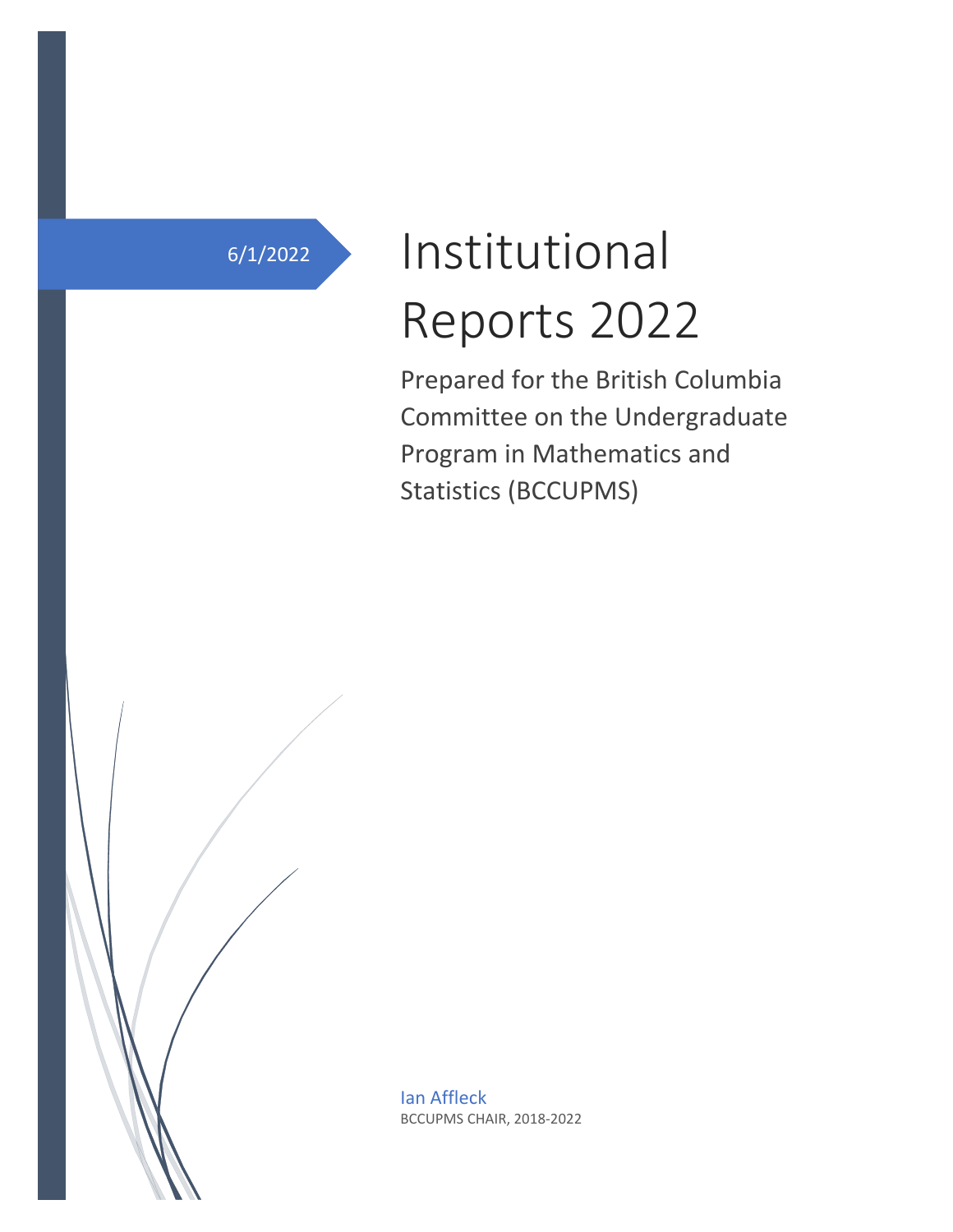# Contents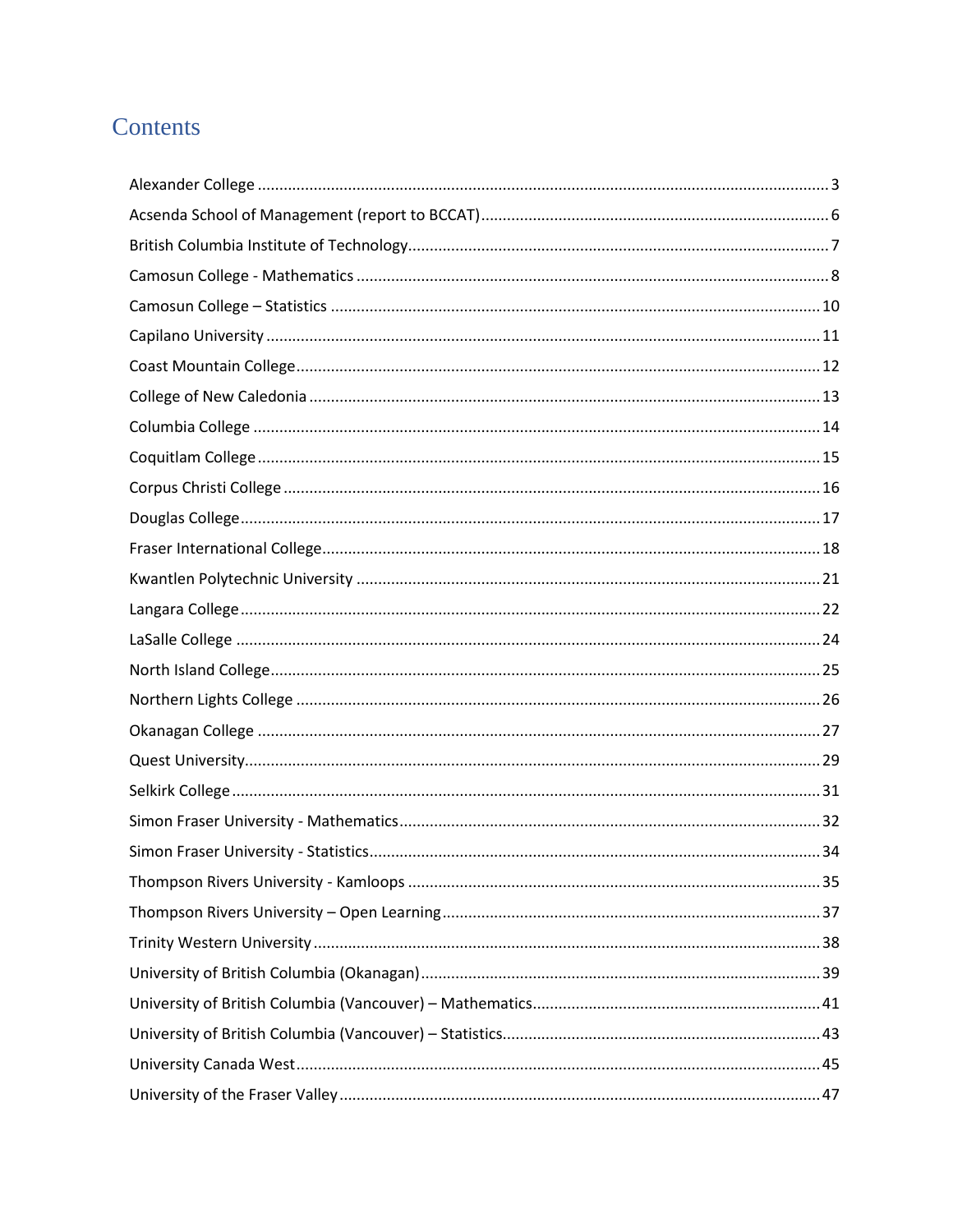## **Member institutions who have yet to submit reports for 2022 at the time of publication:**

- **Athabasca University**
- **College of the Rockies**
- **Nicola Valley Institute of Technology**
- **Pearson College**
- **Royal Roads University**
- **University of Northern British Columbia**
- **Vancouver Island University**
- **Yorkville University**
- **Yukon University**

**This document will be updated and re-posted periodically to capture further submissions.**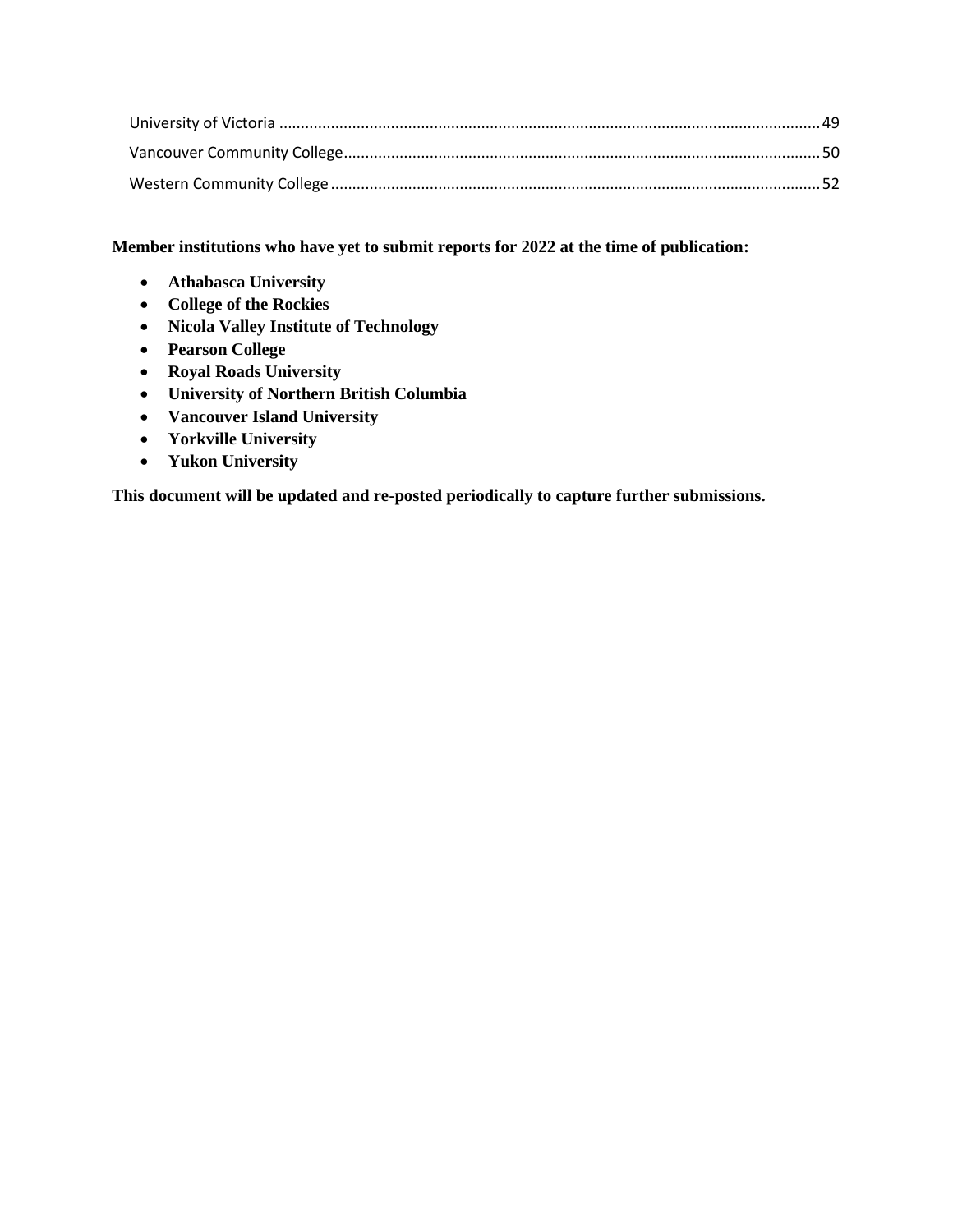# <span id="page-3-0"></span>**Alexander College**

#### **Representative providing this report:** Krishna Subedi

**Email address of representative providing this report:** k.subedi@alexandercollege.ca

#### **1. Do you have any announcements of new hires or retirements that you'd like to share?**

In 2021, Barbara Moon, Ph.D. (formerly AC's long-standing Dean of Arts and Sciences) became Provost and Steve Roe, Ph.D. (formerly of Northern Lights College) became Dean of Arts and Sciences. We also hired one sessional instructor this term (Spring 2022) in the Math and Statistics department.

#### **2. Has your institution or department seen significant enrollment changes this year (domestic, international, or overall), or are significant changes expected in the coming year?**

Most subject area disciplines increased the number of course offerings over the past year, with a few exceptions. Enrolment in Economics (ECON), English for Academic Purposes (EAP), and Mathematics (MATH) has been steadily and rather sharply declining due to changing enrolment demographics over the past 5 years.

## **3. Are there any new or significantly revised programs or courses at your institution that you'd like to let the BCcupms community know about?**

Number of new courses have been developed and articulated over the past year in other departments and subject areas including the following two new courses in Mathematics and Statistics.

- **1)** MATH 123 (Mathematics for Everyday Life)- this course is primarily intended for non-science (liberal arts) students.
- **2)** STAT 270 (Introduction to Probability and Statistics)- this is a calculus-based introductory statistics course.

In addition, two new Associate Degree concentrations were also established in 2021:

- (1) Associate of Arts (Mathematics) degree
- (2) Associate of Science (Mathematics) degree

## **4. Are there any concerns or issues related to articulation that you'd like to share?**

There isn't any major concern or issue related to articulation but there is a concern related to the academic readiness of our students, particularly those from India. Multiple research and data analysis projects are underway to determine how we can mitigate this complex issue, and some initiatives have already been implemented (e.g. priority registration, math placement test, review of prerequisites, orientation enhancements etc).

**5. Are there any open access resources (texts or homework systems) that your department is using, particularly in first- and second-year transferable courses, that you've found to be particularly effective?**

We are using the following open access resources for the following course:

| Course # | Course Name | <b>OER Textbook</b> | <b>Homework</b> |
|----------|-------------|---------------------|-----------------|
|          |             |                     | System          |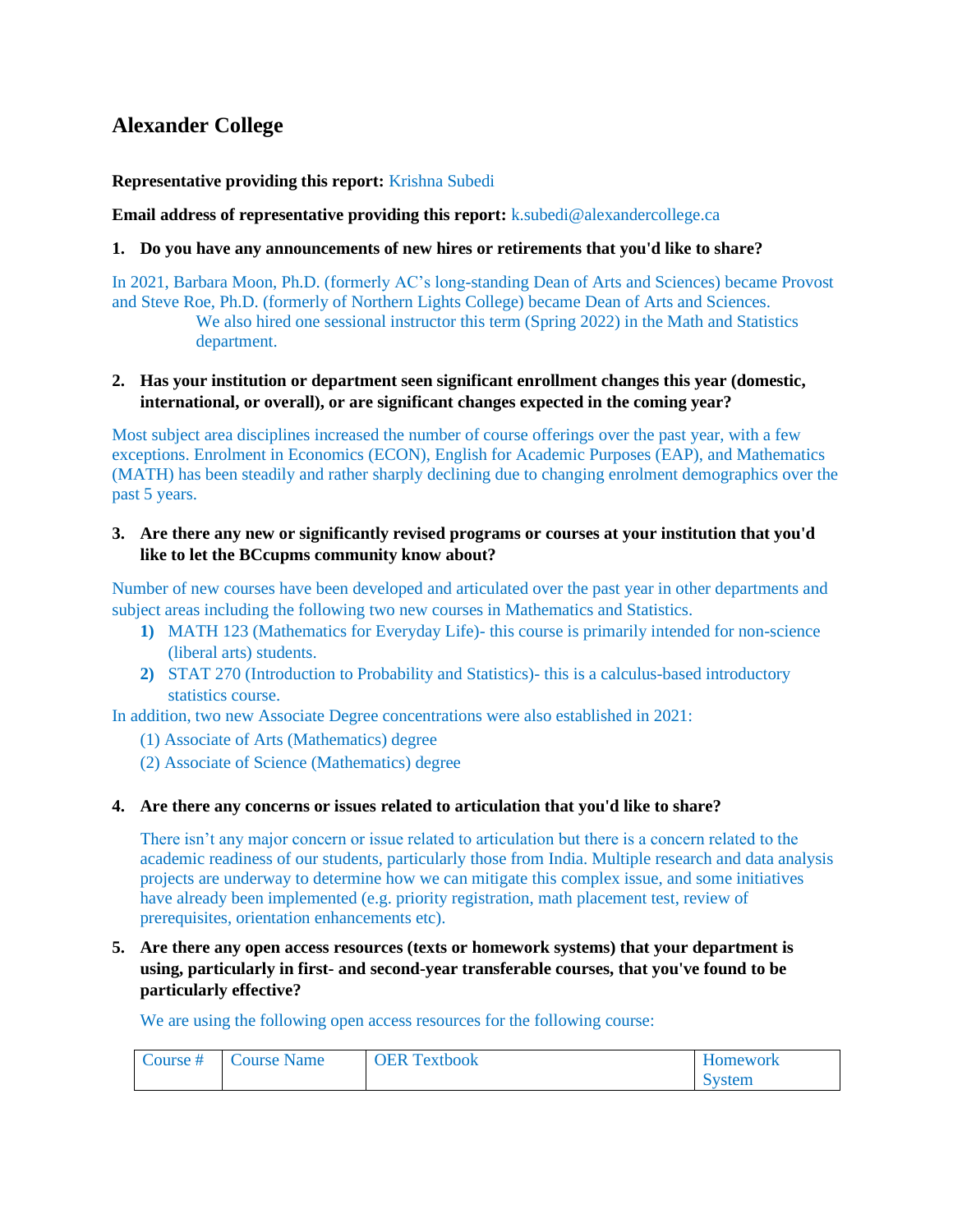| <b>MATH</b><br>100 | Precalculus                                                                            | Precalculus by Jay Abramson                                                                                                                                     | Canvas                      |
|--------------------|----------------------------------------------------------------------------------------|-----------------------------------------------------------------------------------------------------------------------------------------------------------------|-----------------------------|
| <b>MATH</b><br>104 | Diff. Calculus<br>with Applications<br>to Commerce and<br><b>Social Sciences</b>       | (i) Applied Calculus by Shana Calaway et al.<br>(ii) Calculus Vol. 1 by Strang/Herman et al.                                                                    | $Canvas+$<br>myopenmath.com |
| <b>MATH</b><br>105 | Int. Calculus with<br><b>Applications to</b><br>Commerce and<br><b>Social Sciences</b> | (i) Applied Calculus by Shana Calaway et al.<br>(ii) Calculus Vol. $2 \& 3$ by Strang/Herman<br>(iii) Probability (Kuter). (2019, June 23)                      | $Canvas+$<br>Myopenmath.com |
| <b>Math 115</b>    | <b>Discrete</b><br><b>Mathematics</b>                                                  | (i) Discrete Mathematics: An Open<br><b>Introduction</b><br>(3rd Ed.) by Oscar Levin<br>(ii) Applied Discrete Structures by Al Doerr,<br><b>Kevin Lavasseur</b> | Canvas                      |
| <b>Math 123</b>    | <b>Mathematics for</b><br><b>Everyday Life</b>                                         | Lippman, D., & Lippman, D. (n.d.). Math in<br>Society. Minneapolis.                                                                                             | $Canvas+$<br>Myopenmath.com |
| <b>Math 151</b>    | Calculus 1                                                                             | (i) Calculus Volume 1 by Strang/Herman et<br>al.<br>(ii) Calculus Volume 2 by Strang/Herman et<br>al.                                                           | Canvas                      |
| <b>MATH</b><br>255 | Ordinary<br><b>Differential</b><br><b>Equations</b>                                    | <b>Elementary Differential Equations by</b><br>William F. Trench                                                                                                | $Canvas+$<br>Myopenmath.com |

Overall, we found that the textbooks and homework system are working good for us. For some courses, we faced challenges to find a single good quality open-source textbook that meets the depth and breadth of our curriculum standard. So, having reviewed a few textbooks thoroughly and after consultation with our SASCS member, we decided to use two or more textbooks (some chapters/contents from one and other chapters/ content from the other) and then supplemented by the materials created by the instructors over the years.

Regarding homework system, use of Canvas and or Canvas+myopenmath seems to be quite effective. We are also using publishers' platform (e.g., person's MylabMath) for some courses.

#### **6. Are there any efforts towards Indigenization that have been made in your department, or at your institution, that you'd like to report?**

The college is taking some initiatives towards Indigenization. For example, the main theme of one of our ProD day was Indigenous Pedagogy. The guest speaker gave a talk/workshop on the topic: "Indigenous Pedagogy: Curriculum delivery using First People's Principles of Learning as a model" which was well received by the faculties. In addition, some faculty members in humanities and social sciences department have also taken some initiatives to include indigenous materials in their curriculum but there is nothing particular to the mathematics and statistics department.

#### **7. Are there any outreach initiatives that have been made in your department, or at your institution, that you'd like to report?**

Discussion is going on about this topic among the college management teams, but I have nothing to report here at this moment.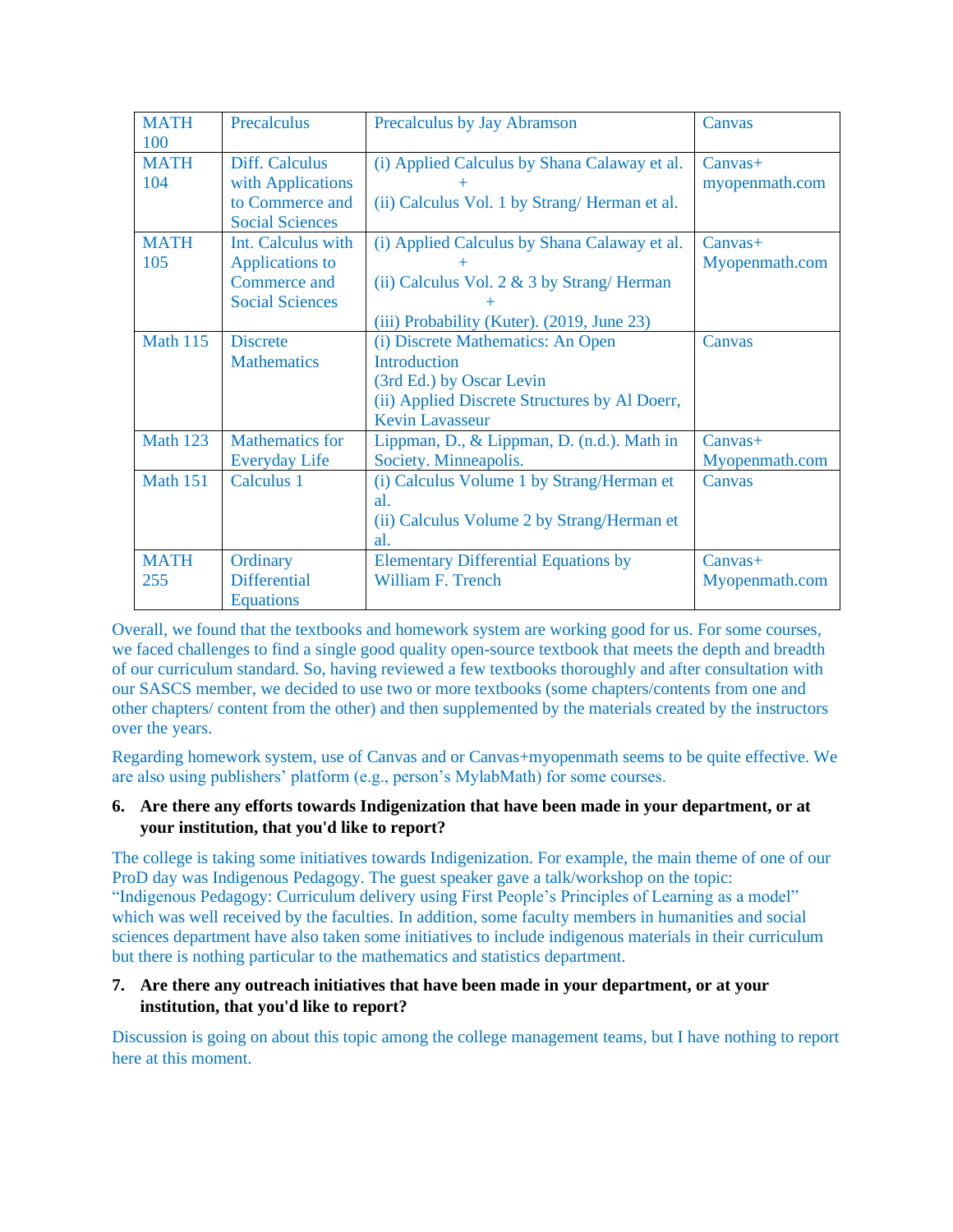**8. How do your institution's plans for course delivery mode - online vs. face-to-face - for Fall 2022 compare to what they were in Fall 2019 (ie. prior to COVID-19), especially in Math and Stats courses?**

The tentative plan for course delivery mode for Fall 2022 is approximately 70% face-to-face and 30% virtual (synchronous) whereas in Fall 2019, all of our courses were 100% face-to-face.

- **9. Do you have any other news that you'd like to share about your department or institution?**
	- a) New main campus opened in Fall 2021. Located at 4805 Kingsway in Burnaby, the new campus features more classrooms, larger faculty, staff and student spaces, state-of-the-art classroom technology, etc.
	- b) Suspected cheating during online exam is a concern for us. Every effort is made to minimize cheating by implementing various strategies including strict video rules and creating exam questions that cannot be looked up online easily. During the major exams (midterm, final etc.), students are given open-ended questions with just enough time limit. Students are required to solve the problems on paper and then asked to take pictures and submit their solutions within the time limit. During the exam, student's workspace, face, and hands must be visible to the invigilator. To ensure academic integrity, if a student is suspected of any wrong doings/ cheating during exam, he or she is required to write a new test or complete a 10- 15 minutes oral exam with the instructor where the student is asked questions relating to course concepts and how to approach and solve problems.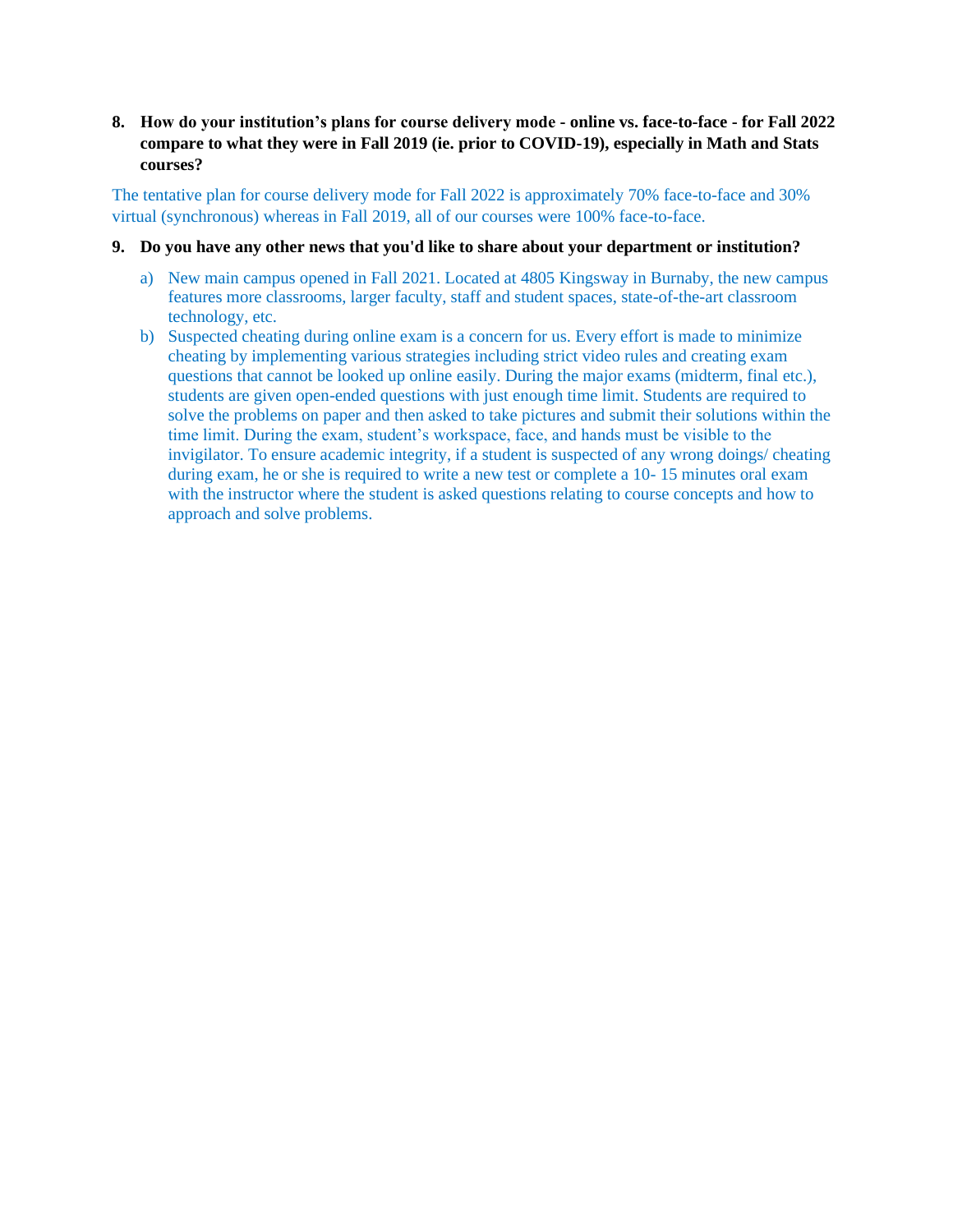# <span id="page-6-0"></span>**Acsenda School of Management (report to BCCAT)**

Acsenda School of Management (ASM) is a private degree granting institution offering two undergraduate programs: Bachelor of Business Administration and Bachelor of Hospitality Management. The Bachelor of Business Administration program includes options for several concentrations, including international business management, marketing management, human resource management, accounting, financial management, management information systems, and a general management option. The Bachelor of Hospitality Management program, integrates business courses with international internships in the hospitality industry to prepare graduates for successful careers in management. Acsenda, incorporates certification processes into the learning curriculum to facilitate credentials for career development in Human Resources, Supply Chain, Accounting and Marketing.

Acsenda is located at 200 – 666 Burrard Street, Vancouver BC, V6C 2X8 and enrollment is currently at approximately 1200 students. The organization is led by a President, Vice-President, Academic; and Vice-President, Program Development, Partnerships & Compliance, in addition to governance councils and committees for academic and administrative purposes. ASM has 2 directors and 5 associate directors who oversee their respective program area and teach part time in addition to adjunct faculty. Acsenda has renewed its EQA designation and maintains articulations with schools including Arbutus and SELC.

ASM resumed in-person class delivery for about 40% of classes beginning October 2021, with the remainder being synchronous and asynchronous online classes. In-person classes are now at over 90%. We have outfitted our classrooms with interactive technology which allows us to accommodate remote students who are unable to come to campus due to health or other approved reasons.

While new student recruitment initially declined during the pandemic, ASM continues to experience steady and sustainable new student enrolments and greater diversification. Our retention rates have remained strong at 92%, and student satisfaction scores remain consistently high. ASM has provided travel grants to assist students facing additional costs related to coming to Canada and a laptop purchase grant to help students acquire the necessary technology that they need to access a moodle learning management system and online resources, including publisher as well as open textbooks.

This January, we introduced two new concentrations in Financial Management, and in Management Information Systems, which expand the range of program offerings to our students. As we return to learning in person on campus, we continue to develop our curriculum to accommodate flexible and adaptable learning models.

Very recently, we are proud to report that in response to conflict impacting a learning partner in Ukraine, ASM has established an educational exchange project with Concordia University, Ukraine at ASM, to support over 40 business students in pursuing their continued business courses.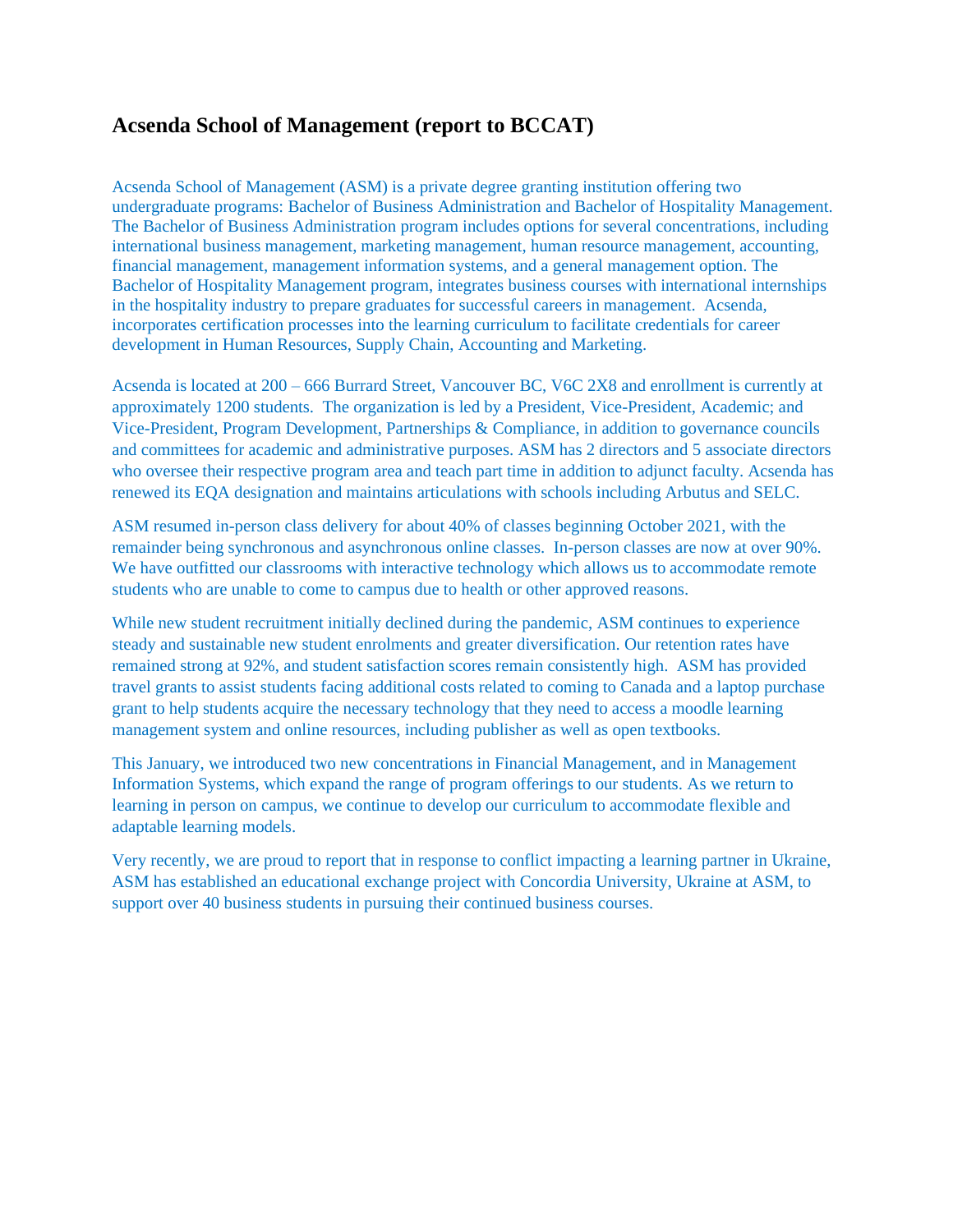# <span id="page-7-0"></span>**British Columbia Institute of Technology**

**Representative providing this report:** Andrew McConnell

**Email address of representative providing this report:** andrew mcconnell@bcit.ca

**1. Do you have any announcements of new hires or retirements that you'd like to share?**

## None currently

**2. Has your institution or department seen significant enrollment changes this year (domestic, international, or overall), or are significant changes expected in the coming year?**

Overall lowering of international student numbers although offset in part by BC students.

**3. Are there any new or significantly revised programs or courses at your institution that you'd like to let the BCcupms community know about?**

Not currently and more specifically none within math. Changes in many of the programs we support but that is always ongoing. .

**4. Are there any concerns or issues related to articulation that you'd like to share?**

No

**5. Are there any open access resources (texts or homework systems) that your department is using, particularly in first- and second-year transferable courses, that you've found to be particularly effective?**

No

**6. Are there any efforts towards Indigenization that have been made in your department, or at your institution, that you'd like to report?**

## None in the department.

**7. Are there any outreach initiatives that have been made in your department, or at your institution, that you'd like to report?**

#### None

**8. How do your institution's plans for course delivery mode - online vs. face-to-face - for Fall 2022 compare to what they were in Fall 2019 (ie. prior to COVID-19), especially in Math and Stats courses?**

## Mostly identical to what was offered in Fall 2019.

**9. Do you have any other news that you'd like to share about your department or institution?**

None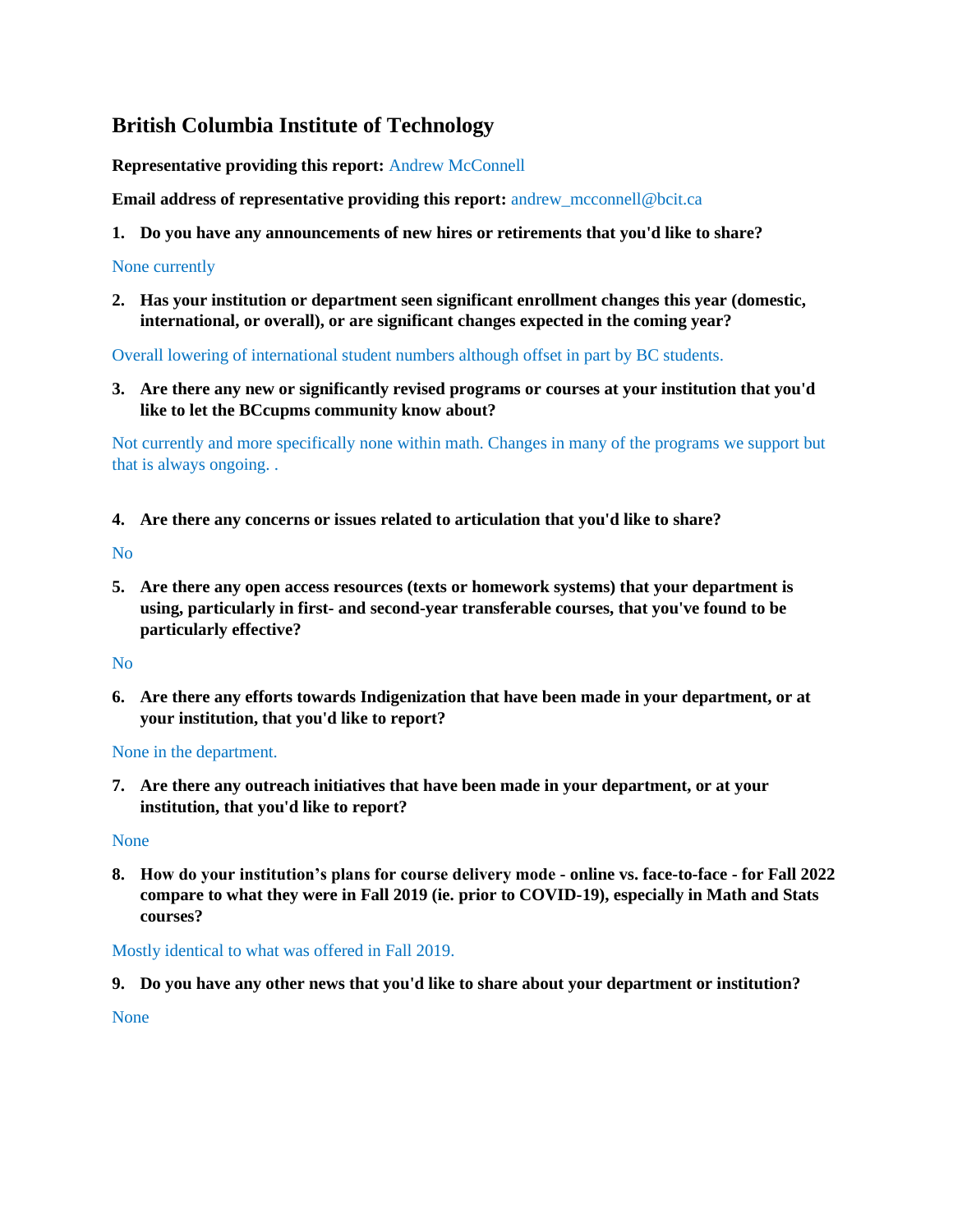# <span id="page-8-0"></span>**Camosun College - Mathematics**

**Representative providing this report:** Patrick Montgomery

**Email address of representative providing this report:** montgomeryp@camosun.ca

#### **1. Do you have any announcements of new hires or retirements that you'd like to share?**

We had one retirement this year, Chris Odgers who had been with the department for over 30 years. The position was not approved for posting, so we've not been able to hire any continuing faculty this year.

## **2. Has your institution or department seen significant enrollment changes this year (domestic, international, or overall), or are significant changes expected in the coming year?**

Enrollment has decreased this year for mathematics and statistics by almost 9%, primarily due to a pandemic-caused decrease in international student enrollment. The institution is hopeful that this trend will reverse in the 2022/2023 academic year ahead.

**3. Are there any new or significantly revised programs or courses at your institution that you'd like to let the BCcupms community know about?**

We have a new course (STAT 123 – Introduction to Data Science) approved that we're offering this fall for the first time.

#### **4. Are there any concerns or issues related to articulation that you'd like to share?**

No

**5. Are there any open access resources (texts or homework systems) that your department is using, particularly in first- and second-year transferable courses, that you've found to be particularly effective?**

Both Webwork and MyOpenMath are in use as free homework systems. This is an area of ongoing investigation and experimentation by faculty.

**6. Are there any efforts towards Indigenization that have been made in your department, or at your institution, that you'd like to report?**

Camosun continues to progress along several initiatives towards Indigenization, and the department is part of that larger effort. In particular, the college has hired a new advisor within our curriculum development section, and this may help us continue to revise course curricula with an indigenous lens.

**7. Are there any outreach initiatives that have been made in your department, or at your institution, that you'd like to report?**

These have been limited this year due to the considerations from the pandemic.

**8. How do your institution's plans for course delivery mode - online vs. face-to-face - for Fall 2022 compare to what they were in Fall 2019 (ie. prior to COVID-19), especially in Math and Stats courses?**

We have been offering primarily face-to-face courses since September 2021. In an effort to diversify our course offerings, the institution is slowly permitting occasional delivery methods in a hybrid online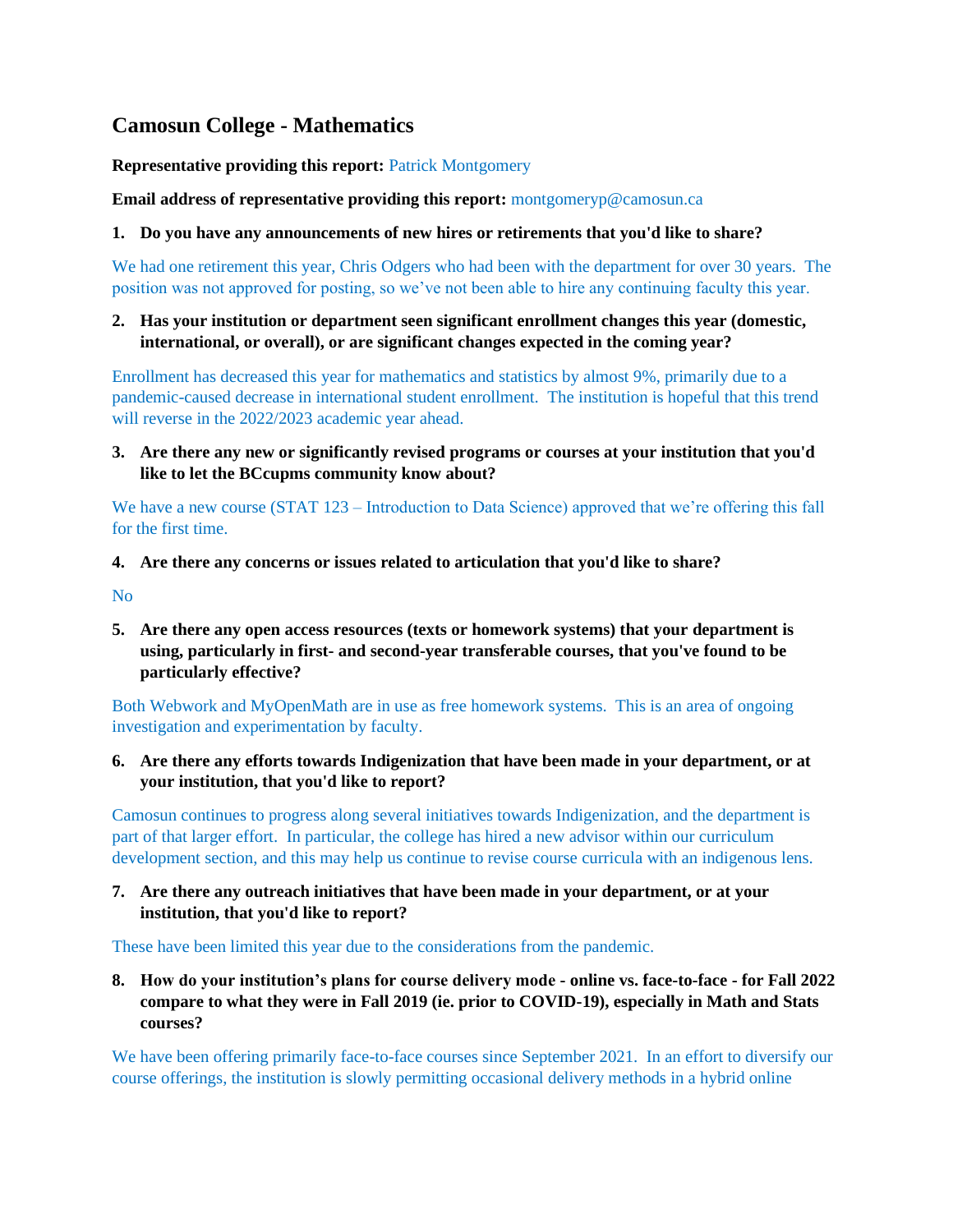format, and we plan to have a few of these courses (introductory statistics, Precalculus, finite mathematics) in this format this year.

#### **9. Do you have any other news that you'd like to share about your department or institution?**

With regrets, Camosun College is not authorizing travel to articulation meetings which are accessible (or could be made accessible) online. This is a financial decision, and it is not clear that the college has the authority to withhold funding earmarked for travel to articulation meetings. If the BCcupms, through the BCCAT structure, is able to seek clarity on this topic through the JAM or other framework, it would be appreciated so that we can argue within our own institution about adhering to the funding requirements for future meetings.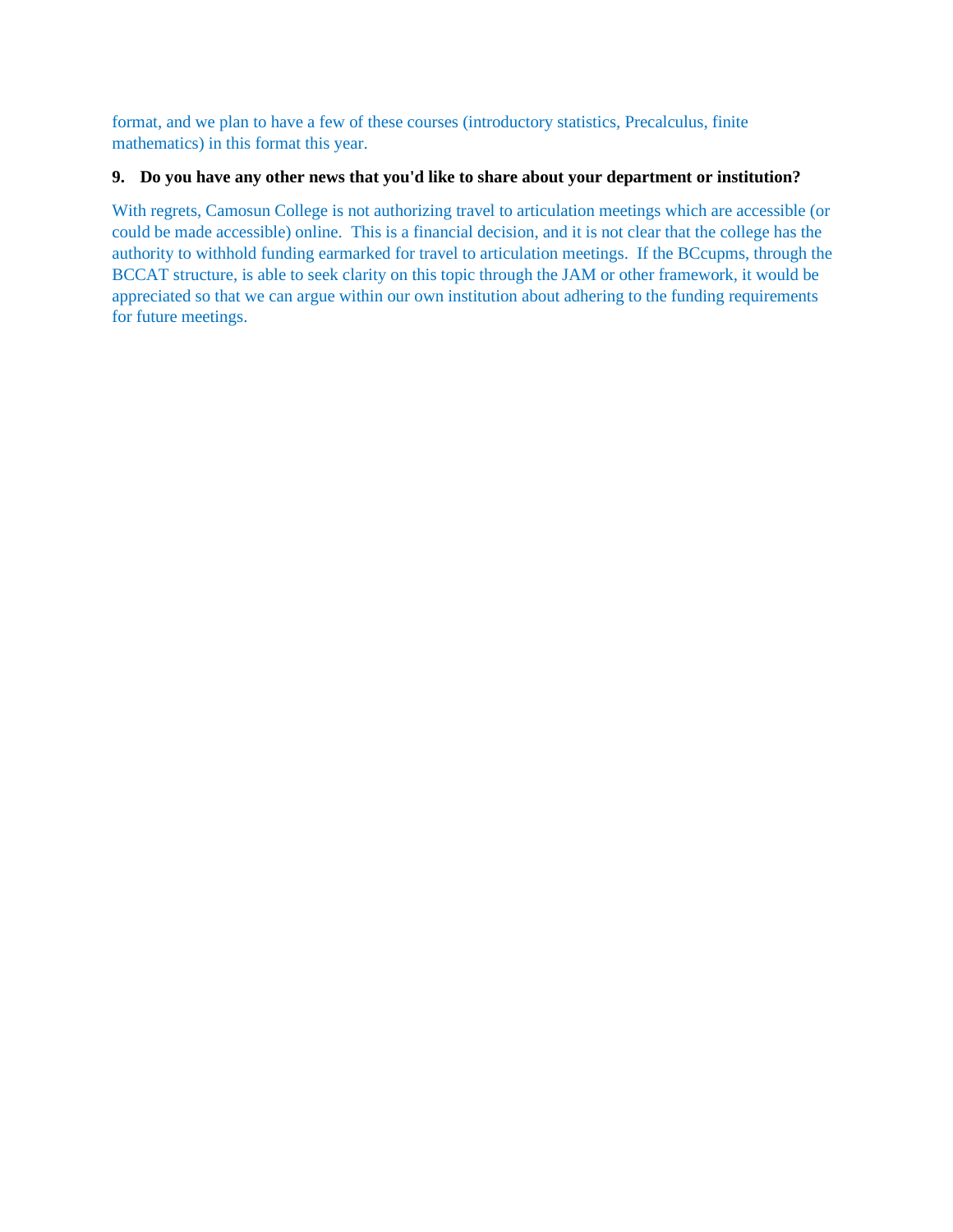# <span id="page-10-0"></span>**Camosun College – Statistics**

**Representative providing this report:** Susan Chen

**Email address of representative providing this report:** chen@camosun.ca

**1. Do you have any announcements of new hires or retirements that you'd like to share?**

We are happy that Fan Wu has been regularized into a 2/3 continuing position after several years of sessional teaching with us.

**2. Has your institution or department seen significant enrollment changes this year (domestic, international, or overall), or are significant changes expected in the coming year?**

Our Statistics enrolment went down and 2 sections were cut last year out of a total of the original 15 sections.

**3. Are there any new or significantly revised programs or courses at your institution that you'd like to let the BCcupms community know about?**

We have a new course (STAT 123 – Introduction to Data Science) approved that we're offering this fall for the first time.

- **4. Are there any concerns or issues related to articulation that you'd like to share?** No
- **5. Are there any open access resources (texts or homework systems) that your department is using, particularly in first- and second-year transferable courses, that you've found to be particularly effective?**

OpenIntro Statistics text is used for our Elementary Statistics classes and MyOpenMath homework is used by both Elementary Statistics and Applied Statistics. Both are well liked by students.

**6. Are there any efforts towards Indigenization that have been made in your department, or at your institution, that you'd like to report?**

Yes, please see the Math report from Patrick Montgomery for this part.

**7. Are there any outreach initiatives that have been made in your department, or at your institution, that you'd like to report?**

Unfortunately no, due to pandemic.

**8. How do your institution's plans for course delivery mode - online vs. face-to-face - for Fall 2022 compare to what they were in Fall 2019 (ie. prior to COVID-19), especially in Math and Stats courses?**

We were able to offer Hybrid delivery for 3 of the 13 sections last year. We have permission from our school to continue to offer some hybrid sections next year because of the positive experience with hybrid last year.

**9. Do you have any other news that you'd like to share about your department or institution?** No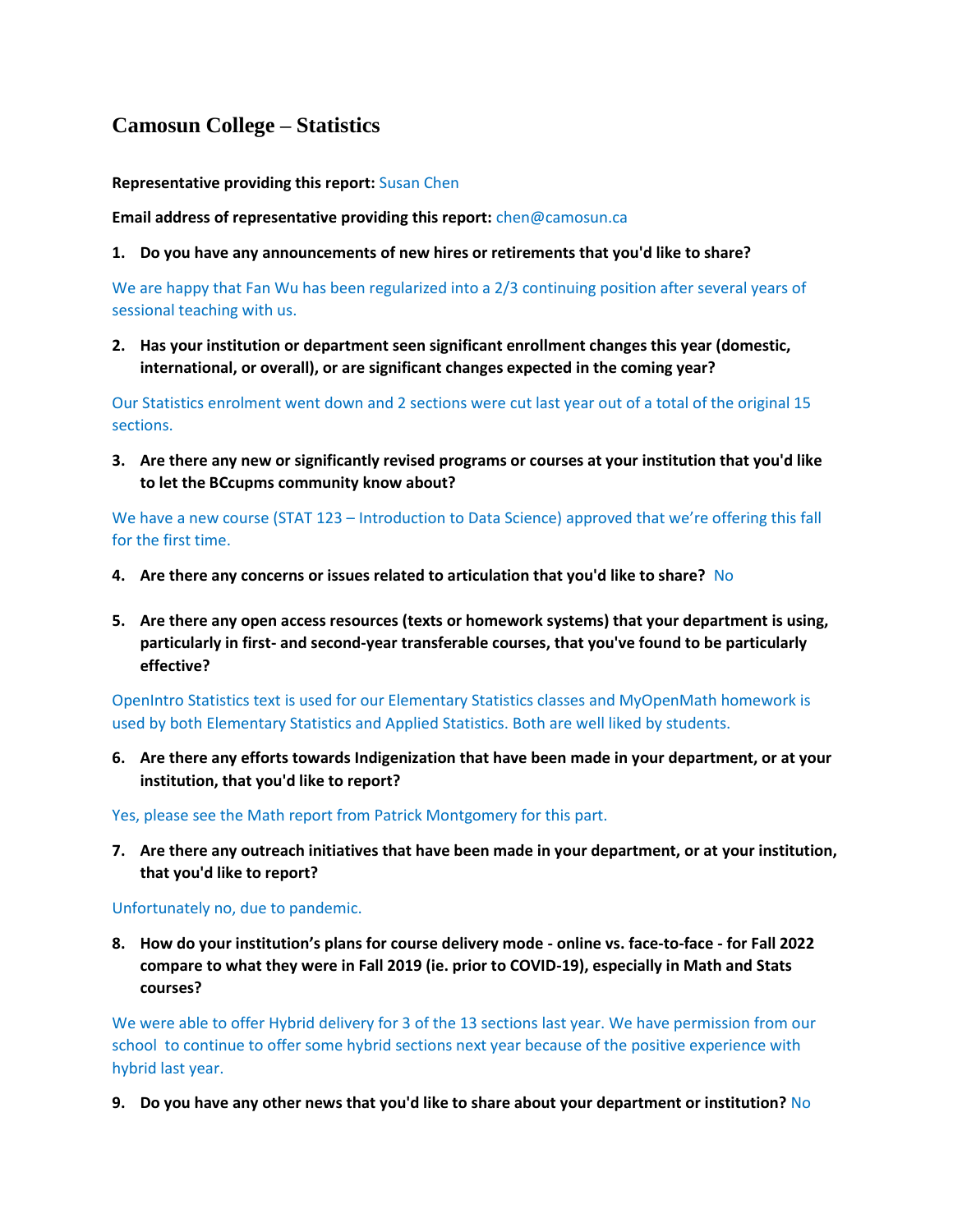# <span id="page-11-0"></span>**Capilano University**

**Representative providing this report:** Paul Ottaway **Email address:** paulottaway@capilanou.ca

- **1. Do you have any announcements of new hires or retirements that you'd like to share?** No.
- **2. Has your institution or department seen significant enrollment changes this year (domestic, international, or overall), or are significant changes expected in the coming year?**

Overall, enrolments are down over the last year but summer enrolment is up. We are getting more interest than past years and hope to see an increase for the fall.

**3. Are there any new or significantly revised programs or courses at your institution that you'd like to let the BCcupms community know about?**

MATH 152 (Linear Algebra for Engineering) will be recoded as MATH 252 but content will otherwise stay the same.

MATH 109 (Calc 2) will be included as an alternate stream for non-engineers and listed as prerequisite into any course that currently includes MATH 126 (also Calc 2)

Our BSc program has launched with some students going directly into 3rd year this coming fall. There are concentrations in Biomedical Science, Computational Science and Environmental Science. The BSc in Applied Clean Tech as well as a minor in Data Science are in development.

- **4. Are there any concerns or issues related to articulation that you'd like to share?** No.
- **5. Are there any open access resources (texts or homework systems) that your department is using, particularly in first- and second-year transferable courses, that you've found to be particularly effective?**

We are using online texts for most 1<sup>st</sup> and 2<sup>nd</sup> year courses with varying degrees of success. No other homework systems are currently being used.

**6. Are there any efforts towards Indigenization that have been made in your department, or at your institution, that you'd like to report?**

No significant institutional changes, but individuals are encouraged to partake in indigenization and decolonization professional development activities which are provided by the university.

**7. Are there any outreach initiatives that have been made in your department, or at your institution, that you'd like to report?**

BC math contest was run in May, we expect to restart our SNAP Math Fairs again in the coming academic year (one in the fall and one in the spring)

**8. How do your institution's plans for course delivery mode - online vs. face-to-face - for Fall 2022 compare to Fall 2019 (ie. prior to COVID-19), especially in Math and Stats courses?**

We will be doing almost all in-person classes in Fall 2022 with only a couple exceptions (one section of math for elementary teachers will be offered online in evenings)

**9. Do you have any other news that you'd like to share about your department or institution?** No.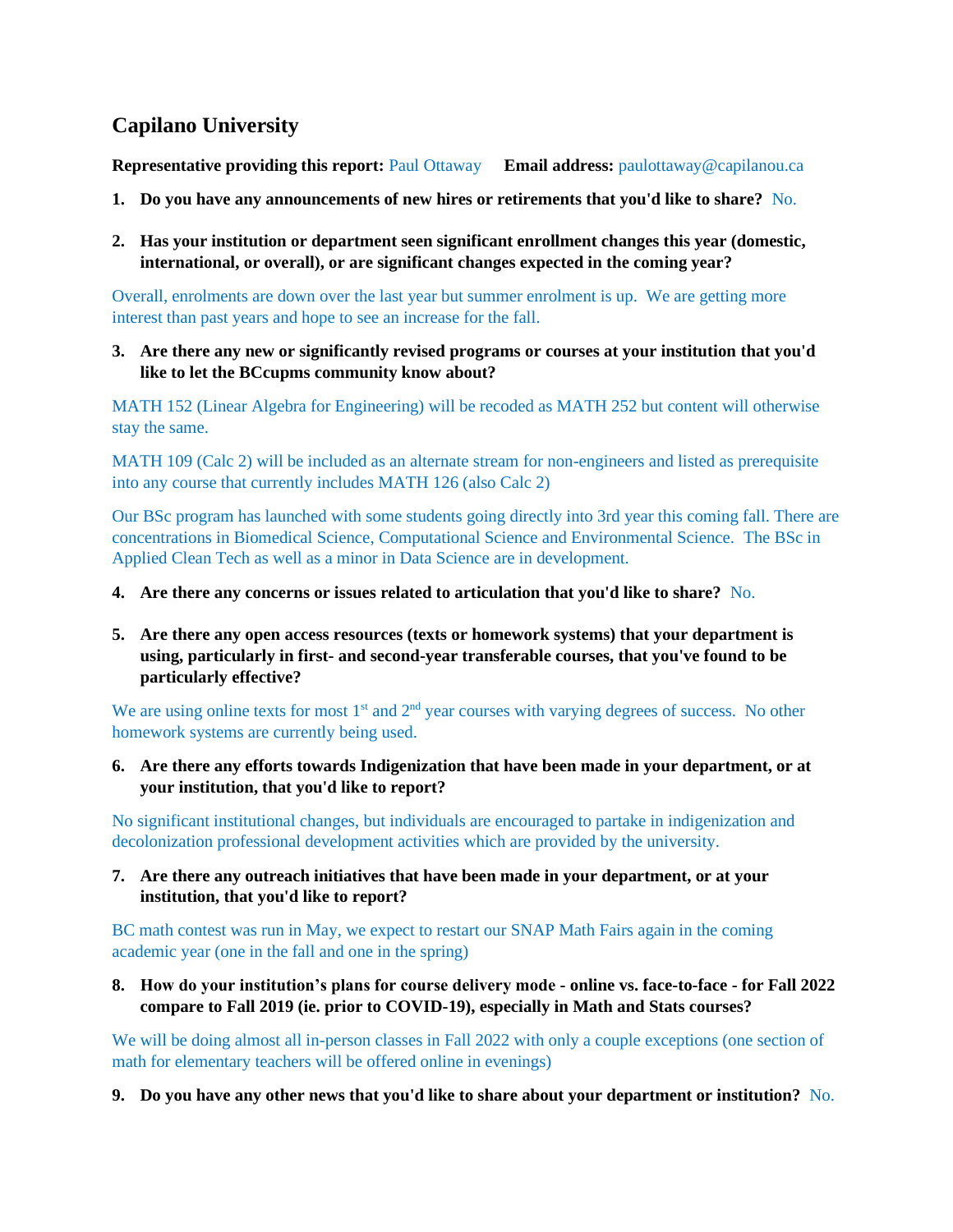# <span id="page-12-0"></span>**Coast Mountain College**

**Representative:** Erfan Zahrai – University Credit **Email:** [ezahrai@coastmountaincollege.ca](mailto:ezahrai@coastmountaincollege.ca)

#### **New hires**: None

**University Credit Courses 2022-23:** Math 101/102 Calculus I and II, Math 115 Pre-Calculus, Math 131 Intro to Statistics, Math 235 Linear Algebra, Math 190 Principles of Mathematics for Elementary Teachers

## **Textbooks:**

- Math 131: Triola, Elementary Statistics, 3rd Canadian Ed.
- Math 101/102: OpenStax Calculus
- Math 115: OpenStax Pre-Calculus
- Math 235: Nicholson, Linear Algebra with Applications
- Math 190: : O'Daffer et al. Mathematics for Elementary School Teachers

#### **Enrollment 2021-22:**

Rupert Campus:

- Math 101-Fall: 5
- Math 190-Fall: 11
- Math 131-Winter: 12
- Math 115-Winter: 9

Terrace Campus:

- Math 131-Fall: 8
- Math 101-Fall: 11
- Math 235-Fall: 7
- Math 102-Winter: 8
- Math 131-Winter: 19

No information regarding 2022-23 enrollment yet.

**Mode of delivery 2021-22:** Distributed learning using Wacom tablet, BlueJeans and BrightSpace.

We are planning in-person classes in 2022-23 for all our courses except for Math 190 and Math 235 which are delivered as online asynchronous. Math 115 and Math 102 are video conferenced to both campuses originating at Rupert and Terrace respectively.

**Other news:** We are now enrolled in PIMS Education Associate Program.

**Question to other members:** Does your institution offer Calculus III as an online course? We are thinking of a partnership with other institutions to offer it to our students.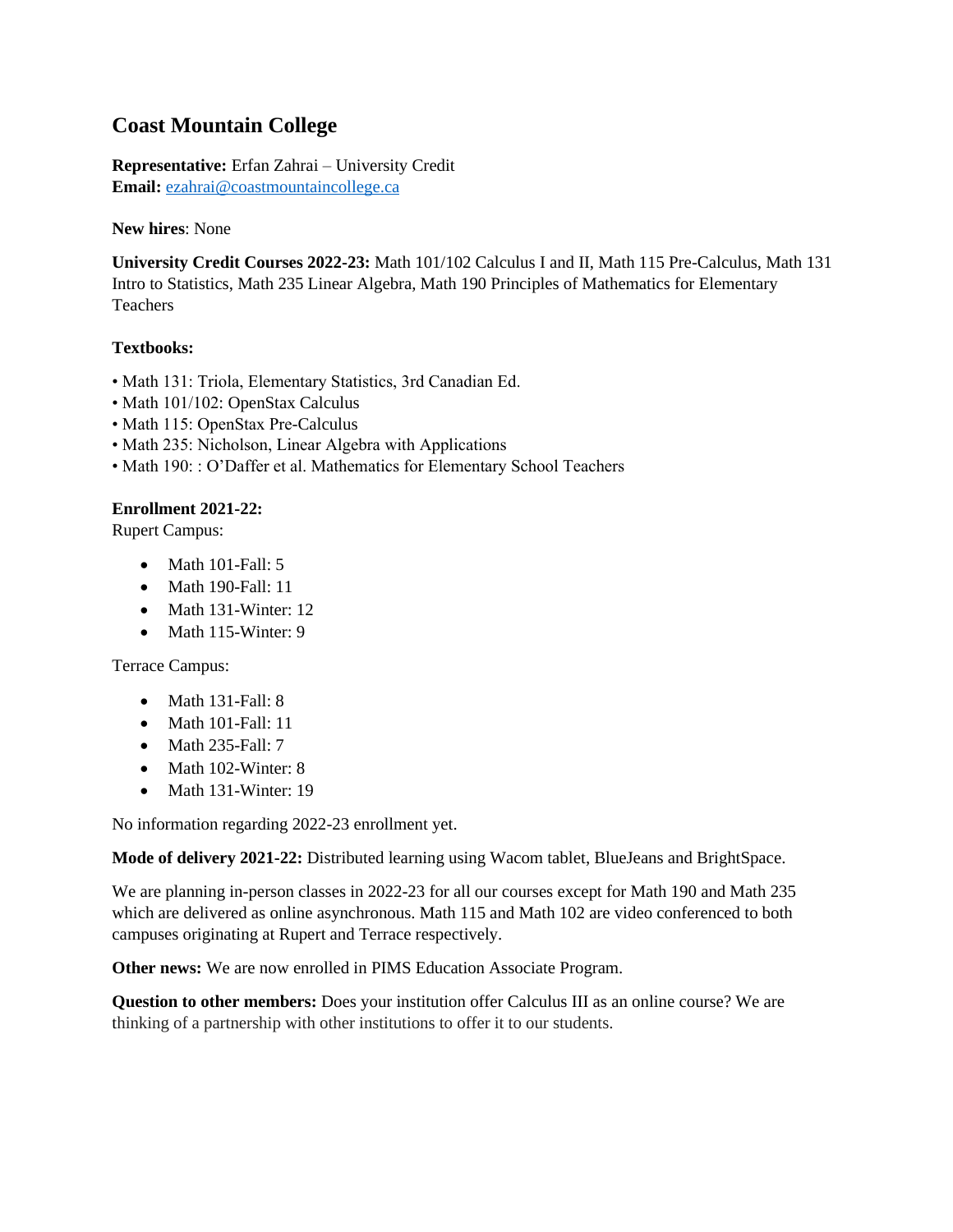# <span id="page-13-0"></span>**College of New Caledonia**

**Representative providing this report:** Tracy Wall

**Email address of representative providing this report:** wallt3656@cnc.bc.ca

**1. Do you have any announcements of new hires or retirements that you'd like to share?**

We have had one instructor leave to Ontario and have hired a new instructor to teach in Math and Computer Science.

**2. Has your institution or department seen significant enrollment changes this year (domestic, international, or overall), or are significant changes expected in the coming year?**

Enrolments were down this past year but we are seeing increased enrolment for the Fall.

**3. Are there any new or significantly revised programs or courses at your institution that you'd like to let the BCcupms community know about?**

No

**4. Are there any concerns or issues related to articulation that you'd like to share?**

No

**5. Are there any open access resources (texts or homework systems) that your department is using, particularly in first- and second-year transferable courses, that you've found to be particularly effective?**

No

**6. Are there any efforts towards Indigenization that have been made in your department, or at your institution, that you'd like to report?**

No

**7. Are there any outreach initiatives that have been made in your department, or at your institution, that you'd like to report?**

CNC had and Open House in March that was well attended. Math was well represented and some interest was shown by attendees.

**8. How do your institution's plans for course delivery mode - online vs. face-to-face - for Fall 2022 compare to what they were in Fall 2019 (ie. prior to COVID-19), especially in Math and Stats courses?**

Our Fall math courses are all planned to be face-to-face.

**9. Do you have any other news that you'd like to share about your department or institution?**

No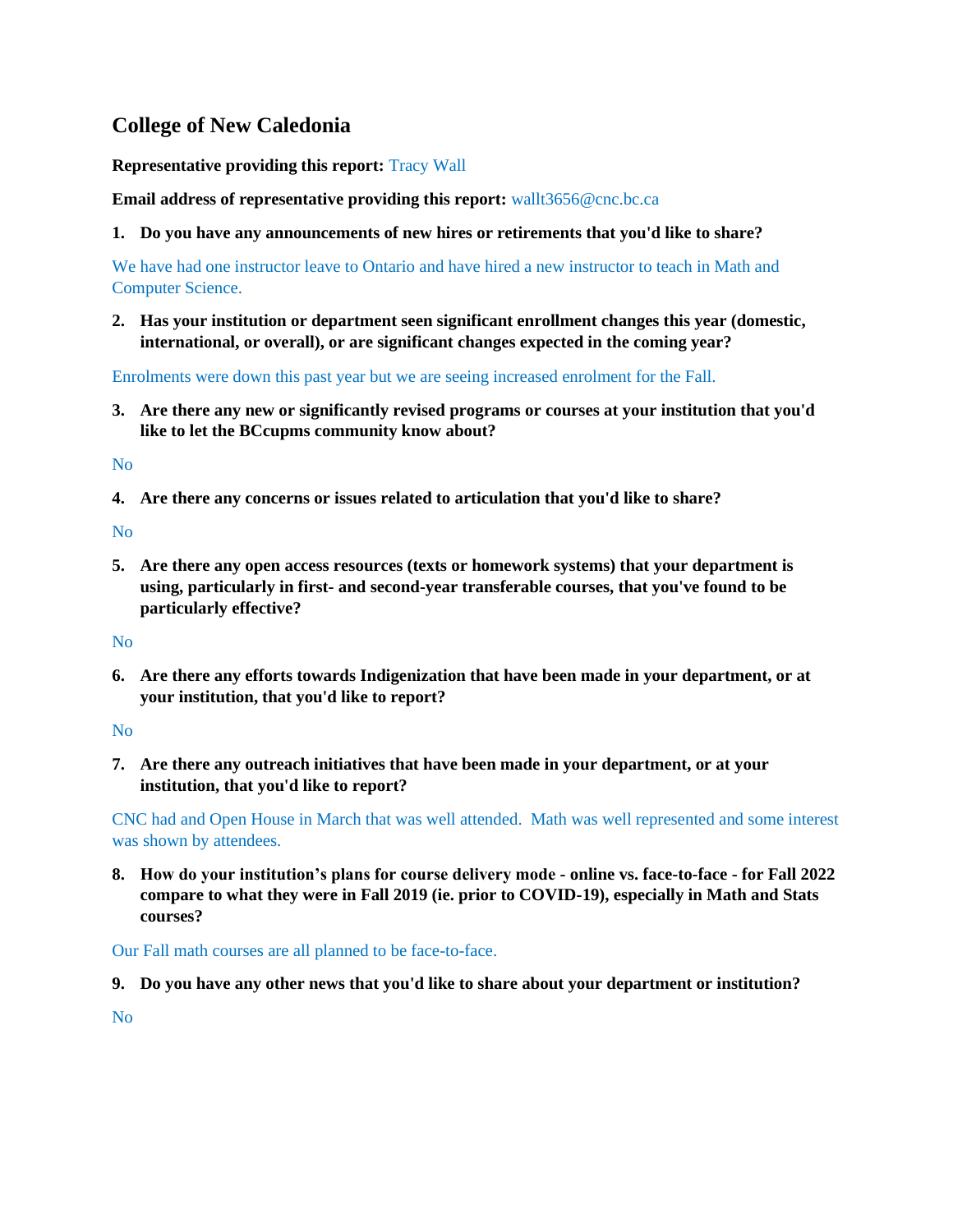# <span id="page-14-0"></span>**Columbia College**

**Representative providing this report:** Ana Culibrk

**Email address of representative providing this report:** aculibrk@columbiacollege.ca

**1. Do you have any announcements of new hires or retirements that you'd like to share?**

As of May 2022, we have a new regular Math instructor Dr. Evangelia Aleiferi.

- **2. Has your institution or department seen significant enrollment changes this year (domestic, international, or overall), or are significant changes expected in the coming year?** No.
- **3. Are there any new or significantly revised programs or courses at your institution that you'd like to let the BCcupms community know about?** No.
- **4. Are there any concerns or issues related to articulation that you'd like to share?** No.
- **5. Are there any open access resources (texts or homework systems) that your department is using, particularly in first- and second-year transferable courses, that you've found to be particularly effective?**

We have been using WebWork in majority of our courses. We started to use OpenStax textbooks for Precalculus in September 2020. For Calculus I, II, and III for Science we have been using CLP textbooks and problems books since May 2021. We also have been using Differential Equations for Engineers by Jiri Lebl, and Calculus I for Social Sciences – an open-source book adapted by SFU for several years.

## **6. Are there any efforts towards Indigenization that have been made in your department, or at your institution, that you'd like to report?**

Our Indigenization Committee has organized Learning Circles led by Liimiiuum Hala'ayt (Robert Clifton), during the Winter 2022 term which will continue in the Summer 2022 term. Liimiiuum Hala'ayt has been working with Columbia College since January to help us continue to learn about indigenization in education.

- **7. Are there any outreach initiatives that have been made in your department, or at your institution, that you'd like to report?** No.
- **8. How do your institution's plans for course delivery mode - online vs. face-to-face - for Fall 2022 compare to what they were in Fall 2019 (ie. prior to COVID-19), especially in Math and Stats courses?**

We applied to BCCAT for a permission to deliver a certain percentage of courses in an online and hybrid mode, and we are waiting for reply.

**9. Do you have any other news that you'd like to share about your department or institution?**

No.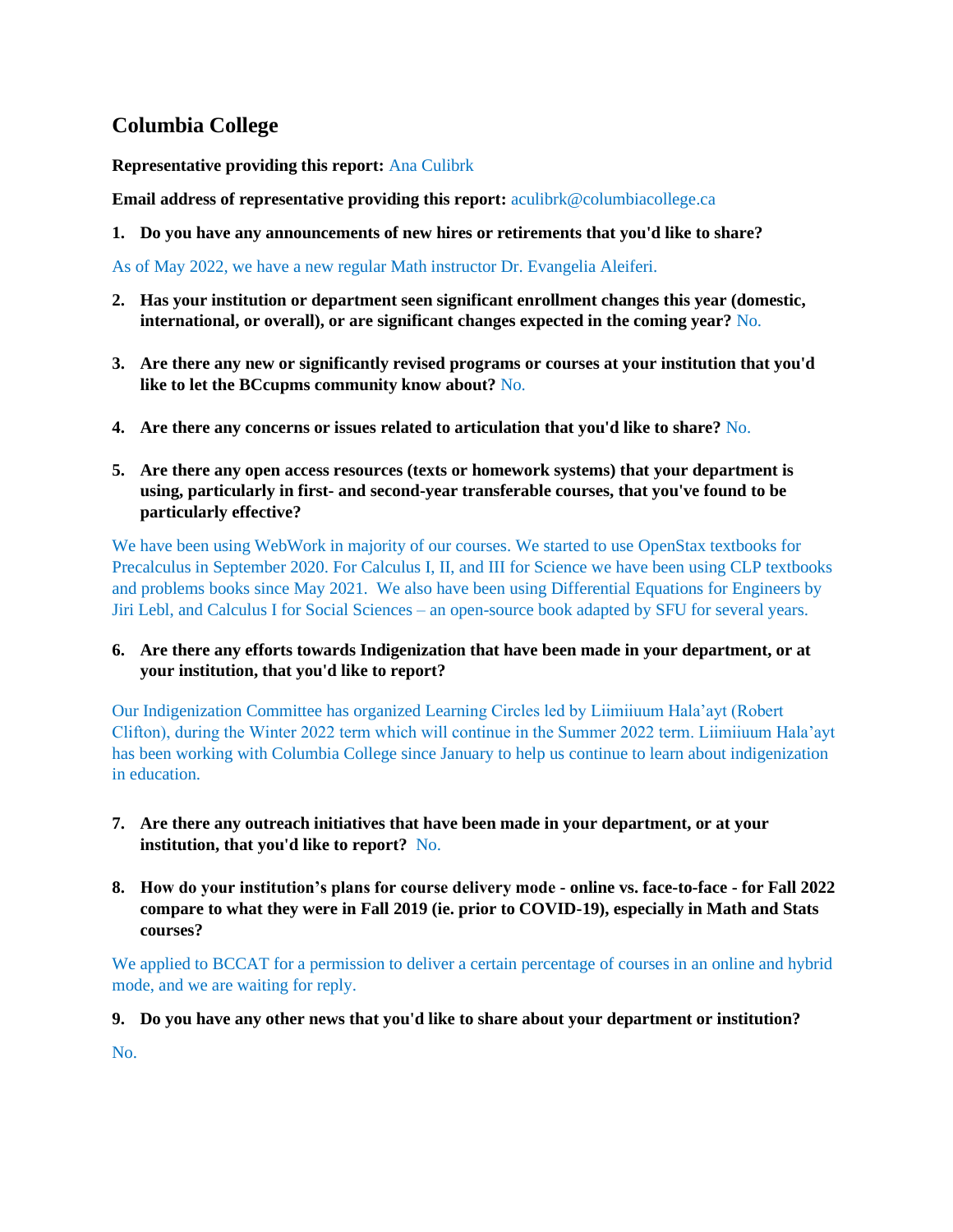# <span id="page-15-0"></span>**Coquitlam College**

**Representative providing this report:** Gera Belchev

**Email address of representative providing this report:** gbelchev@coquitlamcollege.com

- **1. Do you have any announcements of new hires or retirements that you'd like to share?** No
- **2. Has your institution or department seen significant enrollment changes this year (domestic, international, or overall), or noare significant changes expected in the coming year?**

The COVID-19 pandemic continues to cause some disruptions in international travel and as most of our students are international, we experienced a decrease in enrolment and had to cancel several sections of our second year classes. Also, we are experiencing a significant demographic change among our students – less students from China and more from South Asia. Our department is concerned that a mandated return to inperson delivery may affect negatively our enrolment in the fall, as many international students are still hesitant to travel.

- **3. Are there any new or significantly revised programs or courses at your institution that you'd like to let the BCcupms community know about?** No
- **4. Are there any concerns or issues related to articulation that you'd like to share?** No
- **5. Are there any open access resources (texts or homework systems) that your department is using, particularly in first- and second-year transferable courses, that you've found to be particularly effective?**

Many of my colleagues use MyOpenMath in their courses for homework problems.

**6. Are there any efforts towards Indigenization that have been made in your department, or at your institution, that you'd like to report?**

The college is providing a variety of resources and activities posted on our course management platform.

**7. Are there any outreach initiatives that have been made in your department, or at your institution, that you'd like to report?**

No

**8. How do your institution's plans for course delivery mode - online vs. face-to-face - for Fall 2022 compare to what they were in Fall 2019 (ie. prior to COVID-19), especially in Math and Stats courses?**

The college expects all the courses to be delivered in person.

**9. Do you have any other news that you'd like to share about your department or institution?**

No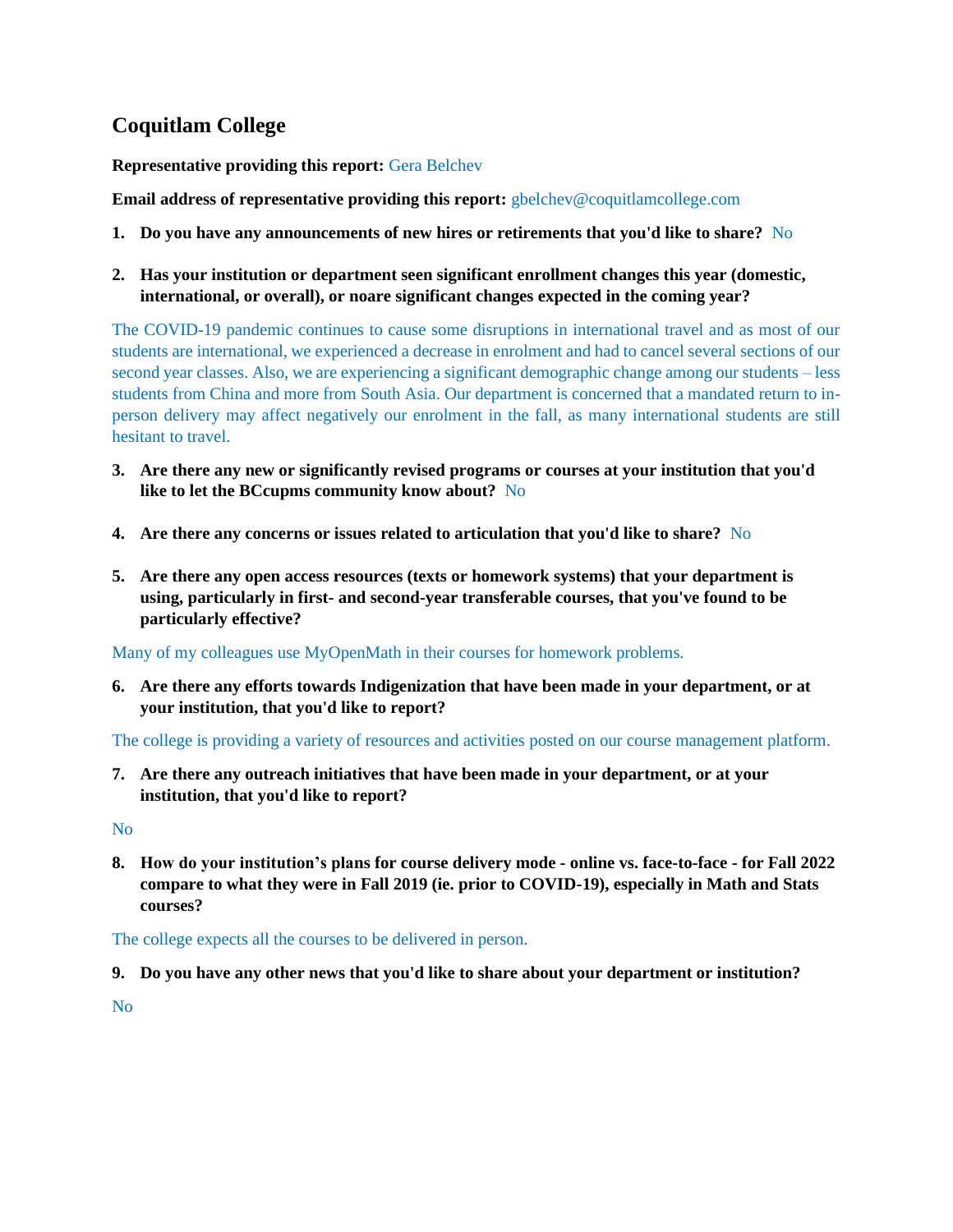# <span id="page-16-0"></span>**Corpus Christi College**

**Representative providing this report:** Dr. Hamid Maghzian

**Email address of representative providing this report:** hmaghzian@corpuschristi.ca

**1. Do you have any announcements of new hires or retirements that you'd like to share?**

No new hires in Mathematics.

**2. Has your institution or department seen significant enrollment changes this year (domestic, international, or overall), or are significant changes expected in the coming year?**

Enrollment is significantly down this year, with the largest decrease from prior year in Fall 2021 enrollment (down 23%). We are looking a little less dire now, with around 18% decrease in our Winter 2022 term.

**3. Are there any new or significantly revised programs or courses at your institution that you'd like to let the BCcupms community know about?**

No new courses.

**4. Are there any concerns or issues related to articulation that you'd like to share?**

No new courses articulated.

**5. Are there any open access resources (texts or homework systems) that your department is using, particularly in first- and second-year transferable courses, that you've found to be particularly effective?**

OpenStax is being used for precalculus and Rover is being used as its homework system. Rover system has been effective due to variable questions.

**6. Are there any efforts towards Indigenization that have been made in your department, or at your institution, that you'd like to report?**

The college had created and offered two courses on Indigenous Peoples studies since Fall 2019

- **7. Are there any outreach initiatives that have been made in your department, or at your institution, that you'd like to report?** N/A
- **8. How do your institution's plans for course delivery mode - online vs. face-to-face - for Fall 2022 compare to what they were in Fall 2019 (ie. prior to COVID-19), especially in Math and Stats courses?**

The college courses will be face-to-face in the Fall. There are online courses as well, as part of Part time studies, the same as pre-pandemic time.

**9. Do you have any other news that you'd like to share about your department or institution?**

There is an upcoming merger between Corpus Christi and St. Mark's and we will be St. Mark's by sometime next year.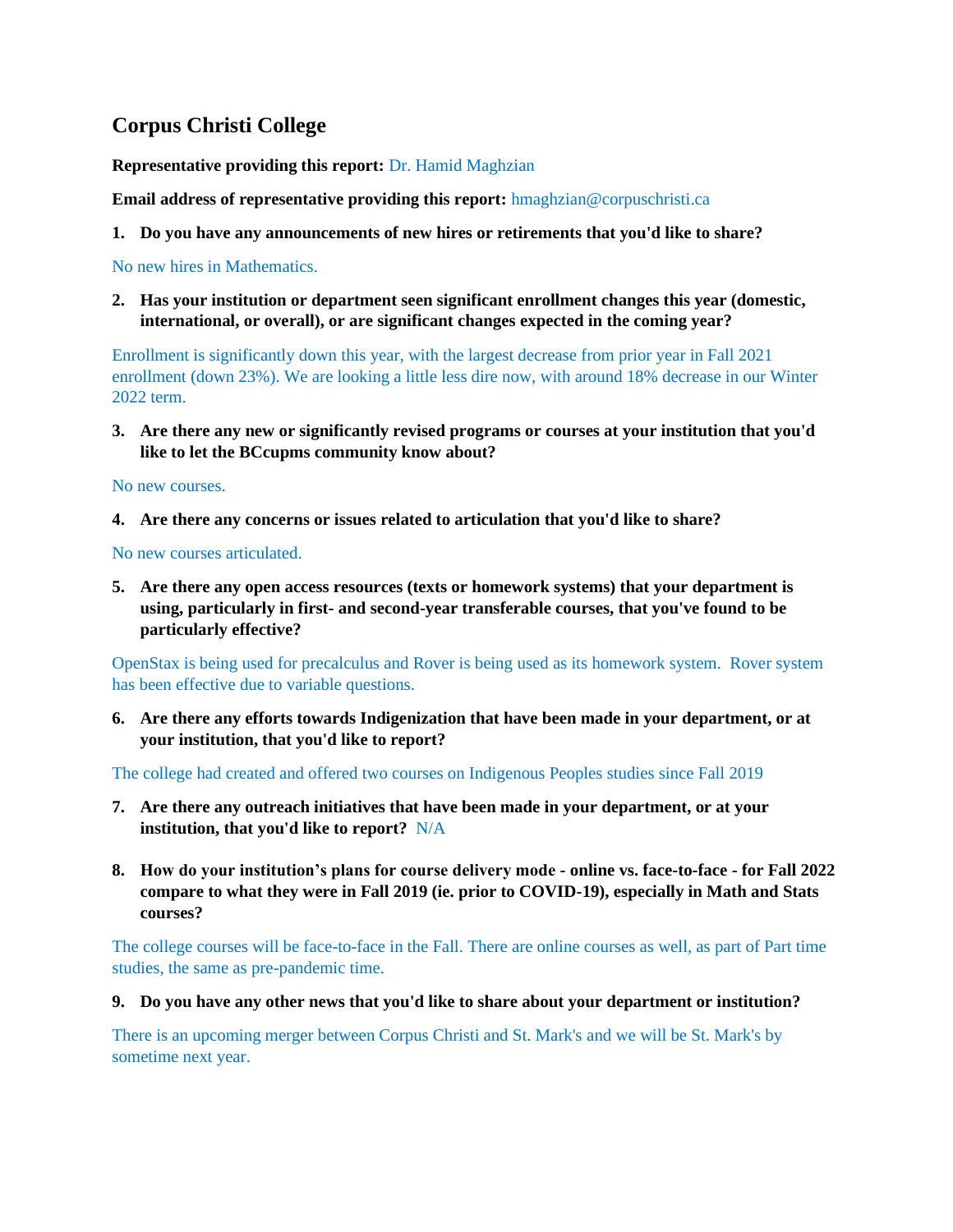# <span id="page-17-0"></span>**Douglas College**

**Representative providing this report:** Natasha Davidson

**Email address of representative providing this report:** davidsonn@douglascollege.ca

- **1. Do you have any announcements of new hires or retirements that you'd like to share?** No
- **2. Has your institution or department seen significant enrollment changes this year (domestic, international, or overall), or are significant changes expected in the coming year?**

Enrollments have been fairly stable – they are largely unchanged since pre-Covid and have been strong in most courses throughout the Covid response. The Calculus for Life Science stream has had falling enrollments and we have not been able to offer the second semester as a result since Winter 2021.

- **3. Are there any new or significantly revised programs or courses at your institution that you'd like to let the BCcupms community know about?** No
- **4. Are there any concerns or issues related to articulation that you'd like to share?** No
- **5. Are there any open access resources (texts or homework systems) that your department is using, particularly in first- and second-year transferable courses, that you've found to be particularly effective?**

We continue to use OpenStax text for our Basic Algebra course (1101) and our Algebra and Trigonometry course (1105).

**6. Are there any efforts towards Indigenization that have been made in your department, or at your institution, that you'd like to report?**

Not at this time but – hopefully – next year.

**7. Are there any outreach initiatives that have been made in your department, or at your institution, that you'd like to report?**

#### Again, not yet!

**8. How do your institution's plans for course delivery mode - online vs. face-to-face - for Fall 2022 compare to what they were in Fall 2019 (ie. prior to COVID-19), especially in Math and Stats courses?**

I cannot report for other departments, though my impression is that there is an increase in hybrid and online offerings since and surviving our Covid response. The Mathematics department (through which Math 1160 – Introduction to Statistics is also offered) has decided that at this time none of our courses would benefit from being offered in the on-line format, and therefore, ALL of our courses are being offered face-to-face, as they were in the Fall of 2019.

**9. Do you have any other news that you'd like to share about your department or institution?** No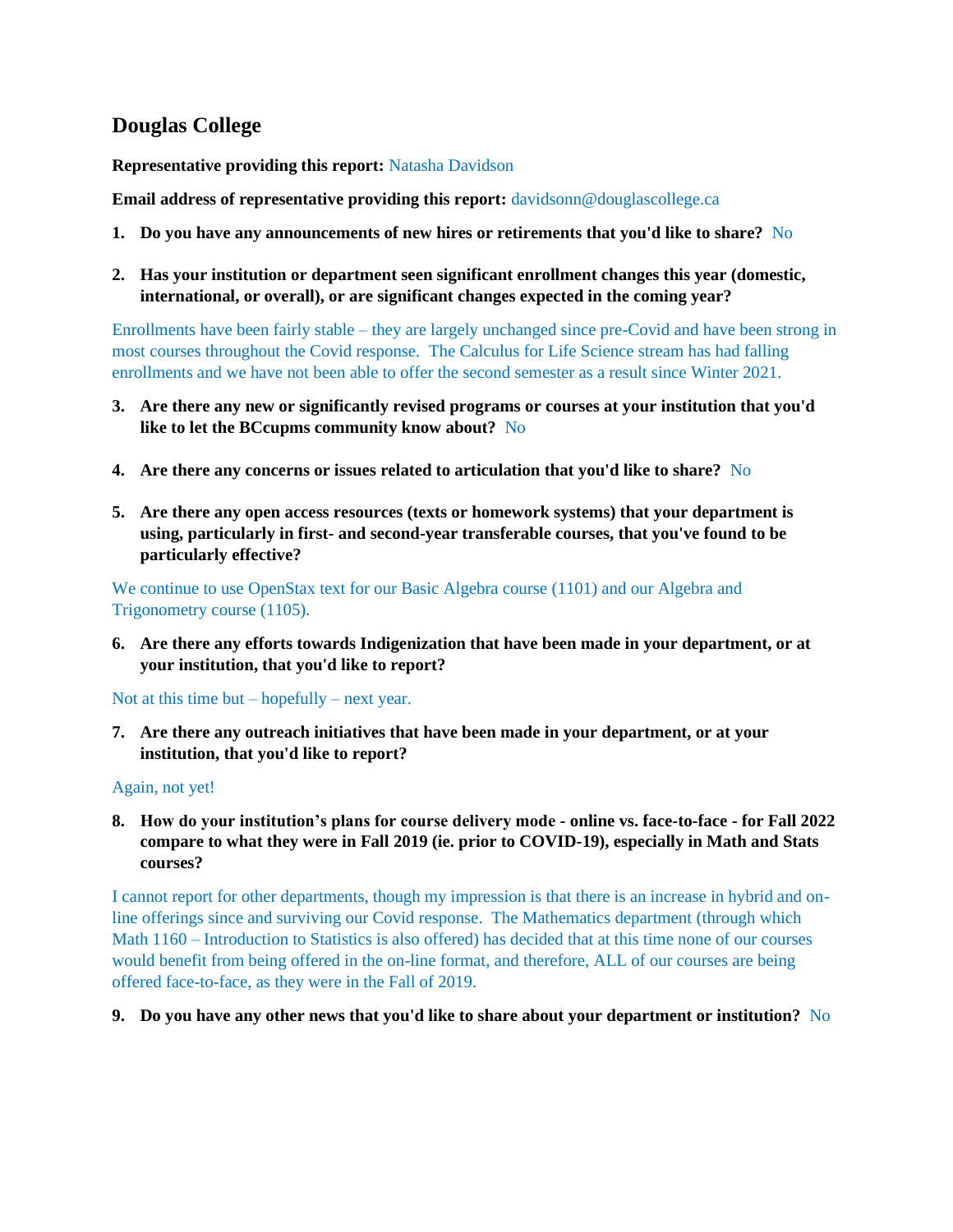# <span id="page-18-0"></span>**Fraser International College**

**Representative providing this report:** Navid Alaie

**Email address of representative providing this report:** nalaei@learning.fraseric.ca

#### **1. Do you have any announcements of new hires or retirements that you'd like to share?**

None to mention. There are currently 5 continuing instructors and 8 sessional instructors.

#### **2. Has your institution or department seen significant enrollment changes this year (domestic, international, or overall), or are significant changes expected in the coming year?**

Institutionally, the enrolment is down approximately 15%, and we've seen a proportional drop in the enrolment for Math and Stats courses. FIC is seeing the differential drop when comparing individual semesters this academic year with past year. Summer 2022 is only off by 4%. If enrolment trends continue, we expect Fall 2022 to see similar or to exceed Fall 2021 student numbers. Specific enrolment data is noted below:

| <b>Course/Program</b><br><b>Name</b> | <b>Enrolment Numbers</b><br>(Fall 2021 - Summer 2022) | <b>Enrolment Numbers</b><br>(Fall 2020 - Summer 2021) |
|--------------------------------------|-------------------------------------------------------|-------------------------------------------------------|
| <b>MATH100</b>                       | 887                                                   | 923                                                   |
| <b>MATH151</b>                       | 341                                                   | 362                                                   |
| <b>MATH152</b>                       | 261                                                   | 389                                                   |
| <b>MATH157</b>                       | 316                                                   | 559                                                   |
| <b>MATH232</b>                       | 104                                                   | 159                                                   |
| MACM <sub>101</sub>                  | 217                                                   | 306                                                   |
| <b>STAT203</b>                       | 300                                                   | 400                                                   |

Table 1: Academic Year Total Enrolment in MATH and STATS courses offered

Table 2: Semester Breakdown of Math\_Stats Courses (Fall 2021 – Summer 2022)

| Course/Program<br><b>Name</b> | <b>Enrolment Numbers</b><br>(Summer 2022) | <b>Enrolment</b><br><b>Numbers (Spring</b><br>2022) | <b>Enrolment Numbers</b><br><b>(Fall 2021)</b> |
|-------------------------------|-------------------------------------------|-----------------------------------------------------|------------------------------------------------|
| MATH100                       | 209                                       | 312                                                 | 366                                            |
| MATH151                       | 105                                       | 128                                                 | 108                                            |
| <b>MATH152</b>                | 99                                        | 82                                                  | 80                                             |
| <b>MATH157</b>                | 87                                        | 127                                                 | 102                                            |
| <b>MATH232</b>                | 18                                        | 47                                                  | 39                                             |
| MACM101                       | 81                                        | 69                                                  | 67                                             |
| <b>STAT203</b>                | 111                                       | 96                                                  | 93                                             |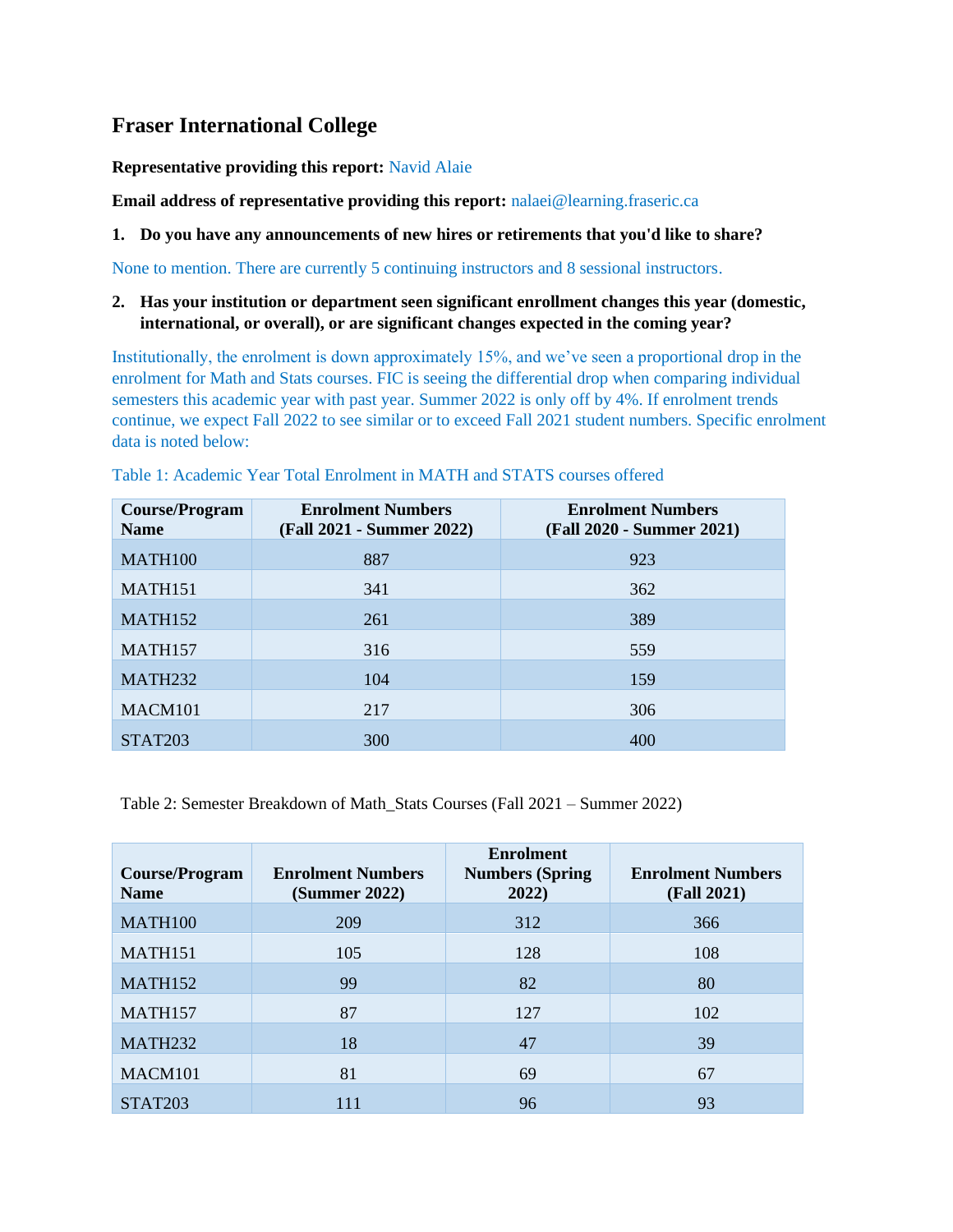| Course/Program<br><b>Name</b> | <b>Enrolment Numbers</b><br>(Summer 2021) | <b>Enrolment</b><br><b>Numbers (Spring</b><br>2021) | <b>Enrolment Numbers</b><br><b>(Fall 2020)</b> |
|-------------------------------|-------------------------------------------|-----------------------------------------------------|------------------------------------------------|
| <b>MATH100</b>                | 204                                       | 357                                                 | 357                                            |
| MATH151                       | 87                                        | 117                                                 | 158                                            |
| <b>MATH152</b>                | 83                                        | 111                                                 | 195                                            |
| <b>MATH157</b>                | 164                                       | 175                                                 | 220                                            |
| <b>MATH232</b>                | 44                                        | 48                                                  | 67                                             |
| MACM101                       | 96                                        | 71                                                  | 139                                            |
| <b>STAT203</b>                | 103                                       | 133                                                 | 164                                            |

**3. Are there any new or significantly revised programs or courses at your institution that you'd like to let the BCcupms community know about?**

None to mention.

**4. Are there any concerns or issues related to articulation that you'd like to share?**

FIC has primarily been a sending institution but has been expanding agreements as a receiving institution throughout 2021/2022.

**5. Are there any open access resources (texts or homework systems) that your department is using, particularly in first- and second-year transferable courses, that you've found to be particularly effective?**

FIC is now using the OpenStax Precalculus textbook (MATH 100) which is freely available for download on openstax.org. Previously, FIC used Precaluclus by Sheldon Axler.

**6. Are there any efforts towards Indigenization that have been made in your department, or at your institution, that you'd like to report?**

FIC has taken introductory steps and begun to introduce sessions to staff and students on truth and reconciliation as beginning initiatives towards indigenization at the institution.

**7. Are there any outreach initiatives that have been made in your department, or at your institution, that you'd like to report?**

None to mention.

**8. How do your institution's plans for course delivery mode - online vs. face-to-face - for Fall 2022 compare to what they were in Fall 2019 (ie. prior to COVID-19), especially in Math and Stats courses?**

Fall semester 2021 saw a return to face-to-face delivery. FIC started with approximately a 35:65 split with online delivery. Over the course of the 2021/2022 academic year, FIC has continued to increase face-toface sections in all departments and is now offering slightly more in-person sections than remote. Fall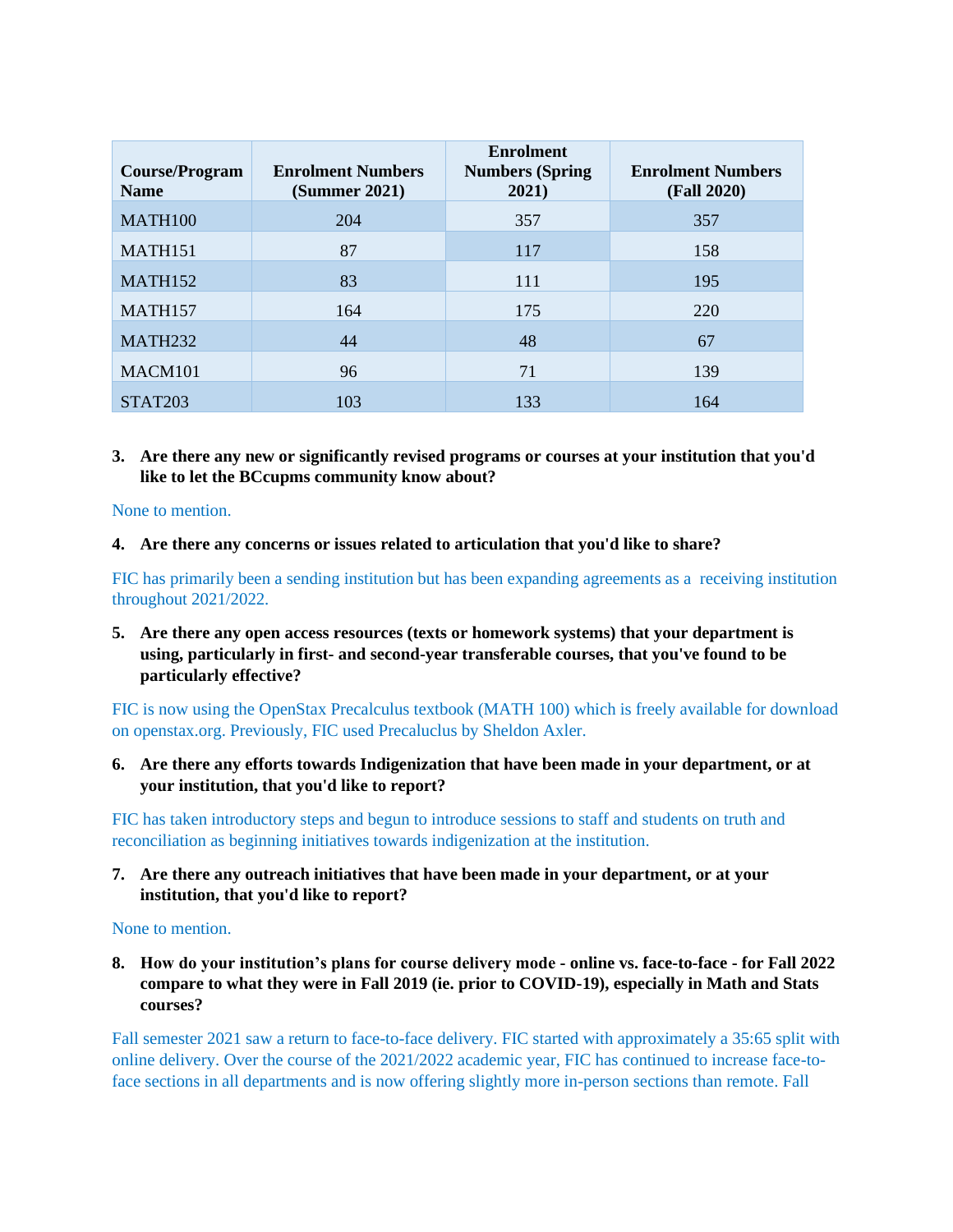2022, will see another step forward with the consent granted to institutions allowing online instruction potentially coming to an end in August 2022.

#### **9. Do you have any other news that you'd like to share about your department or institution?**

Student engagement continues to be a focus of attention as is Academic Integrity especially for remotely delivered classes. The return to the classroom was welcomed by the community and highlighted the advantages of in-person delivery. It brought about new challenges with adaptations needed in course design, class management, and the integration of flexible learning methodologies. Technical issues continue due to internet outages and application crashes. Wellness issues have increased especially due to the pandemic and burn-out plus ongoing global issues.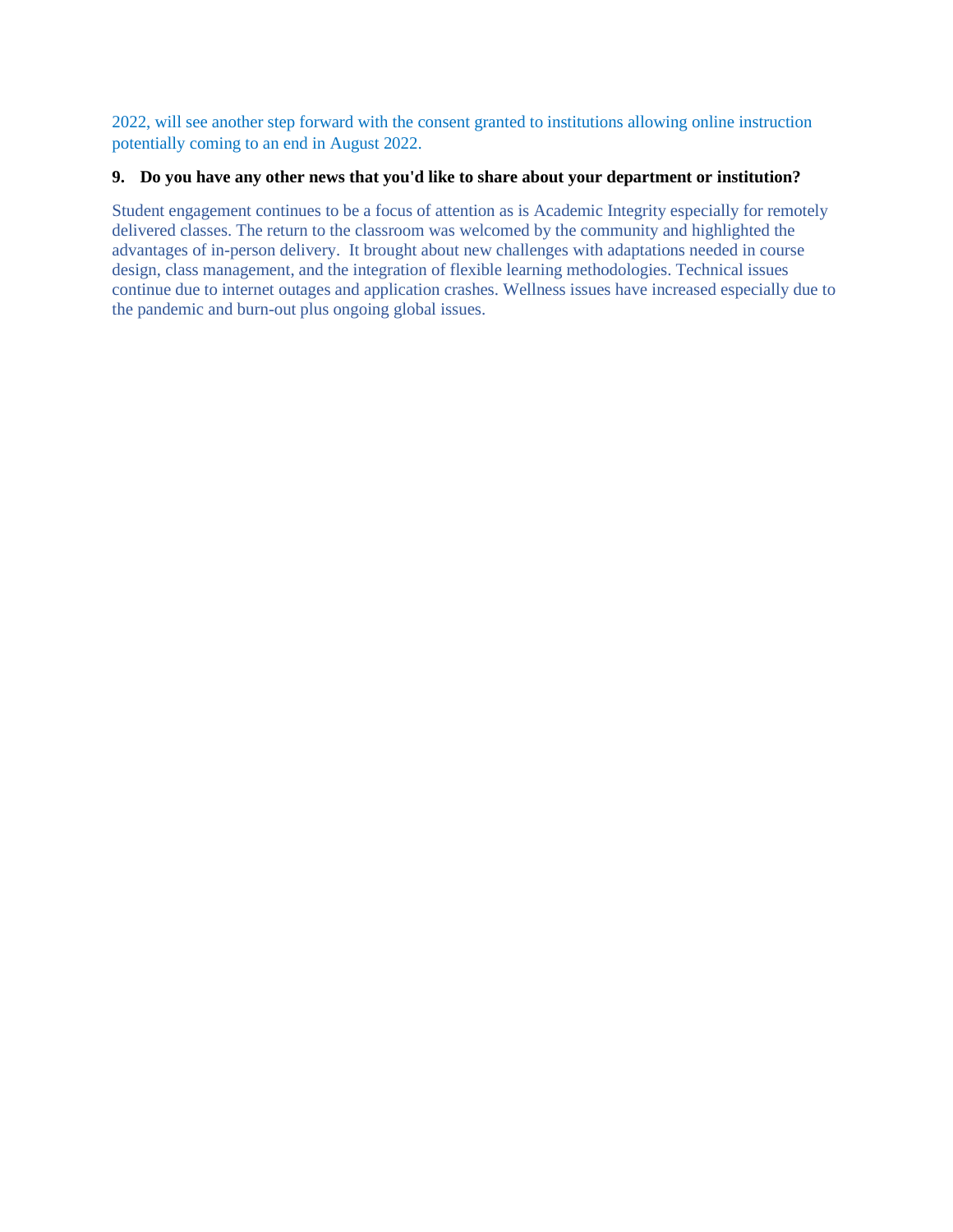# <span id="page-21-0"></span>**Kwantlen Polytechnic University**

**Representative providing this report:** Michael Nyenhuis

**Email address of representative providing this report:** Michael.nyenhuis@kpu.ca

**1. Do you have any announcements of new hires or retirements that you'd like to share?**

Michel Virgilio became regularized full time in September. Sergei Novocelski, Terry Berg and Margaret Zmudzka-Bajerski (the last two with ACP) retired.

**2. Has your institution or department seen significant enrollment changes this year (domestic, international, or overall), or are significant changes expected in the coming year?**

No significant changes that I am aware of

**3. Are there any new or significantly revised programs or courses at your institution that you'd like to let the BCcupms community know about?**

No. Only a reminder that we do have our BSc in Applications of Mathematics!

- **4. Are there any concerns or issues related to articulation that you'd like to share?** No
- **5. Are there any open access resources (texts or homework systems) that your department is using, particularly in first- and second-year transferable courses, that you've found to be particularly effective?**

No

**6. Are there any efforts towards Indigenization that have been made in your department, or at your institution, that you'd like to report?**

No. We are at the very beginning of Indigenization, and would appreciate help and information from those who are farther along.

**7. Are there any outreach initiatives that have been made in your department, or at your institution, that you'd like to report?**

No

**8. How do your institution's plans for course delivery mode - online vs. face-to-face - for Fall 2022 compare to what they were in Fall 2019 (ie. prior to COVID-19), especially in Math and Stats courses?**

It is unclear what KPU's plans are concerning online courses. We will have a new dean, and it is unclear what his position on online courses is. The math department is divided.

**9. Do you have any other news that you'd like to share about your department or institution?**

Our erstwhile dean, Betty Worobec, retired a few months ago, and will be replaced by Brett Favaro.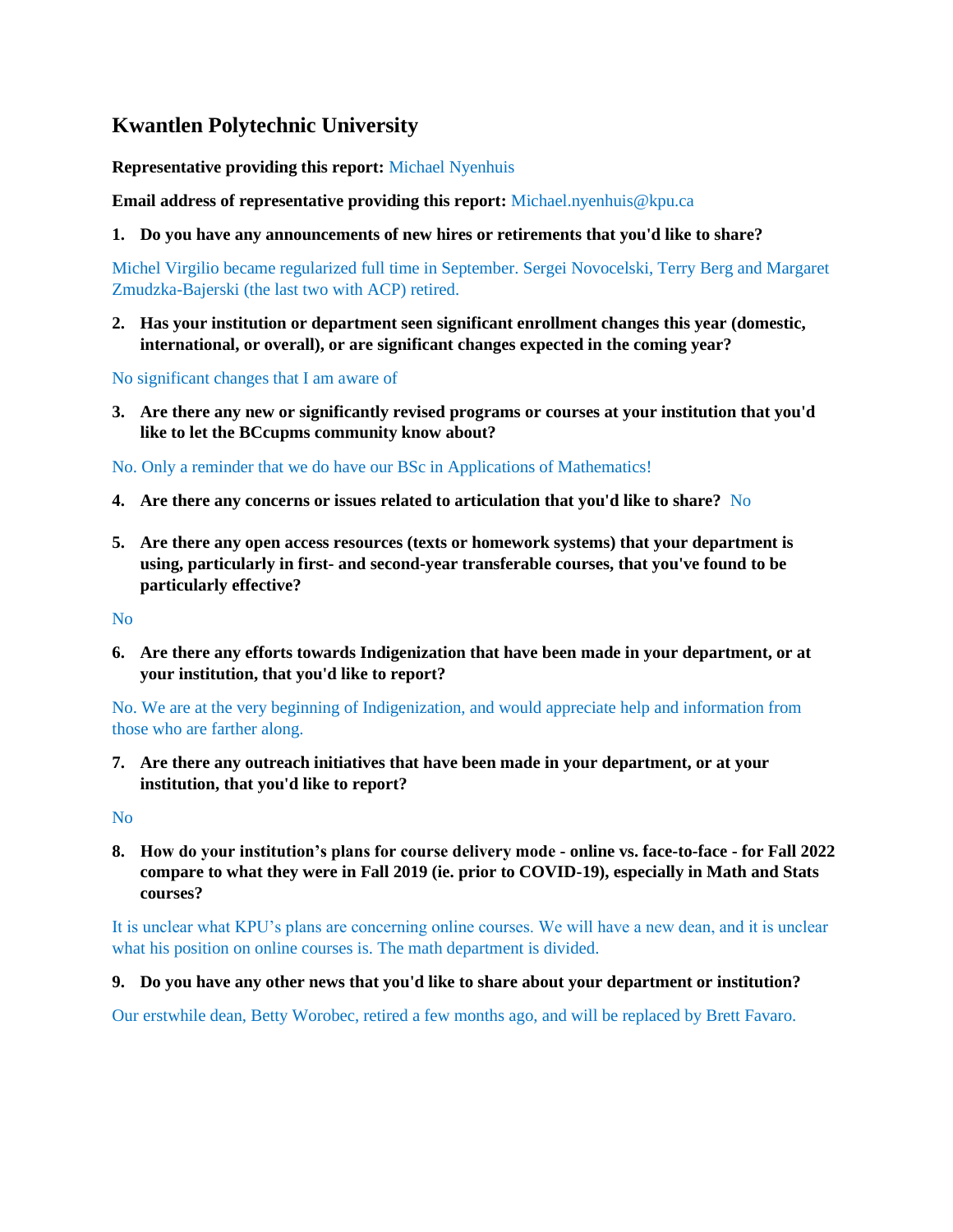# <span id="page-22-0"></span>**Langara College**

**Representative providing this report:** Eugene Belchev (Math) & Maja Grubisic (Stats)

**Email address of representative providing this report:** [ebelchev@langara.ca](mailto:ebelchev@langara.ca) & [mgrubisic@langara.ca](mailto:mgrubisic@langara.ca)

#### **1. Do you have any announcements of new hires or retirements that you'd like to share?**

Two of our long-serving members, Kevin Craib and Emmanuel Darkoh, will be retiring. Their wisdom and expertise will be sorely missed. We wish them well in their post-retirement lives.

#### **2. Has your institution or department seen significant enrollment changes this year (domestic, international, or overall), or are significant changes expected in the coming year?**

In the Science area, domestic enrollment has dropped by 5-10% while international enrollment has been steady and in some cases higher than pre-COVID.

Some of the upper level math courses have struggled as of late; we are trying to understand why.

#### **3. Are there any new or significantly revised programs or courses at your institution that you'd like to let the BCcupms community know about?**

None

#### **4. Are there any concerns or issues related to articulation that you'd like to share?**

Recently we noticed that several years ago the transfer credit for one of our courses has been discontinued without us noticing. What is the BCCAT's procedure about notifying the sending institution when such a thing happens?

#### **5. Are there any open access resources (texts or homework systems) that your department is using, particularly in first- and second-year transferable courses, that you've found to be particularly effective?**

In addition to the resources reported in 2021, we are currently using

*Differential Calculus for Life Sciences, 2017*<sup>th</sup> Edition, by Leah Edelstein-Keshet, UBC, the *CLP-1 Differential Calculus* problem book, the *OpenStax Calculus*, volume 1, and *MyOpenMath* homework system (used in MATH 1175)

*Integral Calculus with Applications to Life Sciences*, 2017<sup>th</sup> Edition, by Leah Edelstein-Keshet, UBC and the *CLP-2 Integral Calculus* problem book (used in MATH 1275)

*Finite Mathematics,* Custom text based on Math in Society, 2017, by David Lippman, Pierce College Ft Steilacoom and *Course Notes on Finite Mathematics*, 2019th Edition, by Pichmony Anhaouy, Langara College (used in MATH 1162)

#### **6. Are there any efforts towards Indigenization that have been made in your department, or at your institution, that you'd like to report?**

As part of its 2021-2025 Strategic Plan, Langara College has implemented a new indigenization strategy aimed at deepening the relationship with Musqueam and other Indigenous Nations and communities. A new Indigenization Specialist and Curriculum Consultant was hired, as well.

#### **7. Are there any outreach initiatives that have been made in your department, or at your institution, that you'd like to report?**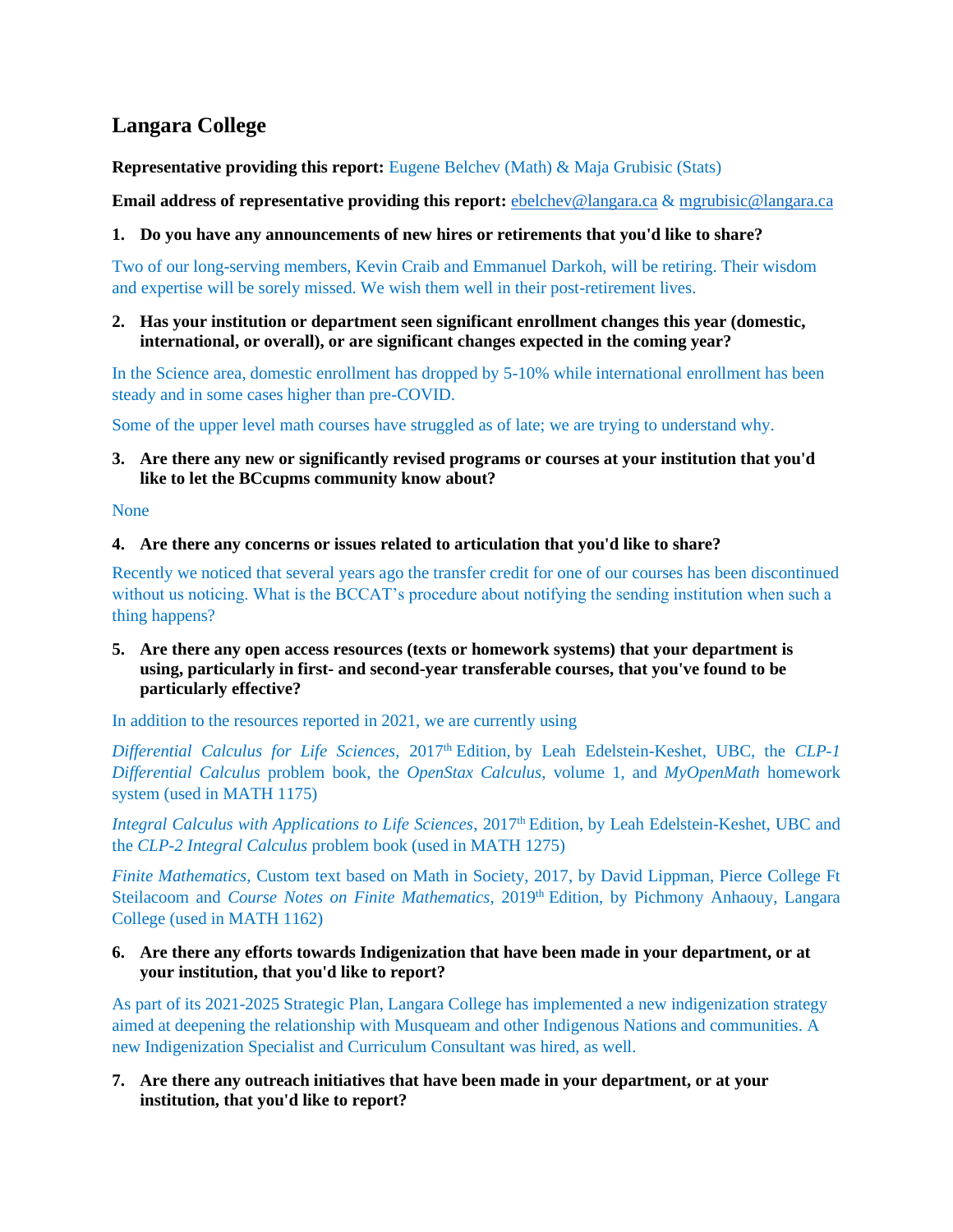As reported last year, over the past few years, we have been hosting AMC events for students who do not have a high school to host them and this year we hosted the AMC series again. Note that some of these students are also home-schooled. These are highly competitive events, which many students train for. We do not train any of these students and merely provide an opportunity for students to compete. We had student participants as follows: 13 in AMC 8, 36 in AMC 10A, 11 AMC 12A, 9 in AMC 10B and 7 in AMC 12B; also 6 qualified for AIME (students must score high enough on the AMC 10/12 to qualify).

#### **8. How do your institution's plans for course delivery mode - online vs. face-to-face - for Fall 2022 compare to what they were in Fall 2019 (ie. prior to COVID-19), especially in Math and Stats courses?**

To the best of my knowledge, most of our classes this fall will be F2F with some allowance for online and mixed mode.

#### **9. Do you have any other news that you'd like to share about your department or institution?**

Dr. Paula Burns will become the fourth President and CEO of Langara College on June 6, 2022. We hope she can bring some stability and clear sense of direction to our college.

Pichmony Anhaouy has put together a customized open source textbook for our Business Calculus II course. It is partially based on APEX Calculus Gregory Hartman (Virginia Military Institute), Pichmony's own Math 1274 Multivariate Calculus Supplemental materials, and other business applications. It is titled *Mathematics 1274: Calculus II – Economics and Business Applications,* First Custom Edition, 2022, for Langara College.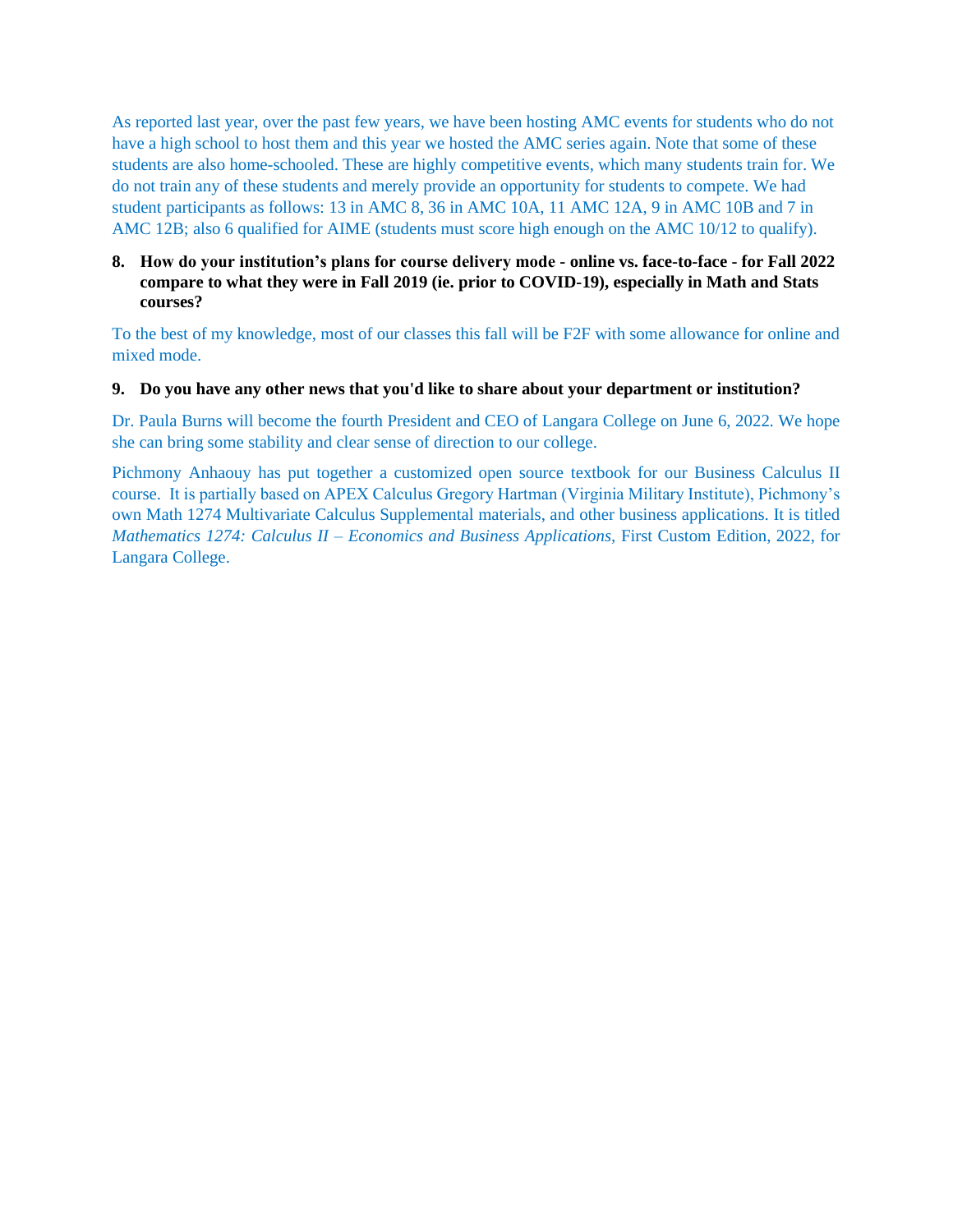# <span id="page-24-0"></span>**LaSalle College**

**Representative providing this report:** Marcel Casarini – Media Arts Dept.

**Email address of representative providing this report:** mcasarini@lasallecollegevancouver.com

**1. Do you have any announcements of new hires or retirements that you'd like to share?**

## No.

**2. Has your institution or department seen significant enrollment changes this year (domestic, international, or overall), or are significant changes expected in the coming year?**

## No.

**3. Are there any new or significantly revised programs or courses at your institution that you'd like to let the BCcupms community know about?**

No.

**4. Are there any concerns or issues related to articulation that you'd like to share?**

No.

**5. Are there any open access resources (texts or homework systems) that your department is using, particularly in first- and second-year transferable courses, that you've found to be particularly effective?**

No.

**6. Are there any efforts towards Indigenization that have been made in your department, or at your institution, that you'd like to report?**

No.

**7. Are there any outreach initiatives that have been made in your department, or at your institution, that you'd like to report?**

No.

**8. How do your institution's plans for course delivery mode - online vs. face-to-face - for Fall 2022 compare to what they were in Fall 2019 (ie. prior to COVID-19), especially in Math and Stats courses?**

We are fully back to campus since October, 2021.

**9. Do you have any other news that you'd like to share about your department or institution?**

No.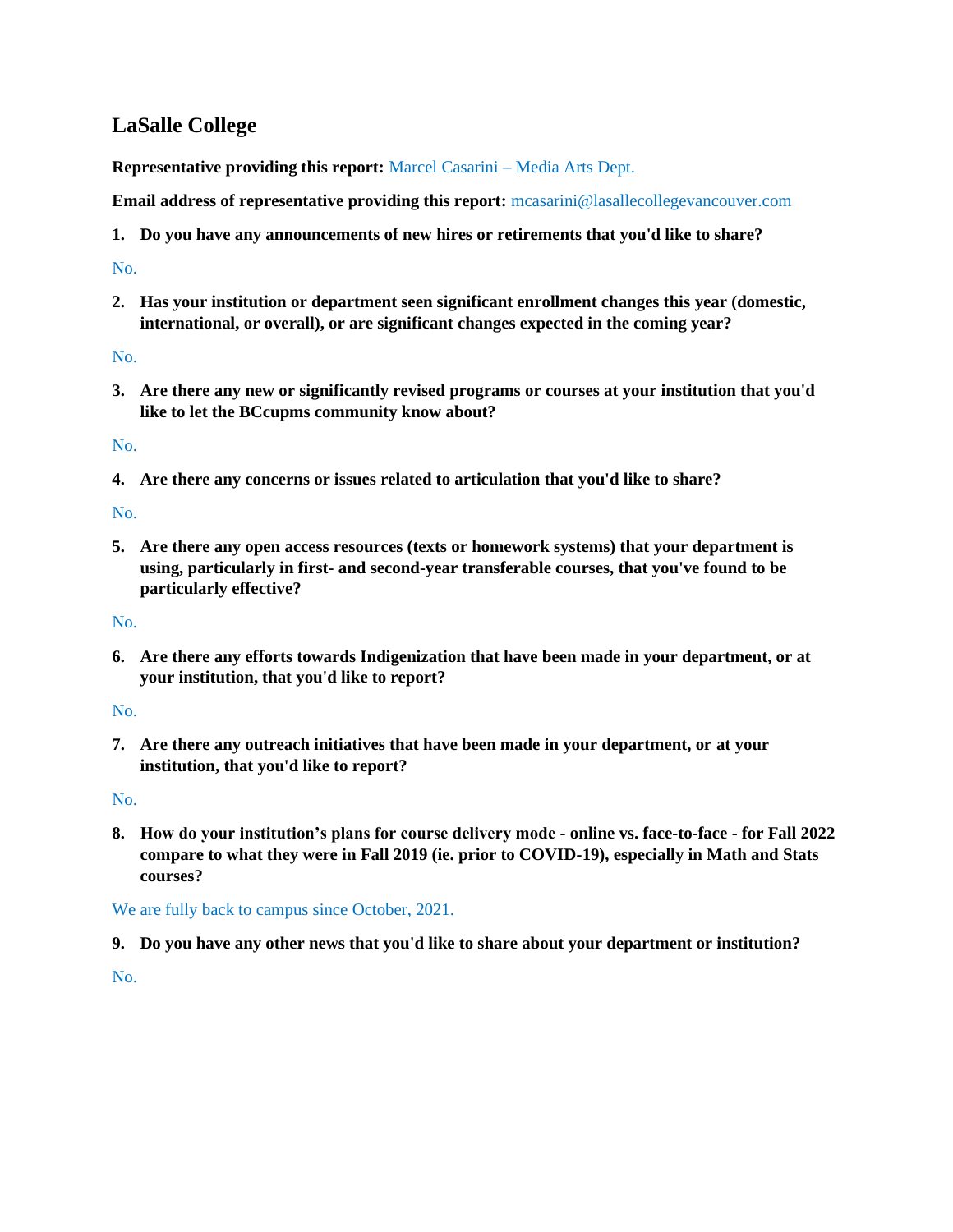# <span id="page-25-0"></span>**North Island College**

**Representative providing this report:** Alexandra Blair **Email address:** Alexandra.blair@nic.bc.ca

**1. Do you have any announcements of new hires or retirements that you'd like to share?**

Yes, Jeannie Cameron left NIC last summer and moved to Nova Scotia to be closer to her family.

Alexandra Blair, our current dep chair, got hired as regular faculty with NIC.

**2. Has your institution or department seen significant enrollment changes this year (domestic, international, or overall), or are significant changes expected in the coming year?**

Low international enrolment, due to visas not getting processed.

- **3. Are there any new or significantly revised programs or courses at your institution that you'd like to let the BCcupms community know about?** Xxxxx
- **4. Are there any concerns or issues related to articulation that you'd like to share?**

Are closed-book invigilated exams needed for articulation?

**5. Are there any open access resources (texts or homework systems) that your department is using, particularly in first- and second-year transferable courses, that you've found to be particularly effective?**

MAT 181/182 (Calculus I/II) uses a combination of Active Calculus and Apex Calculus, with UBC's CLP texts as recommended for a source of practice problems. WeBWorK is used for some aspects of assessment. Mattermost (OpenETC) is used for course communication (can interpret LaTeX).

**6. Are there any efforts towards Indigenization that have been made in your department, or at your institution, that you'd like to report?**

NIC has a new Indigenization Plan " Working Together".

**7. Are there any outreach initiatives that have been made in your department, or at your institution, that you'd like to report?**

NIC Youth Academy Summer Camps combine fun and meaningful, hands-on learning in focus areas such as STEM:<https://www.nic.bc.ca/programs/summer-camps/>

**8. How do your institution's plans for course delivery mode - online vs. face-to-face - for Fall 2022 compare to what they were in Fall 2019 (ie. prior to COVID-19), especially in Math and Stats courses?**

Most math courses are F2F, some are on one campus only and some are getting podcasted via Hyflex to the other campuses as well. Courses where we have more than one section, there will be one digital and one F2F.

**9. Do you have any other news that you'd like to share about your department or institution?**

Like most other program areas at NIC, the math and science area is currently undergoing program review. We are hoping it will help us in implementing some new things into the area.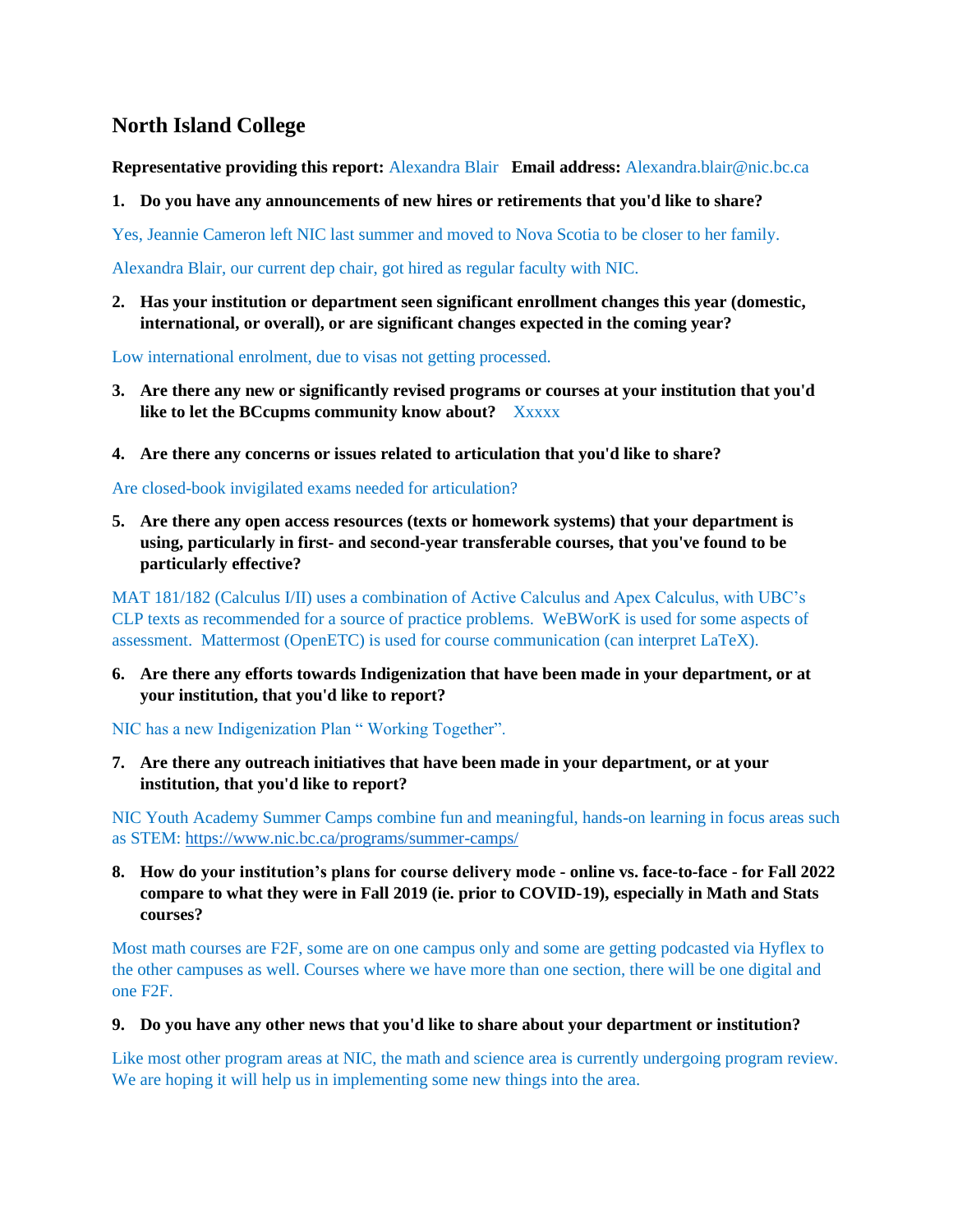# <span id="page-26-0"></span>**Northern Lights College**

**Representative providing this report:** Hongbin Cui

**Email address of representative providing this report:** hcui@nlc.bc.ca

- **1. Do you have any announcements of new hires or retirements that you'd like to share?** No
- **2. Has your institution or department seen significant enrollment changes this year (domestic, international, or overall), or are significant changes expected in the coming year?** No
- **3. Are there any new or significantly revised programs or courses at your institution that you'd like to let the BCcupms community know about?** No
- **4. Are there any concerns or issues related to articulation that you'd like to share?** No
- **5. Are there any open access resources (texts or homework systems) that your department is using, particularly in first- and second-year transferable courses, that you've found to be particularly effective?**

Calculus I and Calculus II: David Guichard[, Calculus -Early Transcendentals,](https://open.bccampus.ca/browse-our-collection/find-open-textbooks/?uuid=662054ef-3b43-4e62-a509-44ec78e5d8c1&contributor=&keyword=&subject=Calculus) BCcampus Open Textbook.

Introductory Linear Algebra: Ken Kuttle and Ilijas Farah, [A First Course in Linear Algebra,](https://open.bccampus.ca/browse-our-collection/find-open-textbooks/?uuid=af6e479a-fd5a-44f9-955c-84ece5bfc34a&contributor=&keyword=&subject=Algebra) BCcampus Open Textbook.

Introduction to Statistics: Barbara Illowsky, Susan Dean, [Introductory Statistics,](https://open.bccampus.ca/browse-our-collection/find-open-textbooks/?uuid=1a2a3483-52e3-47b0-b9d9-a4934aceec4d&contributor=&keyword=&subject=Statistics) BCcampus Open Textbook.

**6. Are there any efforts towards Indigenization that have been made in your department, or at your institution, that you'd like to report?**

No, not I'm aware of

**7. Are there any outreach initiatives that have been made in your department, or at your institution, that you'd like to report?**

We have been offering dual credit courses including Math 101 Calculus I (February to May).

**8. How do your institution's plans for course delivery mode - online vs. face-to-face - for Fall 2022 compare to what they were in Fall 2019 (ie. prior to COVID-19), especially in Math and Stats courses?**

#### Face-to-face

**9. Do you have any other news that you'd like to share about your department or institution?**

No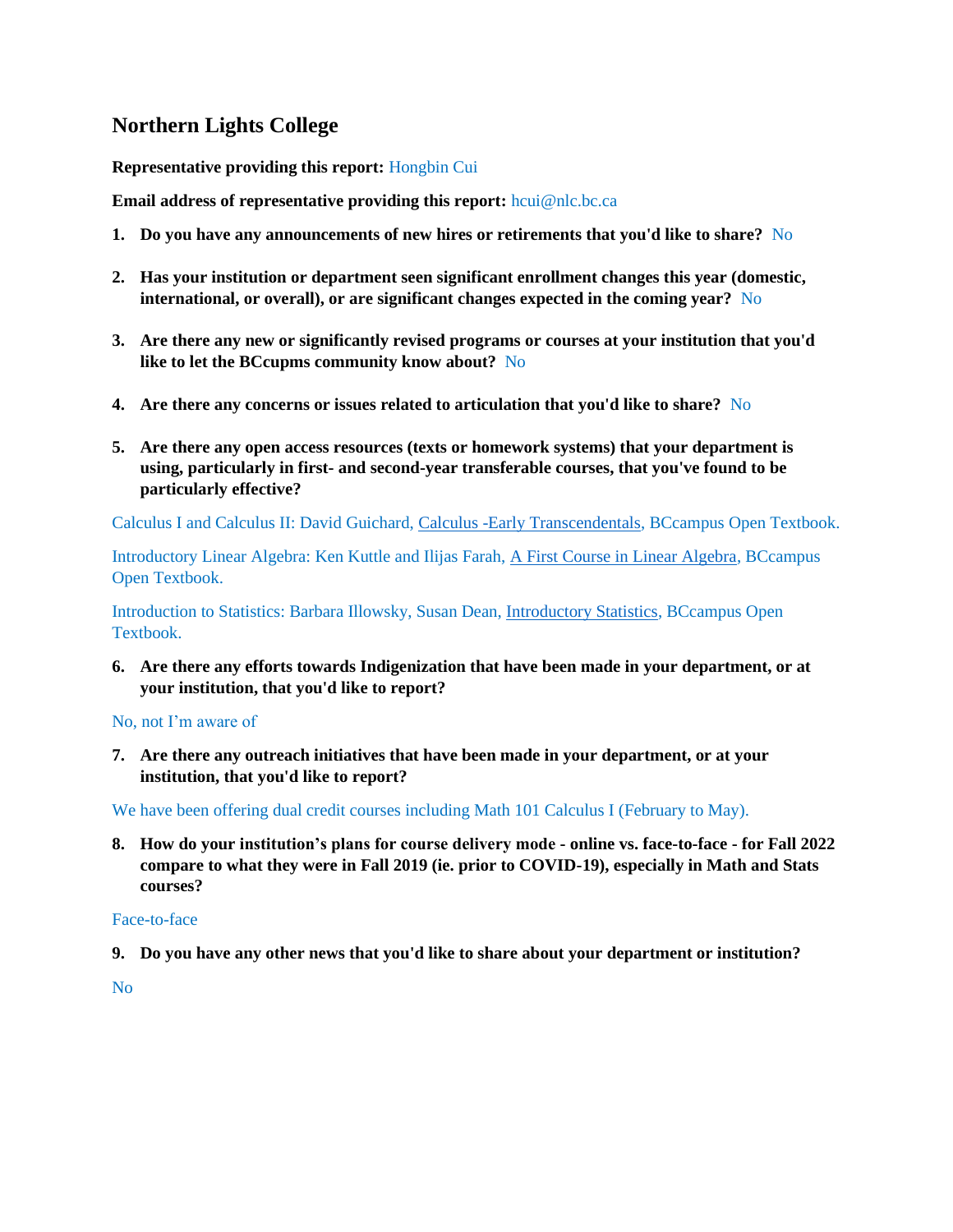# <span id="page-27-0"></span>**Okanagan College**

## **Representative providing this report:** Stephen Brown

**Email address of representative providing this report:** SCBrown@okanagan.bc.ca

#### **1. Do you have any announcements of new hires or retirements that you'd like to share?**

During the 2021/ 2022 year, we hired 3 full time term members. This current round of hiring has allowed us to convert 2 members to full time continuing and allowed us to hire an additional 3 term faculty. Unfortunately, we lost a member of the department, Norm Corbett, who was fighting a lengthy battle with illness.

#### **2. Has your institution or department seen significant enrollment changes this year (domestic, international, or overall), or are significant changes expected in the coming year?**

Okangan College enrolments were down overall during the 2021/ 2022 academic year. However, enrolments in mathematics, statistics and data science were not significantly impacted. With travel restrictions changing, we anticipate an increase in international enrolments for the 2022/ 2023 year. Additionally, domestic applications for the 2022/ 2023 year in sciences at OC are up a staggering 37%. We have added additional intakes of our Post-Baccalaureate diplomas in both Marketing and Data Analytics and Health Analytics.

#### **3. Are there any new or significantly revised programs or courses at your institution that you'd like to let the BCcupms community know about?**

We launched our first intake of our new Post Baccalaureate diploma in Health Analytics this past January. We anticipate 2 intakes of 40 students each year.

#### **4. Are there any concerns or issues related to articulation that you'd like to share?**

None at this time.

## **5. Are there any open access resources (texts or homework systems) that your department is using, particularly in first- and second-year transferable courses, that you've found to be particularly effective?**

After several members of the department found success using MyOpenMath, we recently established a private IMathAS server with help from IT Services [https://imathas.okanagan.bc.ca.](https://imathas.okanagan.bc.ca/) The new server, MyOkanaganMath, integrates well with Moodle and we was able to import a large portion of the question bank from MyOpenMath through the help of the developer, David Lippman. The department will be moving away from WebAssign in the Fall semester and switching to the new server instead. Calculus I/II will during this summer will be the first courses to use the new platform.

**6. Are there any efforts towards Indigenization that have been made in your department, or at your institution, that you'd like to report?**

#### None at this time.

**7. Are there any outreach initiatives that have been made in your department, or at your institution, that you'd like to report?**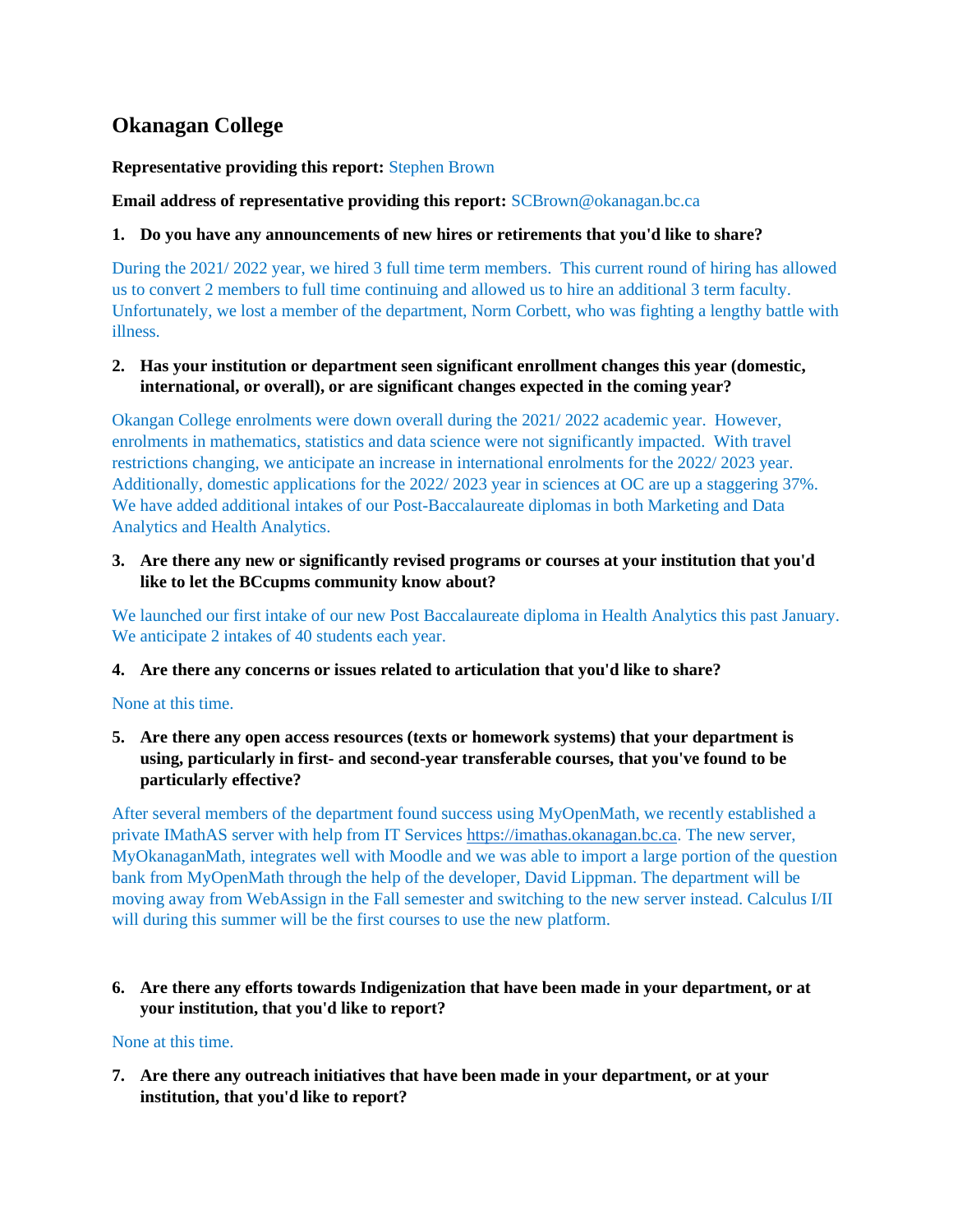We successfully brought back an in person version of the BCHS Math Contest. We hope that this upcoming year will bring back to our normal suite of math contests, science fairs and other outreach activities.

## **8. How do your institution's plans for course delivery mode - online vs. face-to-face - for Fall 2022 compare to what they were in Fall 2019 (ie. prior to COVID-19), especially in Math and Stats courses?**

Some service courses will remain online and we will be offering a couple of sections of UT Science mathematics courses online; however, for all UT Science courses, we will require an in-person final exam.

#### **9. Do you have any other news that you'd like to share about your department or institution?**

We have been challenged over the past year while the College looks for a new Dean of Science and Technology. While it has, at times, provided some inconsistent leadership, we have also seen some opportunities for expansion. We have found ourselves with a number of interim deans who seem to have deep pockets and a propensity to say YES. While this gravy train won't last forever, we are certainly enjoying the ride for now.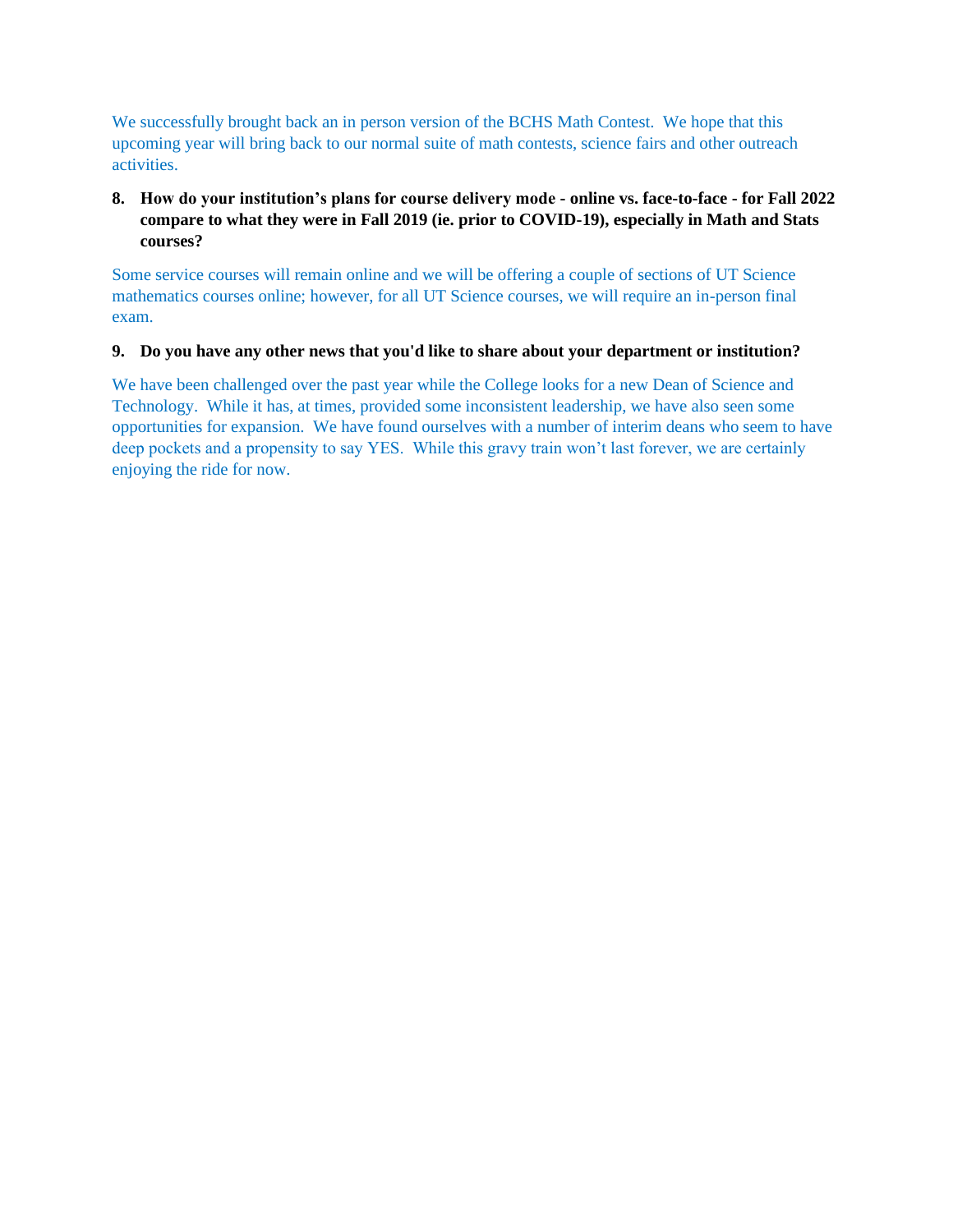# <span id="page-29-0"></span>**Quest University**

## **Representative providing this report:** Dr Asia Matthews

**Email address of representative providing this report:** asia.matthews@questu.ca

**1. Do you have any announcements of new hires or retirements that you'd like to share?**

#### none

**2. Has your institution or department seen significant enrollment changes this year (domestic, international, or overall), or are significant changes expected in the coming year?**

more Canadian than American enrollment

**3. Are there any new or significantly revised programs or courses at your institution that you'd like to let the BCcupms community know about?**

The Mathematics Foundation (one course required for all Liberal Arts and Sciences students) Learning Outcomes have been recently revised. They are as follows, with the Quest Institutional Learning Outcomes (QILO) indicated.

Students who achieve the Foundation requirements in Mathematics will be able to:

- 1. Engage in the scholarly habits of mathematical inquiry. Carry out the full creative and analytic cycle of the mathematical process including the formulation of a question, the exploration of ideas, reflection on where the solution may lead next, reviewing and extending. (QILO 1, 2, 3, 5)
- 2. Practice skepticism. Analyze and critique the truth of mathematical statements and the validity of mathematical arguments. (QILO 1, 3, 5)
- 3. Develop, recognize, and apply structure. Create or utilize notation and figures to represent and clarify ideas and relationships. (QILO 1, 2, 3, 4)
- 4. Develop an argument. Use deductive reasoning to develop and support a valid argument.
- 5. Articulate mathematics. Clearly and concisely communicate mathematical concepts and reasoning both orally and in writing. (QILO 1, 2, 3, 5)
- 6. Distinguish between the process of doing mathematics and the product of mathematical thought.  $(QILO 1, 4, 5)$

## **4. Are there any concerns or issues related to articulation that you'd like to share?**

There is significant ongoing work at the institution in the area of articulation. The goal is to accurately articulate current courses. There is not institutional goal to change our curriculum to articulate more courses.

**5. Are there any open access resources (texts or homework systems) that your department is using, particularly in first- and second-year transferable courses, that you've found to be particularly effective?**

xxxxx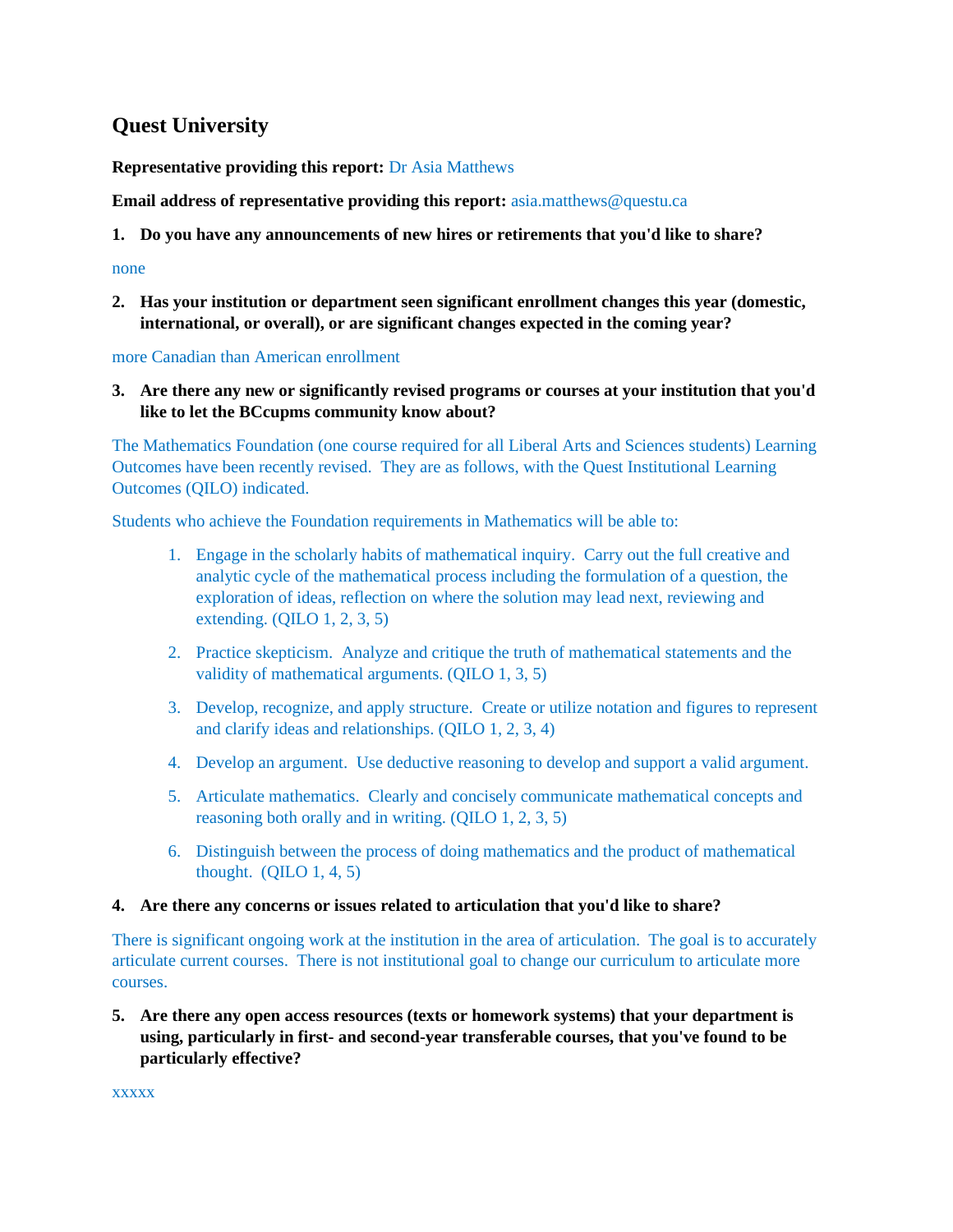**6. Are there any efforts towards Indigenization that have been made in your department, or at your institution, that you'd like to report?**

#### xxxxx

**7. Are there any outreach initiatives that have been made in your department, or at your institution, that you'd like to report?**

I have recently been awarded a \$5000 grant to continue my outreach, started last year, at St Margaret's School in Victoria. I have also been doing outreach with Squamish Nature Learners outdoor school. As the only Full-time mathematics faculty at Quest, these activities have full departmental support ;)

**8. How do your institution's plans for course delivery mode - online vs. face-to-face - for Fall 2022 compare to what they were in Fall 2019 (ie. prior to COVID-19), especially in Math and Stats courses?**

We are beginning to consider offering an online degree.

#### **9. Do you have any other news that you'd like to share about your department or institution?**

Money is still tight and enrollment is not yet where we need it to be. But the quality of the education is still really excellent, in my opinion.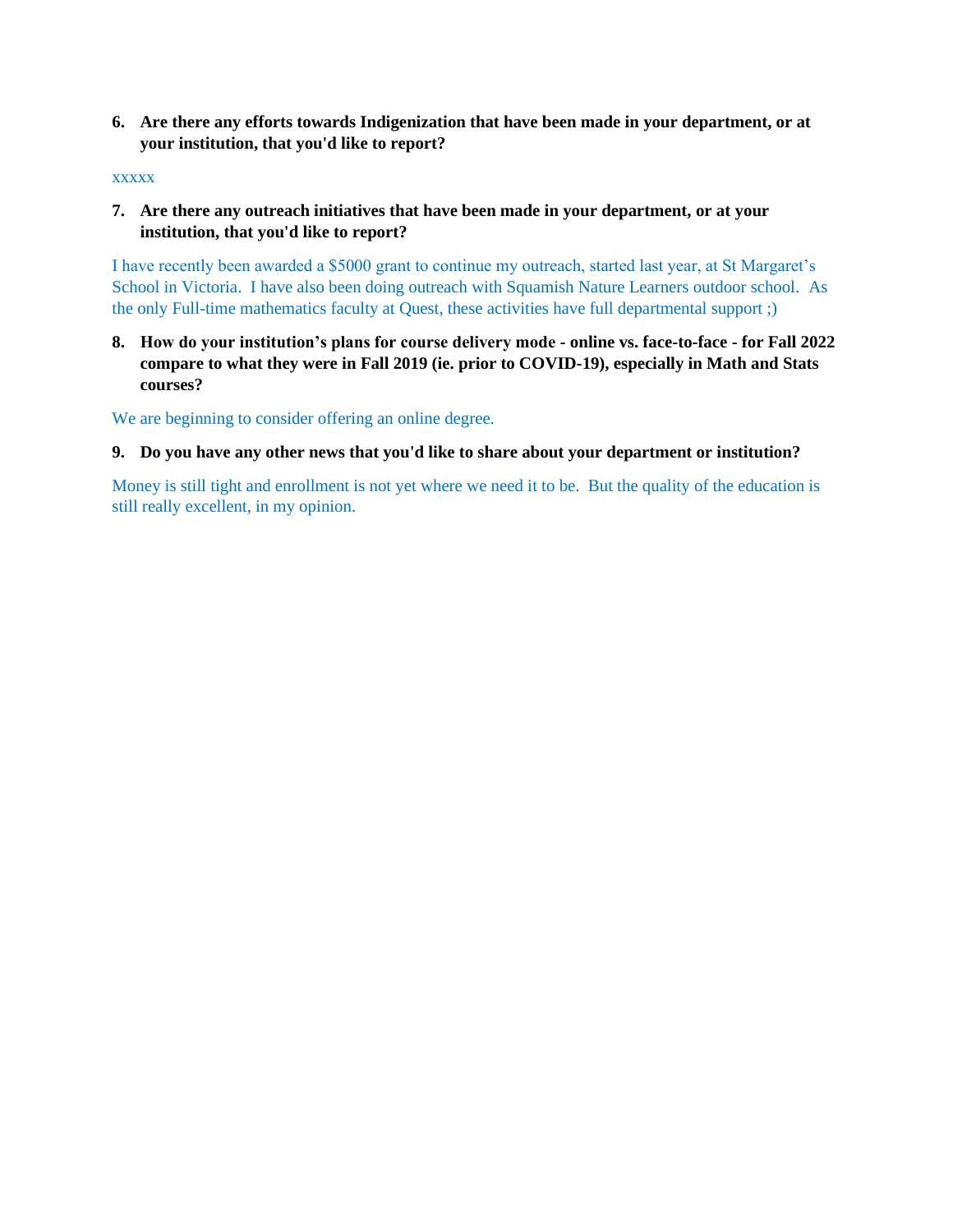# <span id="page-31-0"></span>**Selkirk College**

**Representative providing this report:** Doug Henderson

**Email address of representative providing this report:** dhenderson@selkirk.ca

**1. Do you have any announcements of new hires or retirements that you'd like to share?**

Possibility of a part-time hire for the fall (depends on student numbers)

**2. Has your institution or department seen significant enrollment changes this year (domestic, international, or overall), or are significant changes expected in the coming year?**

Domestic enrolment returning to pre-pandemic levels, international is still lagging

- **3. Are there any new or significantly revised programs or courses at your institution that you'd like to let the BCcupms community know about?** No
- **4. Are there any concerns or issues related to articulation that you'd like to share?** No
- **5. Are there any open access resources (texts or homework systems) that your department is using, particularly in first- and second-year transferable courses, that you've found to be particularly effective?** No
- **6. Are there any efforts towards Indigenization that have been made in your department, or at your institution, that you'd like to report?**

Some money available through Teaching and Learning Centre, many instructors using PD time/money to do work on this

**7. Are there any outreach initiatives that have been made in your department, or at your institution, that you'd like to report?**

Not this past year

**8. How do your institution's plans for course delivery mode - online vs. face-to-face - for Fall 2022 compare to what they were in Fall 2019 (ie. prior to COVID-19), especially in Math and Stats courses?**

Returning to pre-COVID delivery. However, instructors are incorporating some on-line sessions (e.g. labs and tutorials) that were typically F2F – this is up to the instructor's discression.

#### **9. Do you have any other news that you'd like to share about your department or institution?**

New school president starting in the next few weeks. VP of Students is retiring by the end of the calendar year.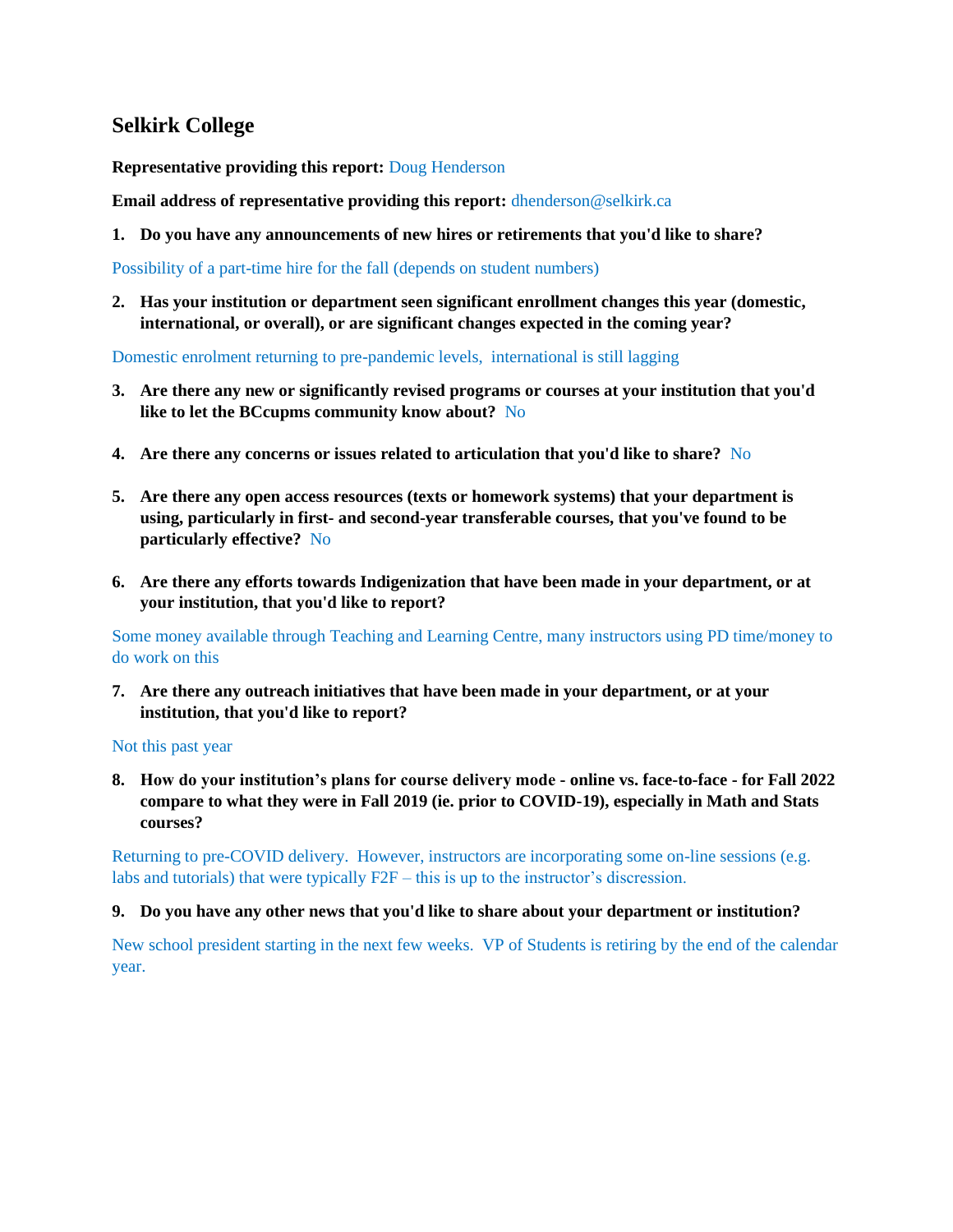# <span id="page-32-0"></span>**Simon Fraser University - Mathematics**

## **Representative providing this report:** Justin Gray

**Email address of representative providing this report:**  $j$ gray@math.sfu.ca

## **1. Do you have any announcements of new hires or retirements that you'd like to share?**

We have had no retirements this past year but four new hires:

- Nadish de Silva Quantum Computing
- Joanna Niezen Teaching Faculty
- Ailene MacPherson Infectious Disease Modeling and Evolution
- Ben Ashby Infectious Disease Modeling and Evolution

## **2. Has your institution or department seen significant enrollment changes this year (domestic, international, or overall), or are significant changes expected in the coming year?**

Overall enrollments at SFU for 2020/2021 are virtually the same as the year prior (up about 1%), as measured by annualized activity full-time equivalents ( $#$  of units)  $x$   $#$  of undergraduate students enrolled) / 30). Overall enrollment in math courses is up about 8% from the previous year. The number of students enrolled in a math major/honors program has increased from 252 to 267 during this period.

## **3. Are there any new or significantly revised programs or courses at your institution that you'd like to let the BCcupms community know about?**

## None

**4. Are there any concerns or issues related to articulation that you'd like to share?**

## None

**5. Are there any open access resources (texts or homework systems) that your department is using, particularly in first- and second-year transferable courses, that you've found to be particularly effective?**

We are using OpenStax Precalculus for MATH 100 and are using the large problem bank that accompanies this book in the Möbius homework system. Möbius is not open access but is inexpensive. The problems are taken from their Starter Bundle and are coded by experts.

## **6. Are there any efforts towards Indigenization that have been made in your department, or at your institution, that you'd like to report?**

Efforts toward indigenization at the course level in my department have been primarily focused on integrating indigenous pedagogical approaches.

The mandate of the SFU Aboriginal Reconciliation Council (ARC), established in 2017, is to develop a proposal and implementation plan for funding the Aboriginal Strategic Initiative (ASI), which will draw upon \$9M in one-time funds to build SFU's capacity to recruit, educate, and support Aboriginal students to be successful in their programs, lives, and careers. Some of these funds are now distributed through faculty inquiry grants for decolonizing and indigenizing curricula.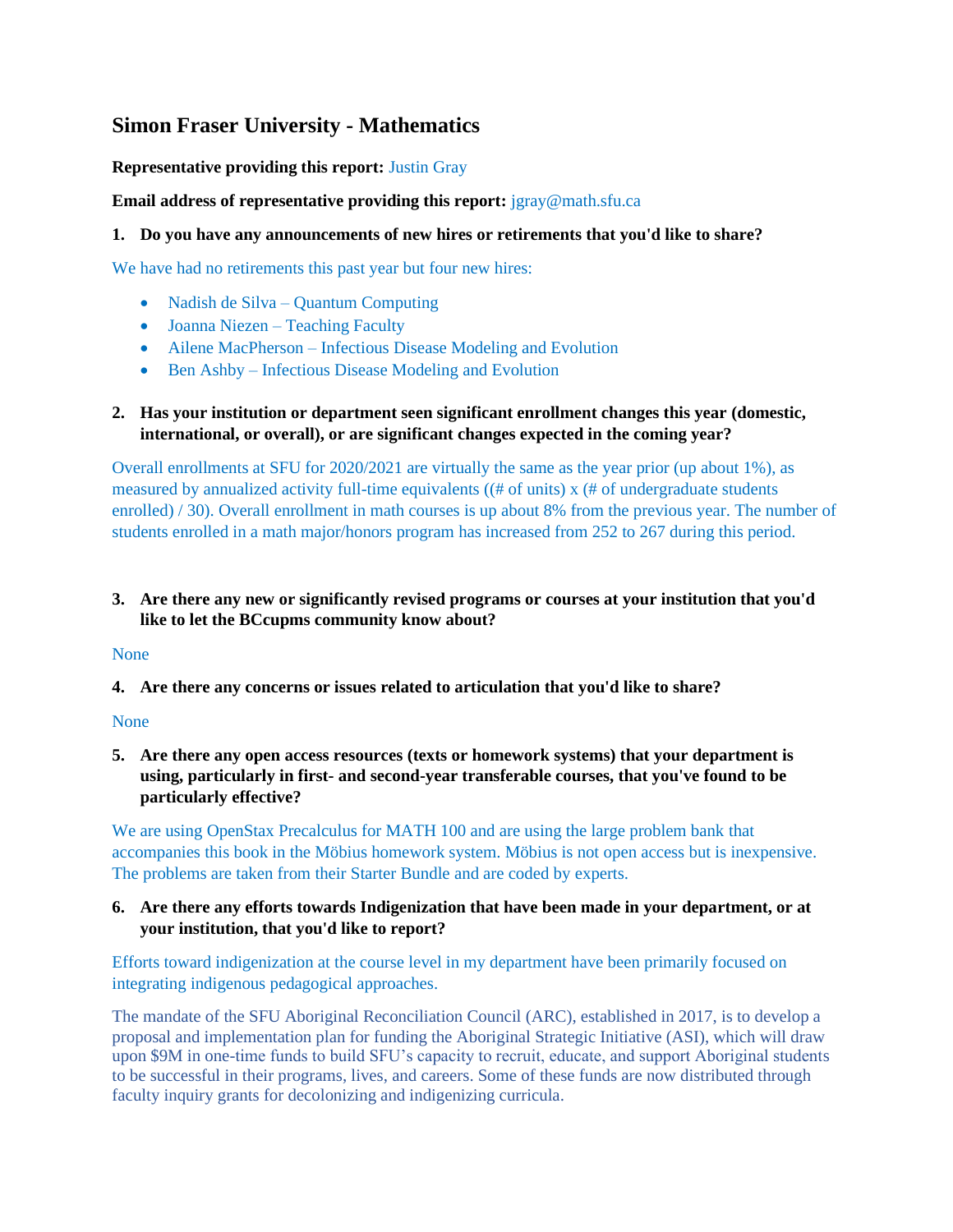## **7. Are there any outreach initiatives that have been made in your department, or at your institution, that you'd like to report?**

There are numerous ongoing outreach initiatives, though many of these were cancelled this past year due to the current pandemic.

Elementary School Outreach Math Catcher High School Outreach Academic Summer Camp for Aboriginal Students Math Ambassadors SFU Math Camp for High School Students Teacher Outreach SFU Math Camp for Teachers Changing the Culture Conference

See<http://www.sfu.ca/math/k-12/k-12-outreach-programs.html> for more details.

## **8. How do your institution's plans for course delivery mode - online vs. face-to-face - for Fall 2022 compare to what they were in Fall 2019 (ie. prior to COVID-19), especially in Math and Stats courses?**

Our courses are primarily offered in a face-to-face format, though some open-tutorial hours and instructor office hours are held remotely.

**9. Do you have any other news that you'd like to share about your department or institution?**

None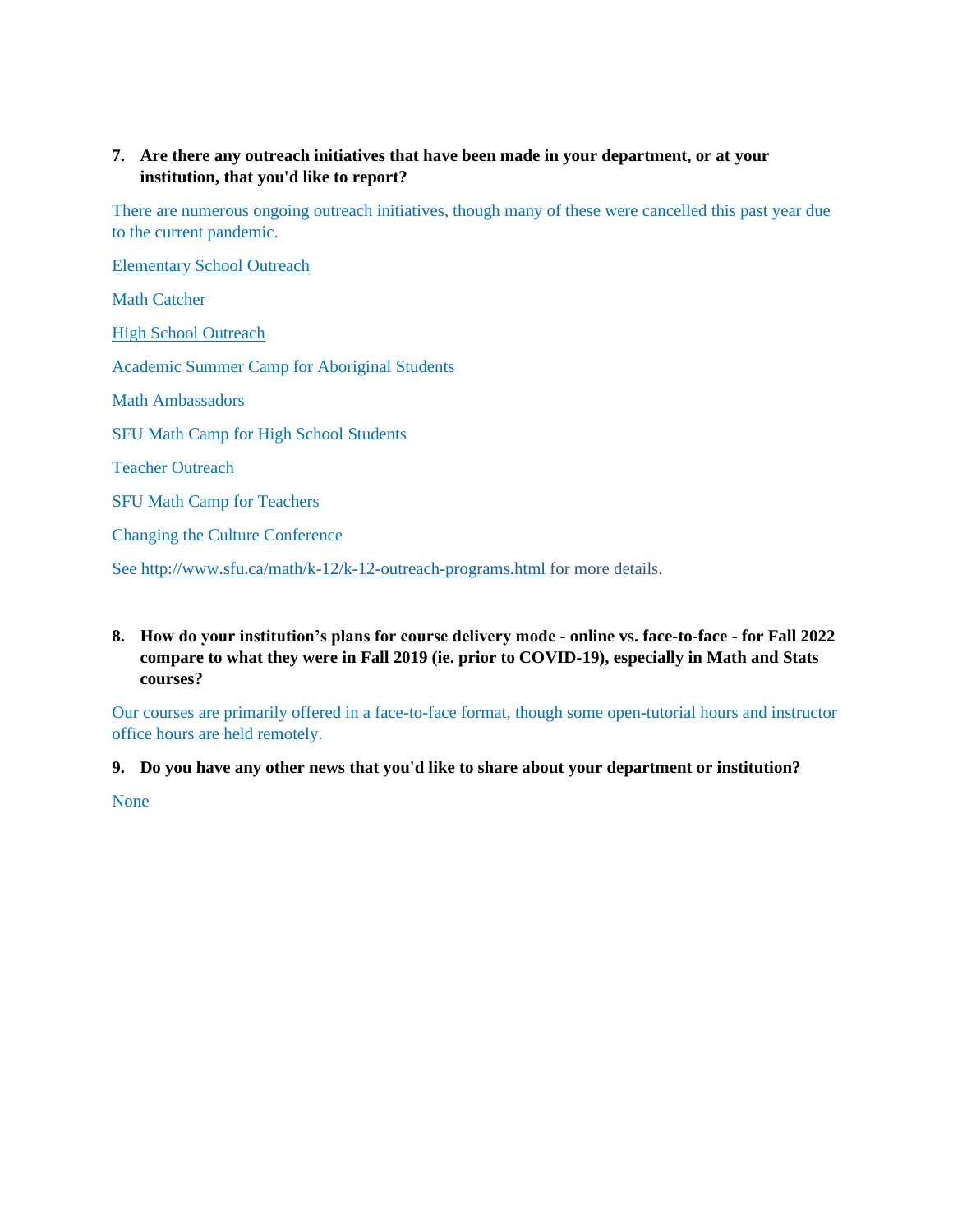# <span id="page-34-0"></span>**Simon Fraser University - Statistics**

**Representative providing this report:** Harsha Perera

**Email address of representative providing this report: gperera@sfu.ca** 

**1. Do you have any announcements of new hires or retirements that you'd like to share?**

We had two new hires late last year. Dr. Sonja Isberg and Dr. Lin (Becky) Wei joined as Lecturers.

**2. Has your institution or department seen significant enrollment changes this year (domestic, international, or overall), or are significant changes expected in the coming year?**

Demand is always continuing to increase with Department of Statistics and Actuarial Science.

**3. Are there any new or significantly revised programs or courses at your institution that you'd like to let the BCcupms community know about?**

We are introducing a new statistics course for Computer Science students STAT 271: Probability and Statistics for Computing Science from Fall 2022.

- **4. Are there any concerns or issues related to articulation that you'd like to share?** No
- **5. Are there any open access resources (texts or homework systems) that your department is using, particularly in first- and second-year transferable courses, that you've found to be particularly effective?** No
- **6. Are there any efforts towards Indigenization that have been made in your department, or at your institution, that you'd like to report?** No
- **7. Are there any outreach initiatives that have been made in your department, or at your institution, that you'd like to report?**

Unfortunately, most of the outreach events were cancelled/postponed last summer due to the pandemic.

**8. How do your institution's plans for course delivery mode - online vs. face-to-face - for Fall 2022 compare to what they were in Fall 2019 (ie. prior to COVID-19), especially in Math and Stats courses?**

Currently course delivery mode is completely back to face-to-face which is similar to Fall 2019.

#### **9. Do you have any other news that you'd like to share about your department or institution?**

The Department of Statistics and Actuarial Science at SFU was initially planning to be the host and venue for the Statistical Society of Canada Meeting this year. However due to COVID concerns SSC decided to go with virtual mode.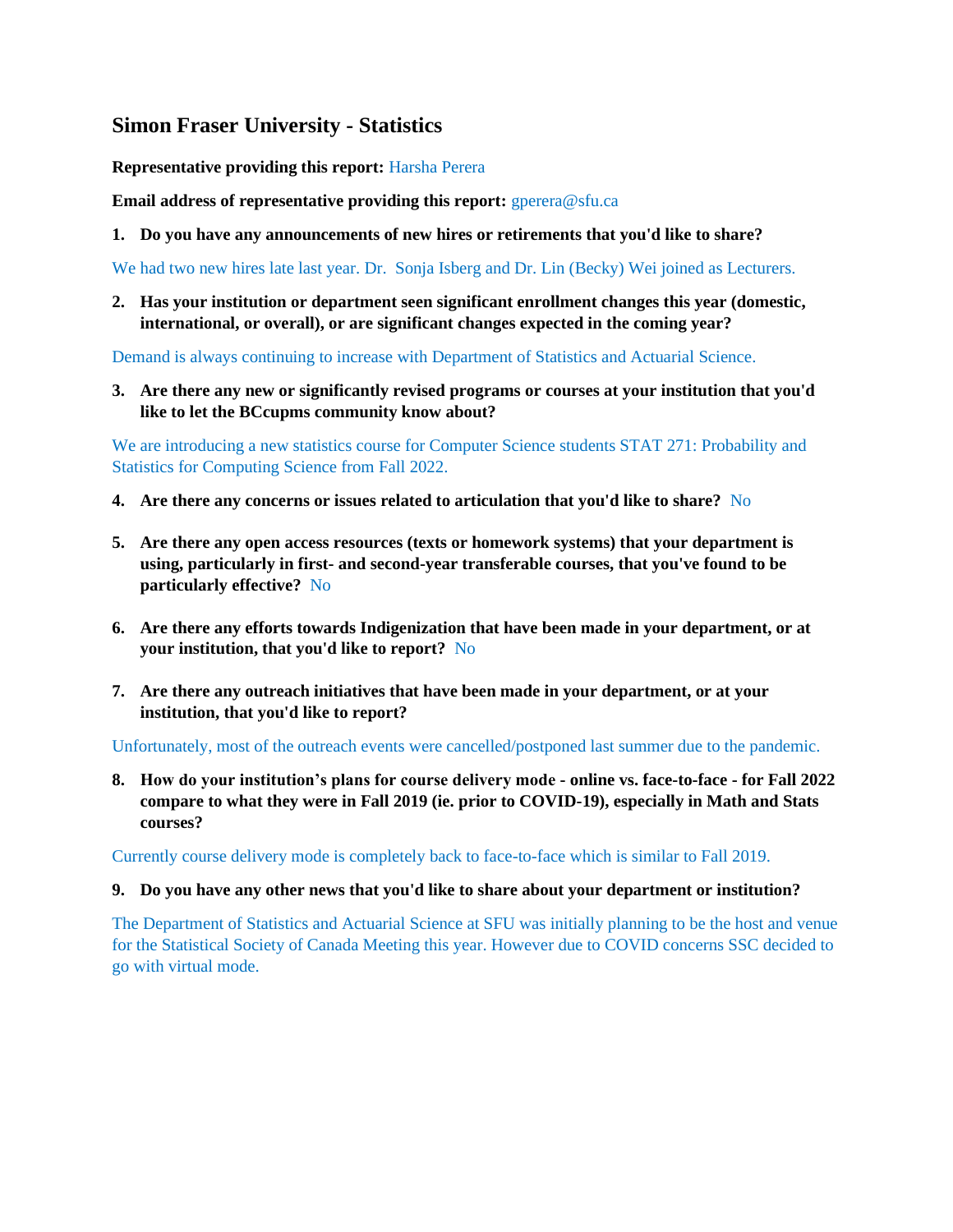# <span id="page-35-0"></span>**Thompson Rivers University - Kamloops**

**Representative providing this report:** Saeed Rahmati (Math), Suzanne Feldberg (Math), Mateen Shaikh (Stats)

**Email address of representative providing this report:** srahmati@tru.ca

## **1. Do you have any announcements of new hires or retirements that you'd like to share?**

Departures (non-retirement age): Richard Taylor (Math), Xiaoping Shi (Stats), Becky Lin (Data Science)

New hires (fall): Lucas Mol (Math), Yue Zhang (Stats)

Incoming: Kyle Schlitt (Math), three (?!) Data Scientists

**2. Has your institution or department seen significant enrollment changes this year (domestic, international, or overall), or are significant changes expected in the coming year?**

Holding steady.

**3. Are there any new or significantly revised programs or courses at your institution that you'd like to let the BCcupms community know about?**

We completed a program review recently. New Math courses: Math 1220 Logic and Foundations, Math 4240 Differential Geometry.

We are hoping to start a Data Science post-Baccalaureate program in January. There will be a whole slew of new Data Science courses for the new program!

The BSc in Data Science is now official.

#### **4. Are there any concerns or issues related to articulation that you'd like to share?**

No.

**5. Are there any open access resources (texts or homework systems) that your department is using, particularly in first- and second-year transferable courses, that you've found to be particularly effective?**

We're hoping to use WebWork more extensively in the coming year.

#### **6. Are there any efforts towards Indigenization that have been made in your department, or at your institution, that you'd like to report?**

On an institutional level, TRU's new General Education requirements have an institutional learning outcome that students will need to take a course that uses "Indigenous Knowledge and Ways." On a departmental level, we're struggling to figure out how it fits within Math, but we have had some opportunities to learn Indigenous perspectives.

**7. Are there any outreach initiatives that have been made in your department, or at your institution, that you'd like to report?**

It was great being able to hold the BCSSMC again this year!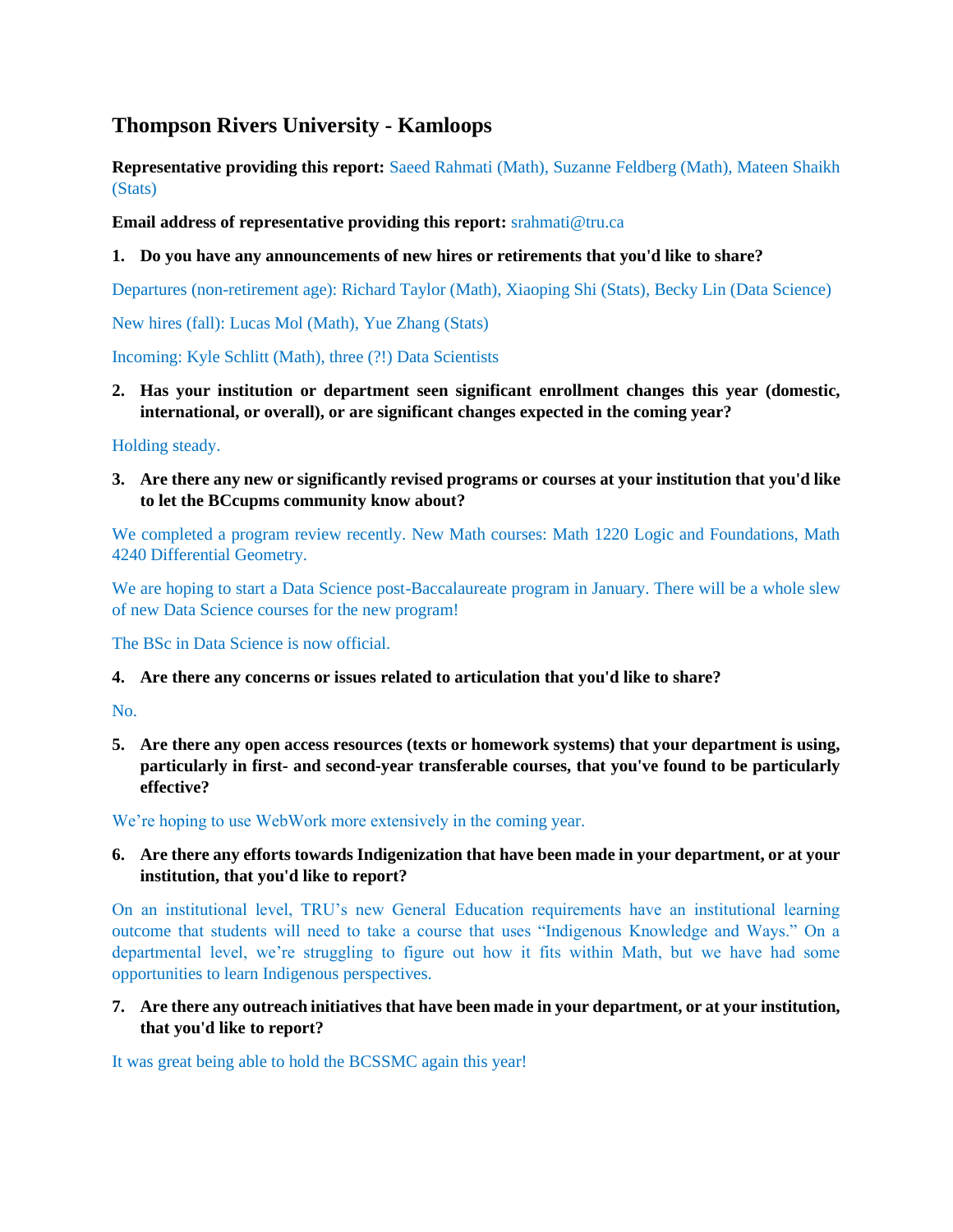One of our students held a "Math Battle" this year (kind of like a Math debate, where opposing high school/ University teams try to poke holes in their opponents Math solutions). We hope to hold it again next year. We also had an "Integration Bee" for Calc 2 students. The Third TRU Undergraduate Math Competition was also held in March.

## **8. How do your institution's plans for course delivery mode - online vs. face-to-face - for Fall 2022 compare to what they were in Fall 2019 (ie. prior to COVID-19), especially in Math and Stats courses?**

We'll be face-to-face! With maybe a bit more on Moodle. Since we have an OL division, the two methodologies are generally kept separate.

## **9. Do you have any other news that you'd like to share about your department or institution?**

That covers everything. It's been a busy year, with the Program review, the new developments in Data Science, and a record number of Appointments Committees.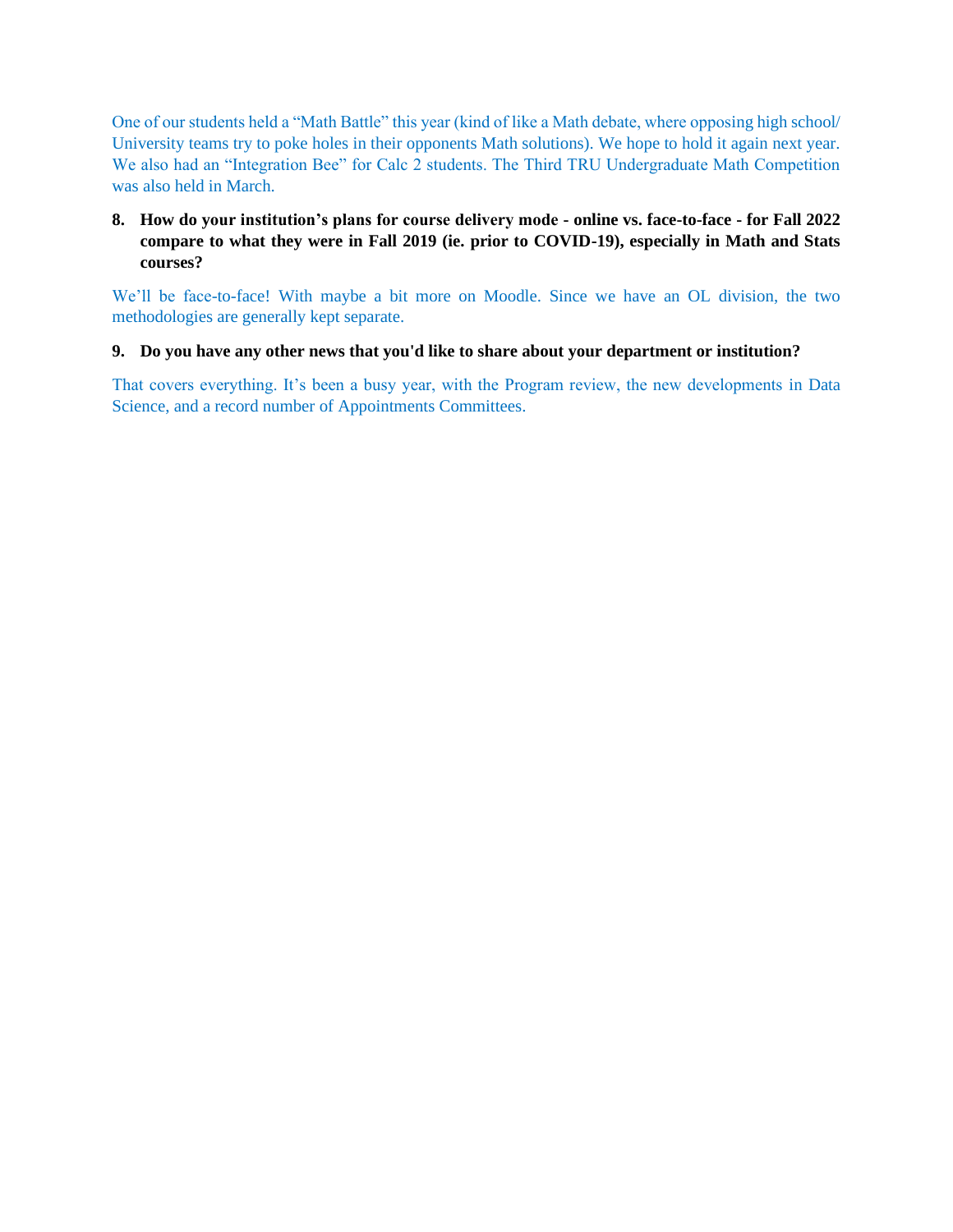# <span id="page-37-0"></span>**Thompson Rivers University – Open Learning**

**Representative providing this report:** Iain Pardoe **Email address:** ipardoe@tru.ca

**1. Do you have any announcements of new hires or retirements that you'd like to share?**

None at this time.

**2. Has your institution or department seen significant enrollment changes this year (domestic, international, or overall), or are significant changes expected in the coming year?**

The last enrolment report showed about 4% down, across the board, but with some shift from students just taking individual courses to more students taking entire programs through Open Learning. However, the previous academic year was a very high growth year for growth, so what we are most likely seeing now is numbers trending back towards pre-pandemic levels. During Covid, enrolments grew at an unprecedented rate (not unexpected as students looked for virtual options). Long term we also expect more competition as other institutions explore online options.

**3. Are there any new or significantly revised programs or courses at your institution that you'd like to let the BCcupms community know about?**

MATH 1141 (Calculus I), MATH 1241 (Calculus II), MATH 2121 (Linear Algebra), and STAT 1201 (Introduction to Probability and Statistics) are undergoing or have recently undergone major revision.

#### **4. Are there any concerns or issues related to articulation that you'd like to share?**

None at this time.

**5. Are there any open access resources (texts or homework systems) that your department is using, particularly in first- and second-year transferable courses, that you've found to be particularly effective?**

The major revision to STAT 1201 (Introduction to Probability and Statistics) will use OpenIntro Statistics and WeBWorK. All new course development in Open Learning encourages use of OERs.

**6. Are there any efforts towards Indigenization that have been made in your department, or at your institution, that you'd like to report?**

TRU's "Coyote Project" is a cross-campus initiative to indigenize curriculum in all subject areas.

**7. Are there any outreach initiatives that have been made in your department, or at your institution, that you'd like to report?**

None at this time.

**8. How do your institution's plans for course delivery mode - online vs. face-to-face - for Fall 2022 compare to what they were in Fall 2019 (ie. prior to COVID-19), especially in Math and Stats courses?**

No change since all our course offerings are online or print correspondence.

**9. Do you have any other news that you'd like to share about your department or institution?**

Not at this time.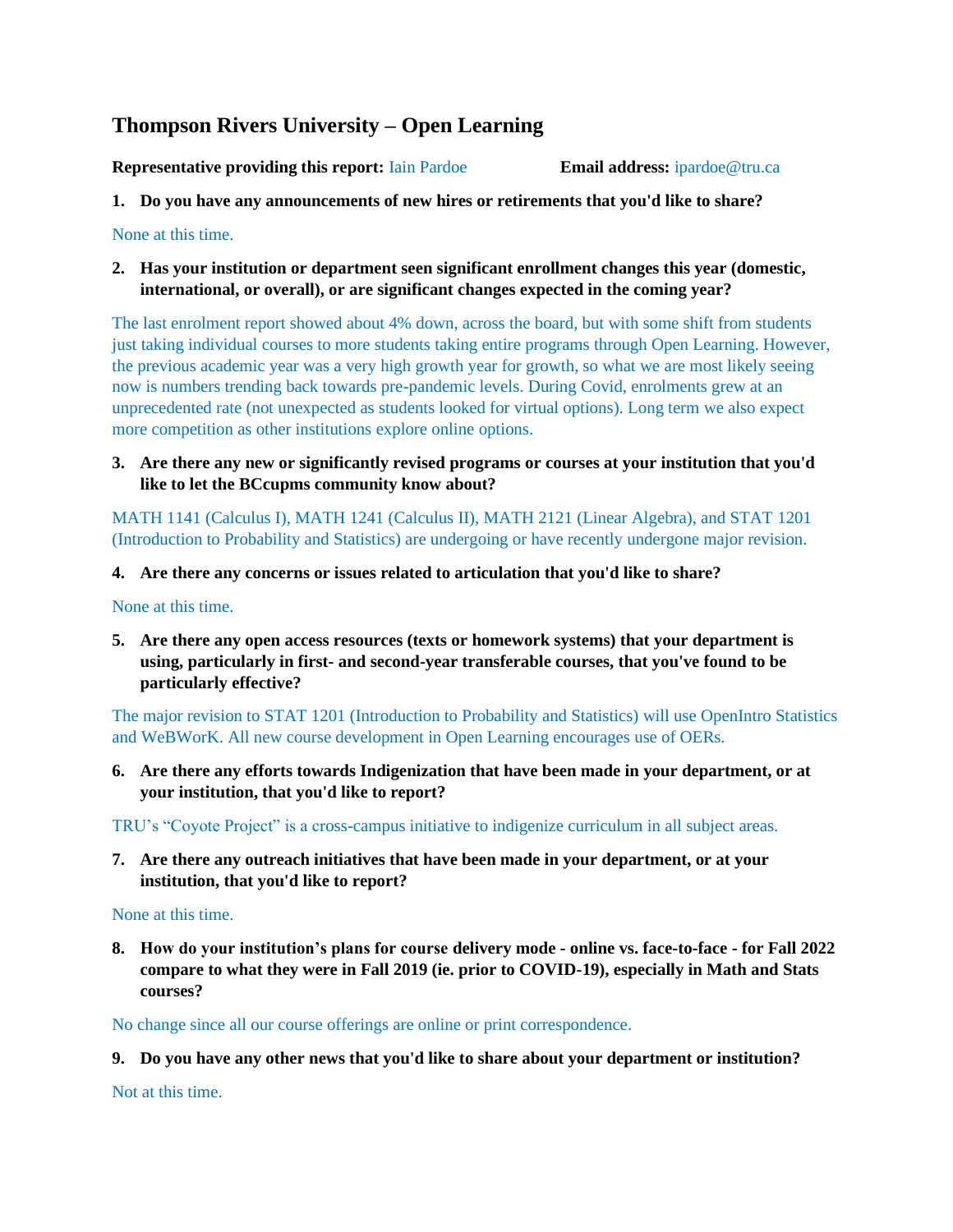# <span id="page-38-0"></span>**Trinity Western University**

**Representative providing this report:** Sam Pimentel

**Email address of representative providing this report:** sam.pimentel@twu.ca

**1. Do you have any announcements of new hires or retirements that you'd like to share?**

None.

**2. Has your institution or department seen significant enrollment changes this year (domestic, international, or overall), or are significant changes expected in the coming year?**

First year calculus enrolment was down this year.

**3. Are there any new or significantly revised programs or courses at your institution that you'd like to let the BCcupms community know about?**

Following an Institutional Prioritization Process TWU has suspended its Mathematics with Computing Science B.Sc. We continue to offer a Mathematics B.Sc. and a Computing Science B.Sc., but we will no longer offer the joint degree program.

**4. Are there any concerns or issues related to articulation that you'd like to share?**

None.

**5. Are there any open access resources (texts or homework systems) that your department is using, particularly in first- and second-year transferable courses, that you've found to be particularly effective?**

We continue to use WeBWorK and recommend a variety of open access textbooks.

**6. Are there any efforts towards Indigenization that have been made in your department, or at your institution, that you'd like to report?**

None specifically aimed at mathematics.

**7. Are there any outreach initiatives that have been made in your department, or at your institution, that you'd like to report?**

None.

**8. How do your institution's plans for course delivery mode - online vs. face-to-face - for Fall 2022 compare to what they were in Fall 2019 (ie. prior to COVID-19), especially in Math and Stats courses?**

All courses will be face-to-face as they were in Fall 2019.

**9. Do you have any other news that you'd like to share about your department or institution?**

None.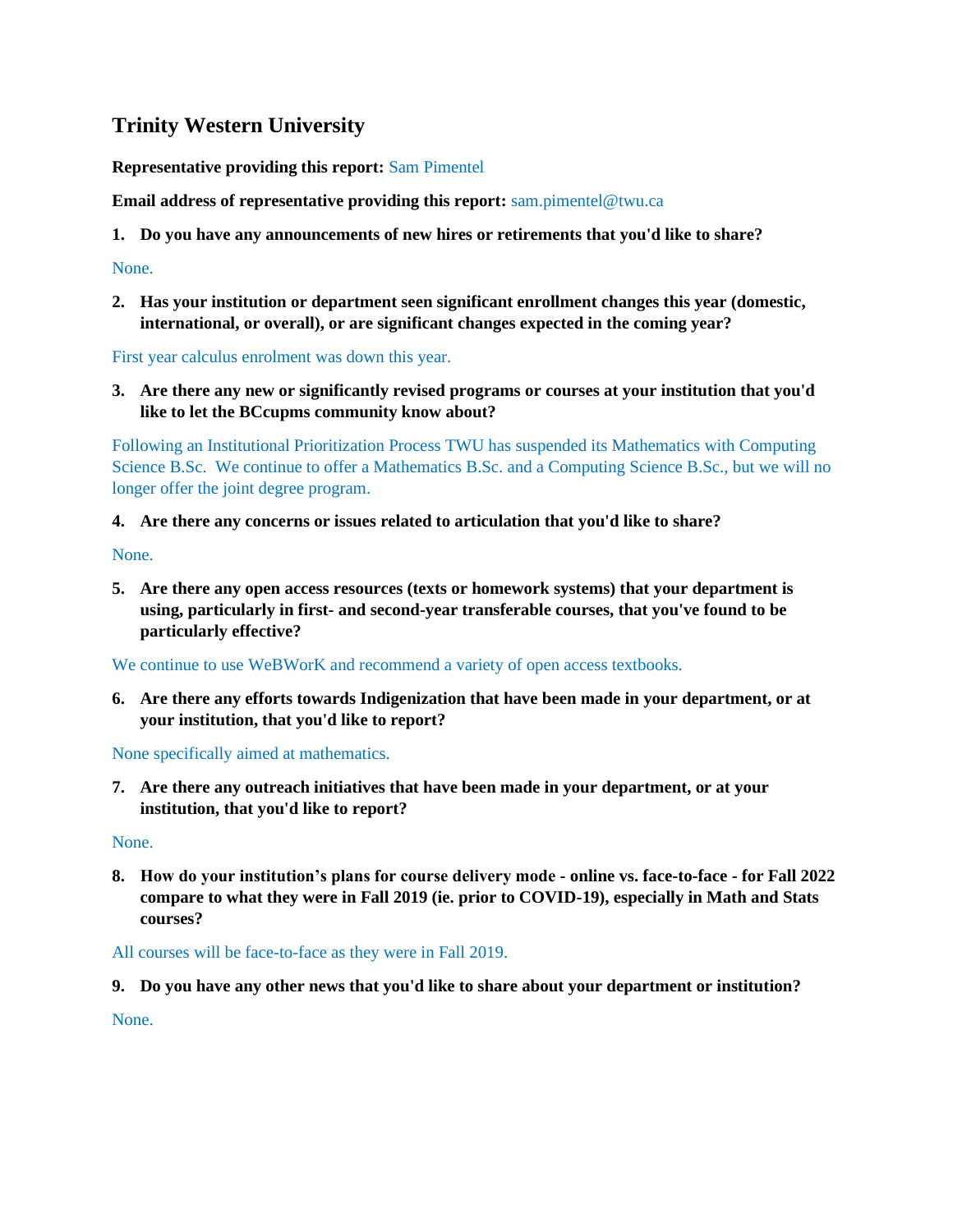# <span id="page-39-0"></span>**University of British Columbia (Okanagan)**

**Representative providing this report:** Wayne Broughton

**Email address of representative providing this report:** wayne.broughton@ubc.ca

**1. Do you have any announcements of new hires or retirements that you'd like to share?**

In the last few years we have hired three new Assistant Professors of Teaching in mathematics and statistics: Dr. Irene Vrbik, Dr. Lengyi Han, and Dr. Paul Tsopméné.

**2. Has your institution or department seen significant enrollment changes this year (domestic, international, or overall), or are significant changes expected in the coming year?** 

No

**3. Are there any new or significantly revised programs or courses at your institution that you'd like to let the BCcupms community know about?**

· Our B.Sc. degree has become more flexible, and no longer requires MATH 101 (Calculus 2) for all B.Sc. students.

· We have Major programs in Mathematics, Statistics, and Data Science. We have suspended admissions to the old Mathematical Sciences program.

· The B.Sc. Major in Mathematics (there is also still a B.A. version) now requires either DATA 101 or STAT 121 and MATH 350 (Complex Variables), but has more options for 1st-year lab science electives. Students can do the Major with a concentration in Applied Mathematics, Pure Mathematics, Data Science (replacing Statistics), or without a concentration.

· New course: MATH 103 (Integral Calculus with Applications to Life Sciences) includes some probability theory and linear algebra.

**4. Are there any concerns or issues related to articulation that you'd like to share?**

MATH 103 will need to be submitted for articulation.

**5. Are there any open access resources (texts or homework systems) that your department is using, particularly in first- and second-year transferable courses, that you've found to be particularly effective? ·** 

In Calculus 1 and 2 we have started using the CLP texts (https://personal.math.ubc.ca/~CLP/). The level of the exercises is a bit high for our students, but I really like the coverage and sequence of topics and the fact that all exercises come with hints, answers, and fully worked solutions. I am not sure yet how "effective" this text is, though: I believe most students just watch videos online if they are stuck on something. I have also used the OpenStax texts and some instructors still do.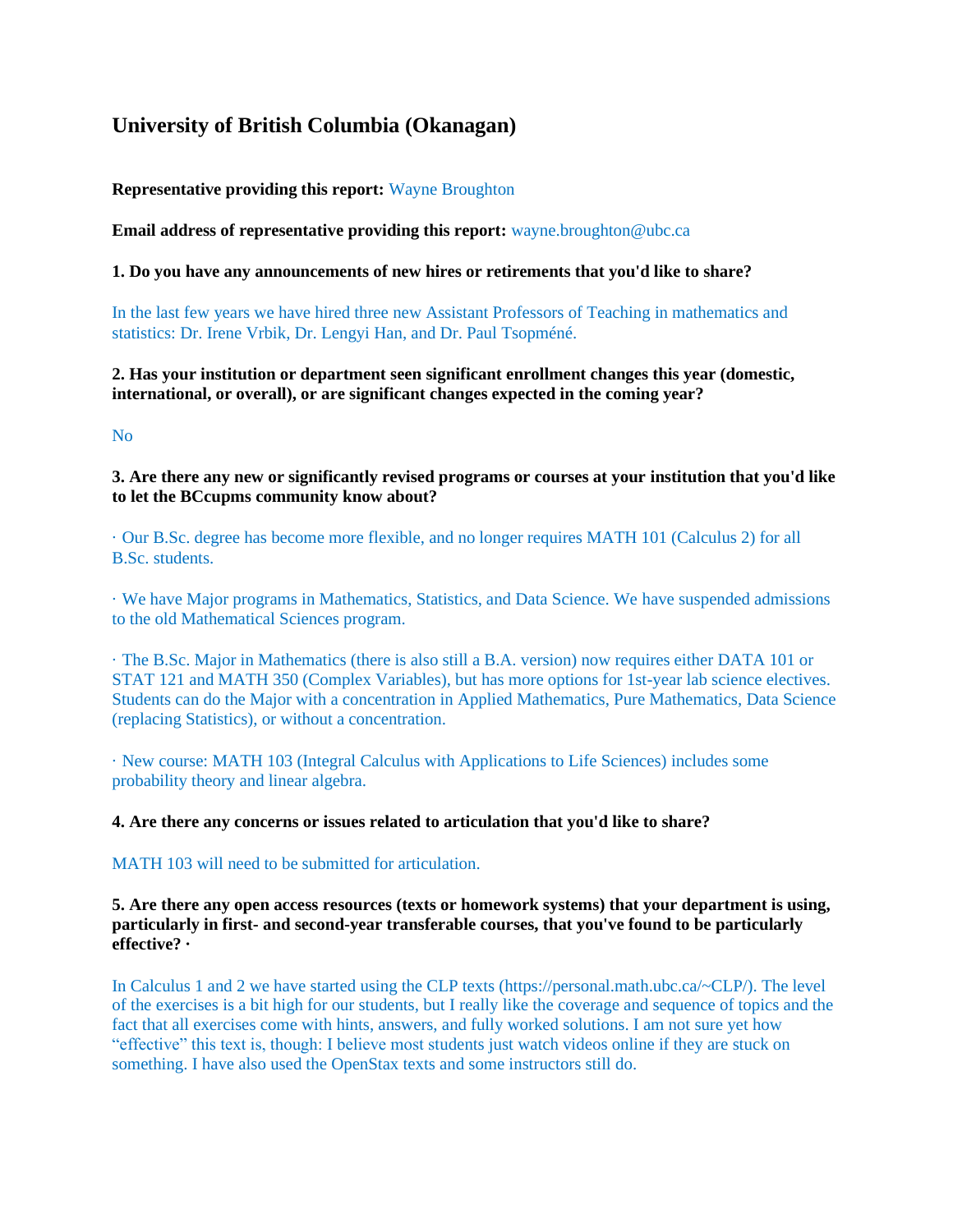· I have also been using WeBWorK for a couple of years in Calculus 2 and I think other instructors might start to do so too.

#### **6. Are there any efforts towards Indigenization that have been made in your department, or at your institution, that you'd like to report?**

This is a work in progress. By 2024 all B.Sc. students will be required to take an Indigenous-focused course, but at this point we still don't have many courses that would qualify. I think we still have a ways to go for deeper and more authentic Indigenization.

#### **7. Are there any outreach initiatives that have been made in your department, or at your institution, that you'd like to report?**

No

**8. How do your institution's plans for course delivery mode - online vs. face-to-face - for Fall 2022 compare to what they were in Fall 2019 (ie. prior to COVID-19), especially in Math and Stats courses?**

At this point it is expected that most classes will be in-person, though this past year some instructors chose to make their courses online; that might continue next year too. And some instructors voluntarily use a hybrid model with both in-person and online delivery.

#### **9. Do you have any other news that you'd like to share about your department or institution?**

No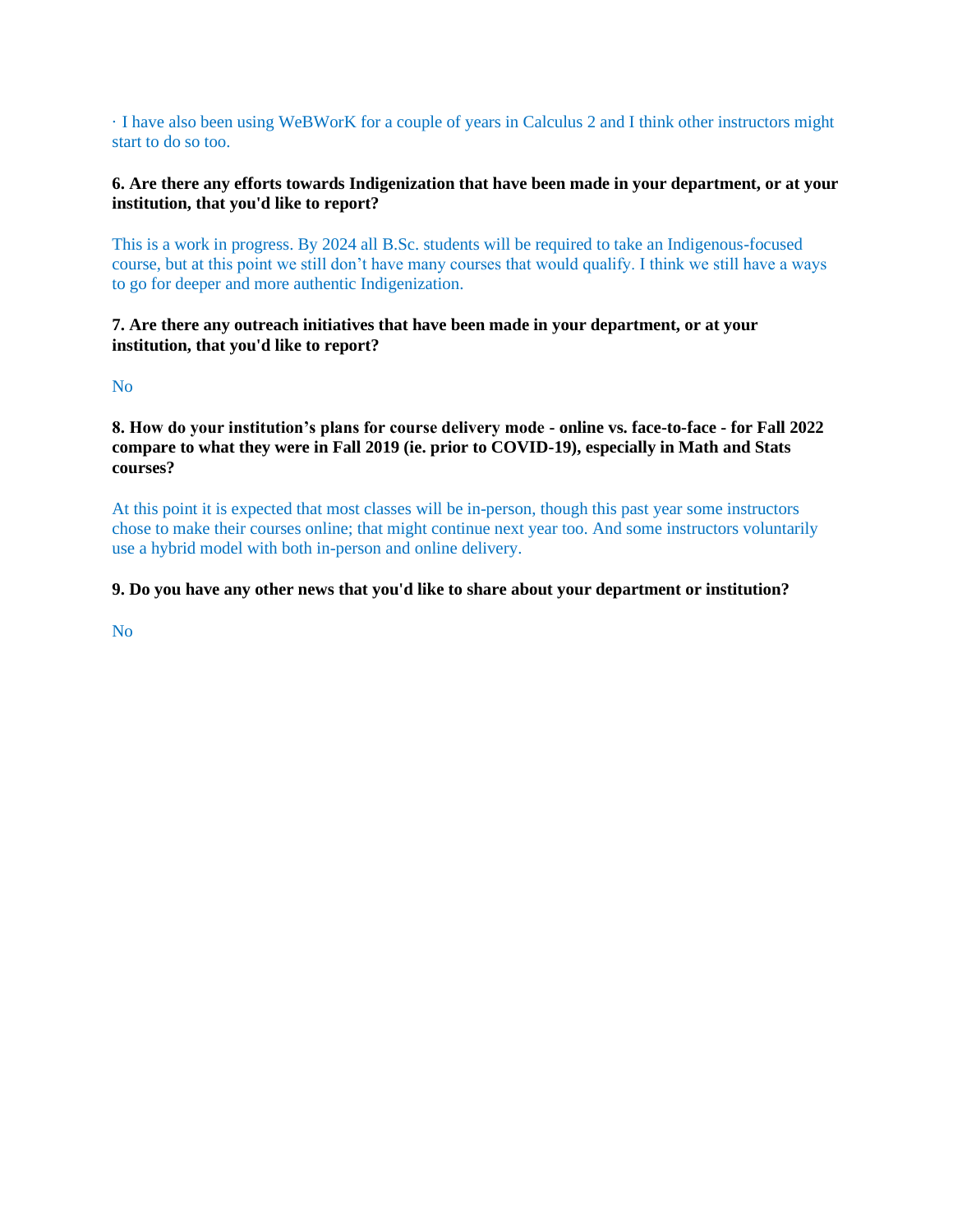# <span id="page-41-0"></span>**University of British Columbia (Vancouver) – Mathematics**

**Representative providing this report:** Brian Wetton

**Email address of representative providing this report:** wetton@math.ubc.ca

#### **1. Do you have any announcements of new hires or retirements that you'd like to share?**

We have hired Lindsey Daniels in an Educational Leadership faculty position. She brings applied math expertise (battery modelling) and has used machine learning to assess student performance.

**2. Has your institution or department seen significant enrollment changes this year (domestic, international, or overall), or are significant changes expected in the coming year?**

We have seen steady increases in both domestic and international enrollment in our classes.

#### **3. Are there any new or significantly revised programs or courses at your institution that you'd like to let the BCcupms community know about?**

MATH 100, 102 and 104 will be consolidated into MATH 100, to be renamed "Differential Calculus with Applications". MATH 101, 103 and 105 will be consolidated into MATH 101, to be renamed "Integral Calculus with Applications". MATH 180 and 184 will be consolidated into MATH 180, to be renamed "Introduction to Differential Calculus with Applications". Each of these consolidated courses will retain distinctive "flavours" (Physical Sciences, Life Sciences, etc.). The consolidated courses MATH 100, MATH 101 and MATH 180 will use the small class model. Instead of attending 3-4 hours of lecture per week, a student attends one 2-hour lecture with a large number of students (around 360), and one hour-long *small class* (one two hour-long small class in the case of MATH 180) with a small number of students (around 60). Lectures are run by faculty members with the goal of laying out theoretical groundwork and presenting canonical examples. Small classes are run by two instructors – one graduate or postdoctoral instructor, and one undergraduate TA – with the goal of extending and introducing material in a problem-based, group-based, high-engagement setting. Please contact me if you would like more information about these proposed changes.

We are revising the course, Math 230, to be an outreach course to students who wouldn't otherwise take Mathematics. We have introduced Math 446, History of Mathematics. There is a computationally modelling sequence, Math 360/461, in the works, intended for Math Major students.

We are planning small, bespoke sections for core second-year courses for our Math Majors.

#### **4. Are there any concerns or issues related to articulation that you'd like to share?**

Existing transfer credit arrangements for 102 and 104 will now transfer to 100, 103 and 105 to 101, and 184 to 180.

**5. Are there any open access resources (texts or homework systems) that your department is using, particularly in first- and second-year transferable courses, that you've found to be particularly effective?**

We have developed online, open access texts for all calculus courses. These are available at

<https://personal.math.ubc.ca/~CLP/>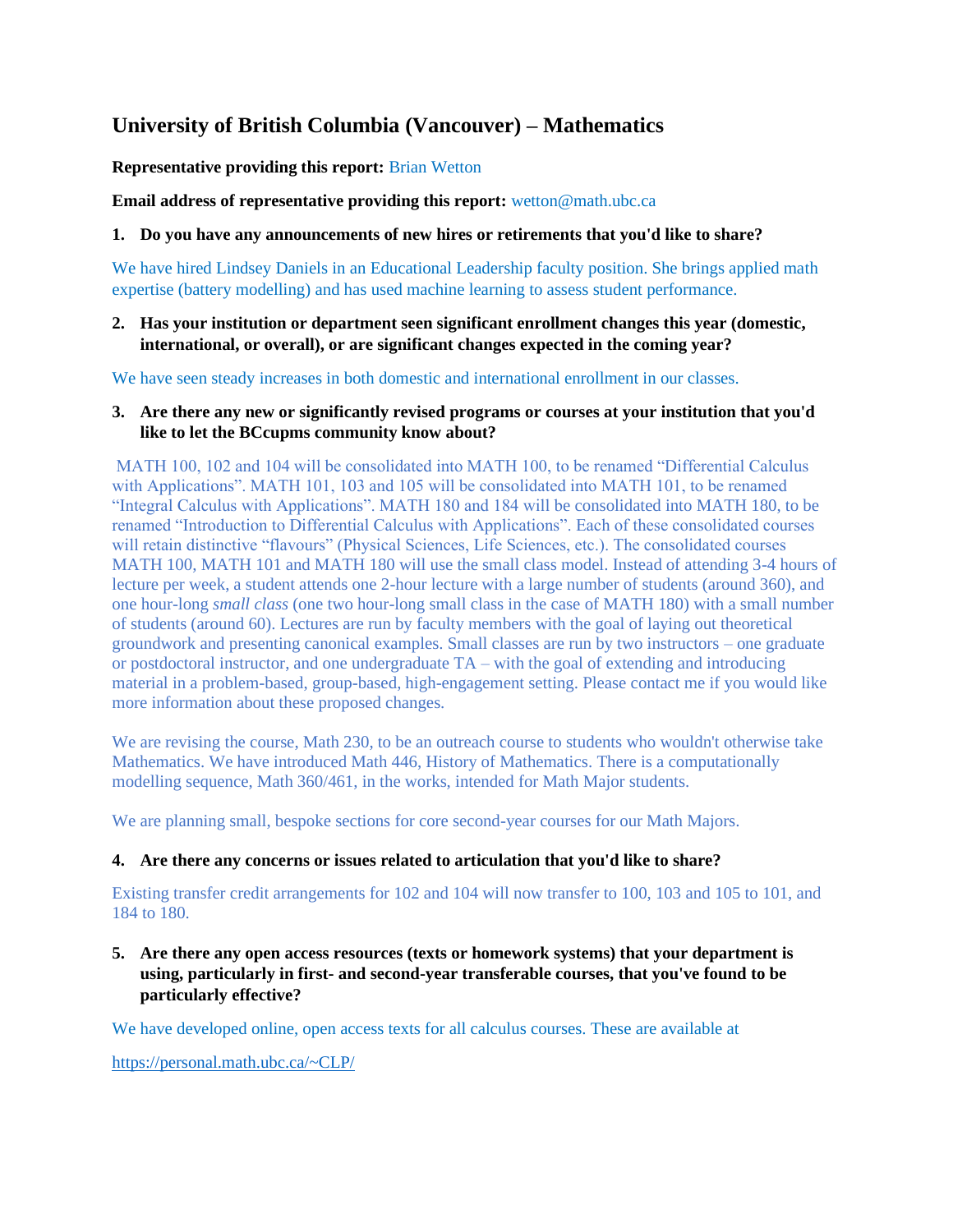There is also a set of online notes for Math 152 (Linear Systems for Engineers). Contact me if you would like a copy of these notes and the current LaTeX source. There is an open source text in progress for our introductory analysis class, Math 220, taken by Math and Statistics Majors and Electrical and Computer Engineering students.

## **6. Are there any efforts towards Indigenization that have been made in your department, or at your institution, that you'd like to report?**

There are outreach programs run by the Pacific Institute of Mathematical Sciences [\(https://www.pims.math.ca/education\)](https://www.pims.math.ca/education) that our department participates in. I believe these have been on hold during the last two years.

#### **7. Are there any outreach initiatives that have been made in your department, or at your institution, that you'd like to report?**

We have outreach to local high schools through Math 414 (Mathematical Demonstrations). We host a Math Circle and the Archimedes Lecture series (for high school students).

**8. How do your institution's plans for course delivery mode - online vs. face-to-face - for Fall 2022 compare to what they were in Fall 2019 (ie. prior to COVID-19), especially in Math and Stats courses?**

We are back to face to face instruction "as usual" starting in our Summer 2022 term.

#### **9. Do you have any other news that you'd like to share about your department or institution?**

We plan to continue the Calculus Challenge Exam. This is now hosted solely by UBC, though the exam is accepted by a bunch of lower mainland post-secondary institutions. The CCE fulfills two purposes. The first is its original purpose: to give students a way to vault over MATH 100 into MATH 101. (There are also other ways to do this, like by getting IB credit.) The second is to release the CCE and a passwordprotected grading scheme to teachers after the exam has been written, so they can use it as a test and "reality check" for their own students.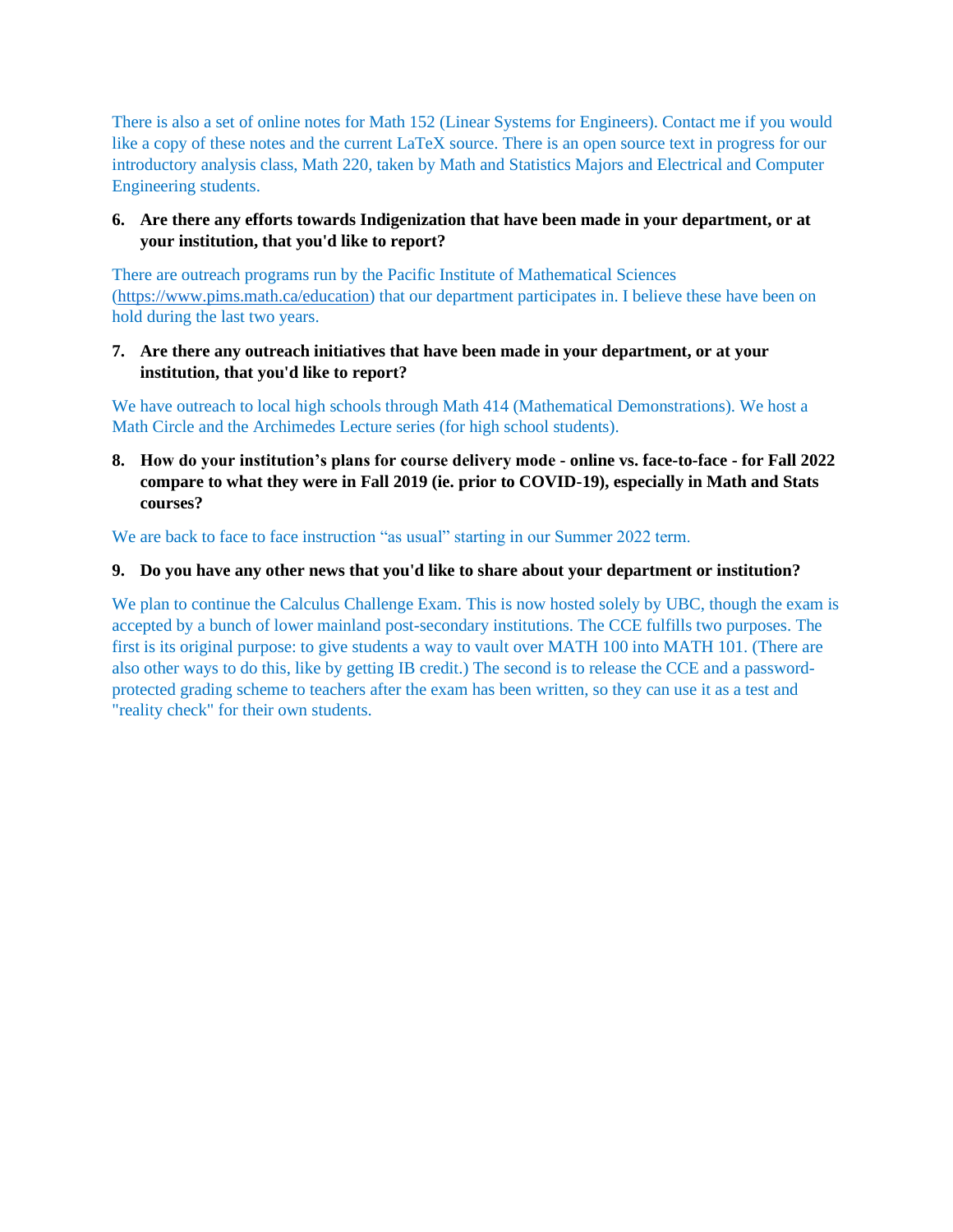# <span id="page-43-0"></span>**University of British Columbia (Vancouver) – Statistics**

**Representative providing this report:** Bruce Dunham

**Email address of representative providing this report:** b.dunham@stat.ubc.ca

#### **1. Do you have any announcements of new hires or retirements that you'd like to share?**

Prof Nancy Heckman, a faculty member in the department since 1984 and a former head of department, will retire this summer.

## **2. Has your institution or department seen significant enrollment changes this year (domestic, international, or overall), or are significant changes expected in the coming year?**

Numbers overall on STAT and DSCI courses remained stable compared to the previous year of onlineonly teaching. Restrictions due to room capacity reduced enrollments on certain courses while additional sections of DSCI 100, STAT 201, and STAT 301 appeared. The cap on students entering a specialisation in statistics was raised to 159.

## **3. Are there any new or significantly revised programs or courses at your institution that you'd like to let the BCcupms community know about?**

The new minor in data science proved popular, with around fifty students in the first cohort. New courses provided by the department included DSCI 310 (Reproducible and Trustworthy Workflows for Data Science), DSCI 320 (Visualization for Data Science) and STAT 301 (Statistical Modelling for Data Science). An increased enrollment, of around 100 students, is expected for the next academic year.

There were changes to our combined majors and honours specialisations. DSCI 100 is now core for all combined programs with both computer science and economics, with STAT 201 an additional requirement for the combined programs with computer science. A motivation for these changes is to enable students to have more exposure to statistical concepts earlier in their programs. There were also some modifications to the upper-level requirements for the combined majors with economics (both BA and BSc versions), increasing flexibility with pathways that permit either STAT 301 or STAT 306.

## **4. Are there any concerns or issues related to articulation that you'd like to share?**

From 2023, entrants to statistics specialisations will require either DSCI 100 or a STAT 1xx/2xx course to qualify.

## **5. Are there any open access resources (texts or homework systems) that your department is using, particularly in first- and second-year transferable courses, that you've found to be particularly effective?**

The department makes much use of free online resources for its teaching. These include: WeBWorK(iR): A free online homework system for mathematics and statistics, incorporating R. See webwork.maa.org and<https://wiki.ubc.ca/Documentation:WeBWorK> for more details. StatSpace: An online repository for teaching resources in statistical sciences is available at [https://statspace.elearning.ubc.ca.](https://statspace.elearning.ubc.ca/) Colleagues are invited to explore and review existing resources and can also register as an instructor in order to see instructor-only materials and submit their own resources. In addition, the department is developing a repository for RShiny apps on GitHub. Free online textbooks used, notably for DSCI 100 and STAT 201, include: Modern Dive: Statistical Inference via Data Science (at moderndive.com) developed by Chester Ismay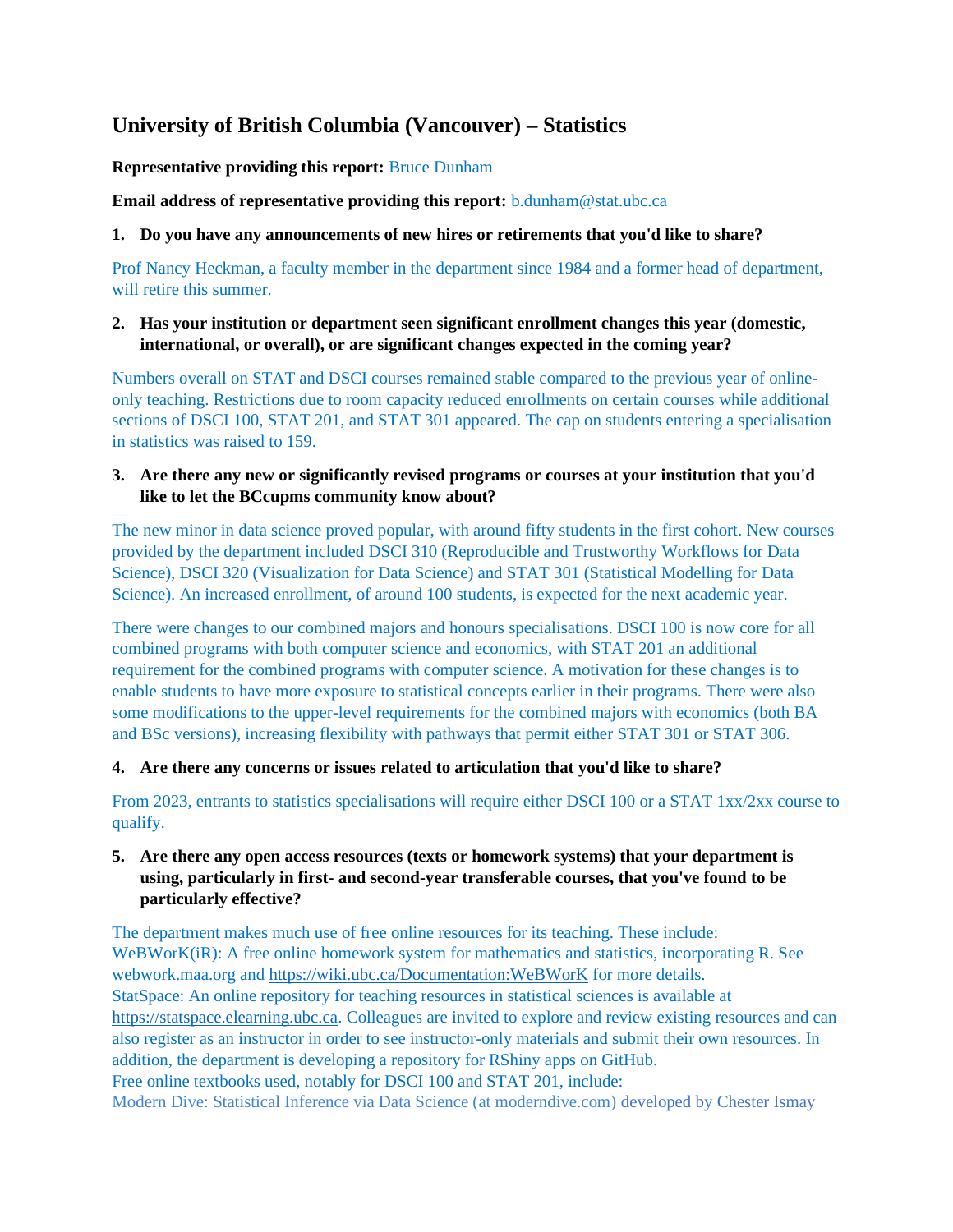and Albert Kim. OpenIntro Statistics (at www.openintro.org) Introduction to Data Science (at [https://rafalab.github.io\)](https://rafalab.github.io/) by Rafael A. Irizarry.

#### **6. Are there any efforts towards Indigenization that have been made in your department, or at your institution, that you'd like to report?**

There are ongoing efforts via a student diversity initiative in the Faculty of Science (see skylight.science.ubc.ca/projects/sdi for details). Melissa Lee (Assistant Professor of Teaching), Marie Auger-Méthé (Assistant Professor), and Rowenna Gryba (Ph.D student) have received funding from [UBC's Equity & Inclusion Office](https://equity.ubc.ca/) for an Equity, Diversity and Inclusion (EDI) Speaker Series in Statistics.

#### **7. Are there any outreach initiatives that have been made in your department, or at your institution, that you'd like to report?**

Bruce Dunham co-taught a class of Statistics 12 at Centennial High School last fall, working with teacher Ms. Anita Do. Materials created for the course, including over eighty in-class activities, will be made available on StatSpace over the summer.

#### **8. How do your institution's plans for course delivery mode - online vs. face-to-face - for Fall 2022 compare to what they were in Fall 2019 (i.e., prior to COVID-19), especially in Math and Stats courses?**

The plan at present is to return to face-to-face teaching very similar to as pre-pandemic, although some lower-level courses may continue to provide an on-line section (perhaps with in-person exams). The online section of DSCI 100 in term 2 will remain.

#### **9. Do you have any other news that you'd like to share about your department or institution?**

Assistant Professor [Trevor Campbell](https://trevorcampbell.me/) was a winner of the 2021 Blackwell-Rosenbluth Award, which honours noteworthy junior researchers in different areas of Bayesian statistics. Prof Natalia Nolde won the 2021 PIMS Mathematical Sciences Young Faculty Award.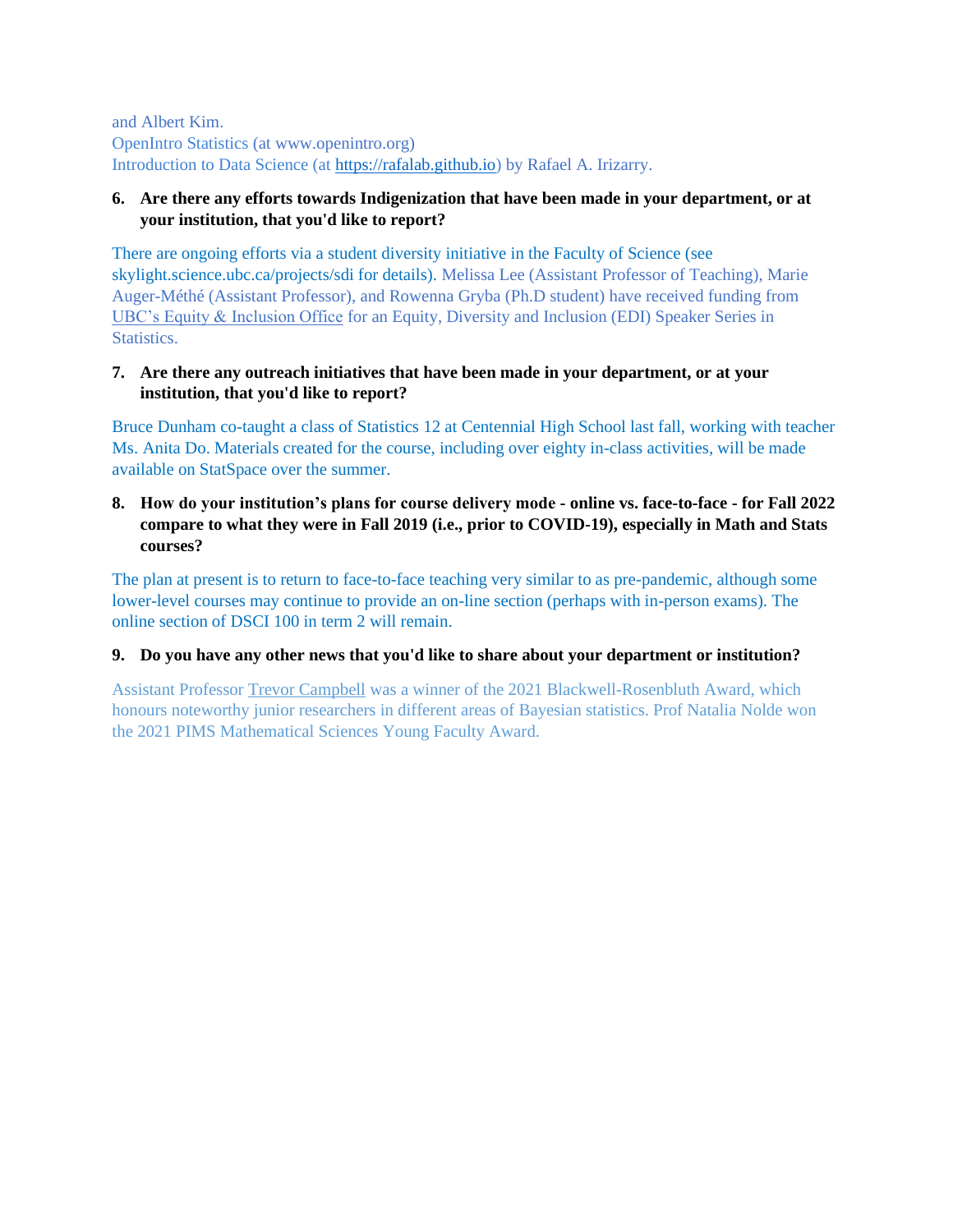# <span id="page-45-0"></span>**University Canada West**

## **Representative providing this report:** Nam Le

**Email address of representative providing this report:** nam.le@ucanwest.ca

## **1. Do you have any announcements of new hires or retirements that you'd like to share?**

At the university level, we have some changes in our university senior management team:

- Dr. Sheldon Levy was appointed at the President and Vice Chancellor as of March 2022.
- Dr. Maureen Mancuso was appointed as Vice President Academic as of March 2022.
- Dr. Stephanie Chu was re-appointed as Executive Dean as of April 2022.

At the department level, we hired some more sessional faculties to teach math/stat courses

- **2. Has your institution or department seen significant enrollment changes this year (domestic, international, or overall), or are significant changes expected in the coming year?**
	- UCW has experienced continued growth throughout the pandemic.
	- Our student body currently represents over 100 nationalities with the top percentage of students coming from India (44%), Mexico (6.4%), Sri Lanka (6%), Brazil (5%), Iran (4.4%), and Nigeria (4%).
	- Other nationalities represented include Columbia, Philippines, Canada, China, Bangladesh, and Peru.
	- We currently have over 8000 students (total) enrolled with over 2400 who just joined us for the Spring 2022 term.
	- Please see the student enrollment details in the Table 1 below (enrollment figures include new starters and continuing students).

#### **Student Enrollments (for 3 undergraduate programs)**

| <b>Programs</b> | 2019 | 2020 | 2021 |
|-----------------|------|------|------|
| <b>BCom</b>     | 115  | 201  | 521  |
| <b>BABC</b>     | 43   | 76   | 164  |
| AA              | 298  | 732  | 1522 |

#### **3. Are there any new or significantly revised programs or courses at your institution that you'd like to let the BCcupms community know about?**

We recently revised our MATH 200 Statistics to meet the CPA requirement. Also, we developed 2 new courses MATH 201 Business Statistics & MATH 202 Quantitative decision making. MATH 201 and 202 combined together will be equivalent to MATH 200. All of these courses are accepted by CPA-Canada for transfer credits.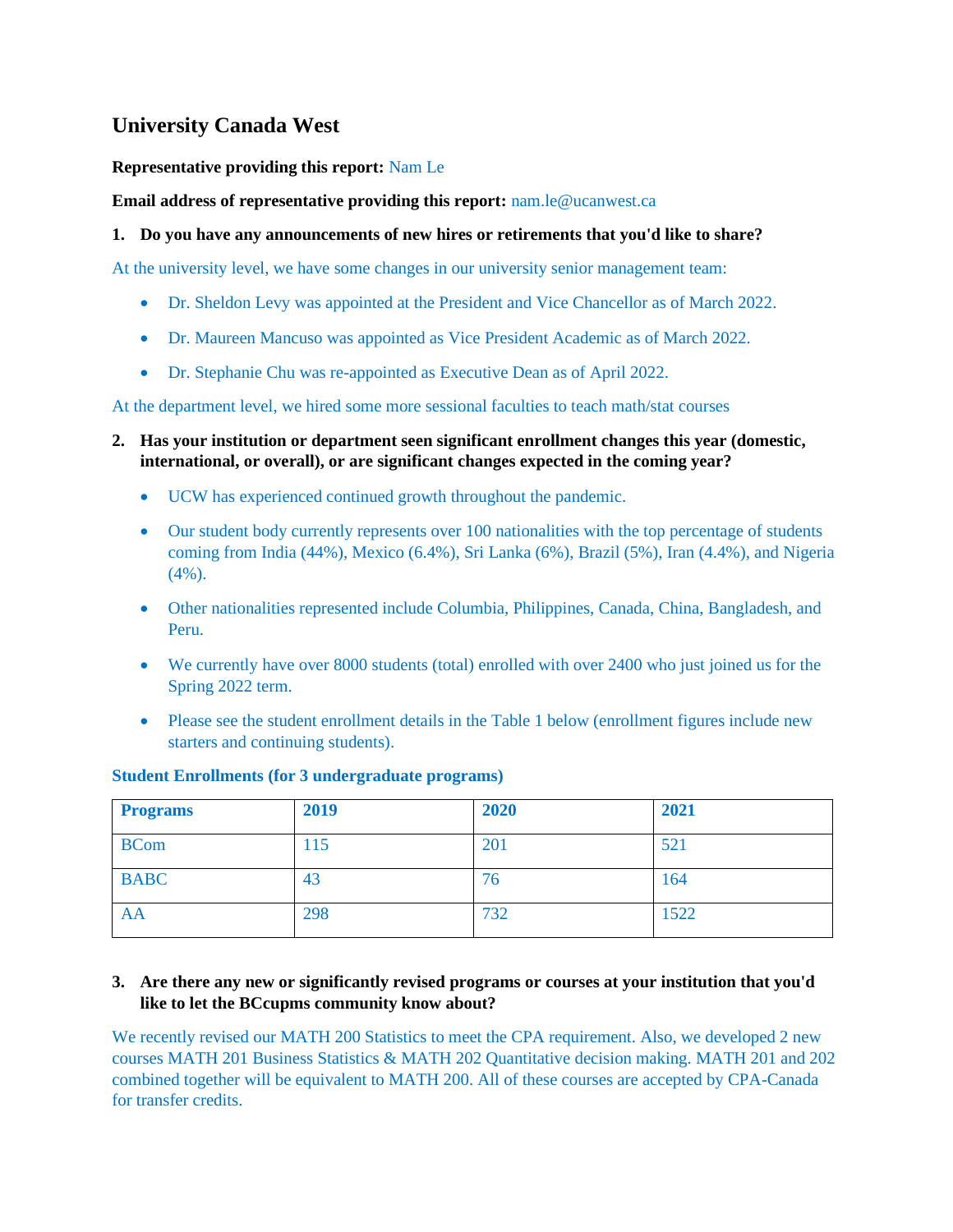- **4. Are there any concerns or issues related to articulation that you'd like to share?** No
- **5. Are there any open access resources (texts or homework systems) that your department is using, particularly in first- and second-year transferable courses, that you've found to be particularly effective?**

We have switched to use OER for most of our math/stat courses in the previous year and we will continue to use OER for newly developed courses.

- UCW continues to update courses to use OER textbook and resource options wherever available.
- Our OER committee works with course developers, faculty, and Department Chairs to identify options to update our courses where appropriate.
- Funding is available to incentivize Faculty to update their course using OER options
- **6. Are there any efforts towards Indigenization that have been made in your department, or at your institution, that you'd like to report?**

We have a couple of discussions on this topic. The university is encouraging all faculty members to integrate more Indigenous content to our courses.

- **7. Are there any outreach initiatives that have been made in your department, or at your institution, that you'd like to report?** No
- **8. How do your institution's plans for course delivery mode - online vs. face-to-face - for Fall 2022 compare to what they were in Fall 2019 (ie. prior to COVID-19), especially in Math and Stats courses?**

We are planning for full return to campus starting Summer 2022

- **9. Do you have any other news that you'd like to share about your department or institution?**
	- The Arts, Communication, and Social Sciences Department (Bachelor of Commerce, Bachelor of Arts in Business Communication) has been making updates to the core pathway of courses for students to ensure the degree is better aligned with industry requirements for the job market.
	- New courses have been added to the degree pathway, and existing courses have been re-designed or refreshed.
	- The Bachelor of Commerce degree is currently undergoing an in-depth review by CPA to ensure our Accounting courses align with the professional certification.
	- UCW is currently going through the cyclical review process with the Degree Quality Assessment Board (DQAB) for all programs at the university. This involves program review self-study committees, Program Advisory Committee meetings, external review, and various other related activities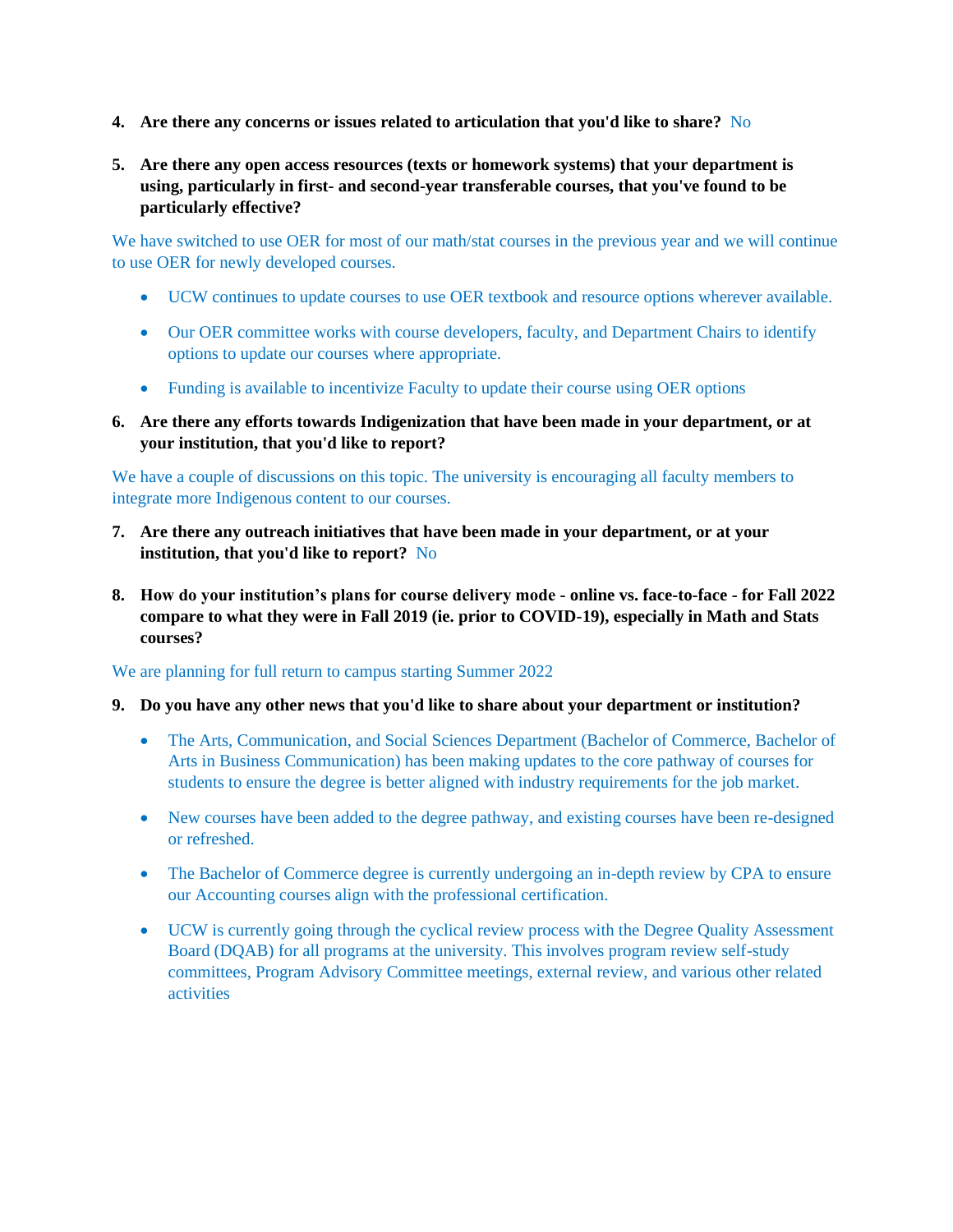# <span id="page-47-0"></span>**University of the Fraser Valley**

## **Representative providing this report:** Ben Vanderlei

**Email address of representative providing this report:** ben.vanderlei@ufv.ca

## **1. Do you have any announcements of new hires or retirements that you'd like to share?**

Two of our department members recently retired. Greg Schlitt had been with the department since 1992 and Erik Talvila had been a department member since 2003. We have made offers for two replacement hires but cannot release their names until the contracts are finalized.

#### **2. Has your institution or department seen significant enrollment changes this year (domestic, international, or overall), or are significant changes expected in the coming year?**

Enrollment levels this year have been down slightly compared to 2020-21. We saw an overall 5% decrease in enrollment in first-year courses, 13% decrease in second-year courses, and steady enrollment in the upper-level courses.

**3. Are there any new or significantly revised programs or courses at your institution that you'd like to let the BCcupms community know about?**

We are a currently running a fourth-year course in statistical consulting. The instance this Summer is running as a special topics course, but we have plans to develop it into a regular course.

**4. Are there any concerns or issues related to articulation that you'd like to share?**

We have nothing significant to report.

**5. Are there any open access resources (texts or homework systems) that your department is using, particularly in first- and second-year transferable courses, that you've found to be particularly effective?**

In our STAT 106 course, some instructors have been making use of the following open education resources:

- Introductory Statistics [\(https://saylordotorg.github.io/text\\_introductory-statistics/index.html\)](https://saylordotorg.github.io/text_introductory-statistics/index.html)
- Introductory Statistics [\(https://assets.openstax.org/oscms](https://assets.openstax.org/oscms-prodcms/media/documents/IntroductoryStatistics-OP_i6tAI7e.pdf)[prodcms/media/documents/IntroductoryStatistics-OP\\_i6tAI7e.pdf\)](https://assets.openstax.org/oscms-prodcms/media/documents/IntroductoryStatistics-OP_i6tAI7e.pdf)
- OpenIntro Statistics [\(https://www.openintro.org/book/os/\)](https://www.openintro.org/book/os/)

Shaun Sun has developed an online homework system (EduRITA) that is being used by multiple **instructors** 

In MATH 118 (Calculus II for Life Sciences) and some sections of MATH 111, instructors have been using an open-source textbook developed by Leah Keshet at UBC. Kseniya Garaschuk has developed coursepacks for 111 and 118 that contain lecture notes, videos, and sample tests. These coursepacks will be made openly available soon. Instructors of MATH 111/112 (Calculus I and II) are planning to use open education resources for all sections beginning next year.

Following the launch of the syzygy service at UFV last year, instructors have incorporated Jupyter notebooks into Linear Algebra (MATH 221) and first-year statistics (STAT 106). We continue to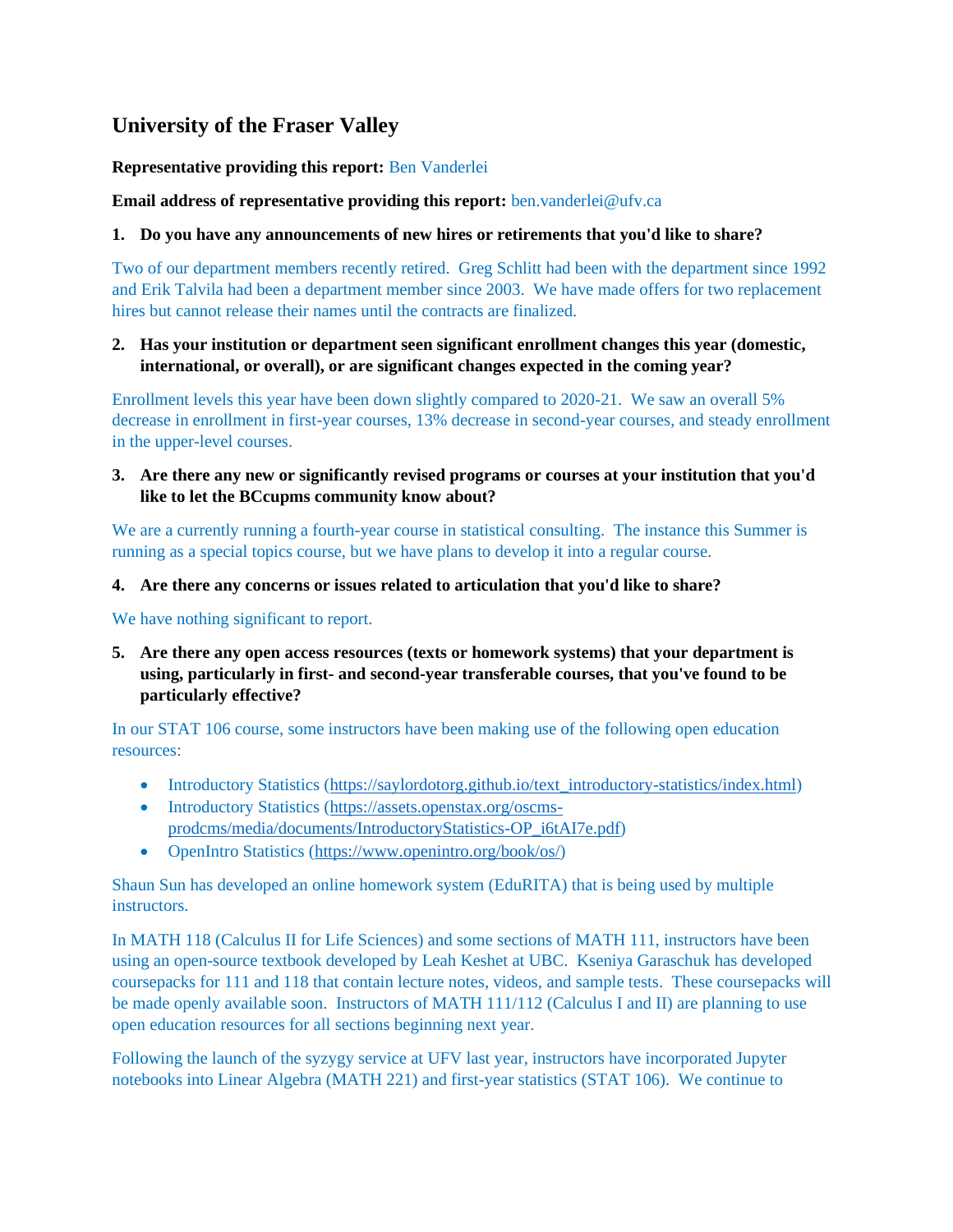WeBWork as an online homework system to support Precalculus (MATH 110), Calculus (MATH 111/112), and Discrete Math (MATH 125).

## **6. Are there any efforts towards Indigenization that have been made in your department, or at your institution, that you'd like to report?**

We continue to have frequent discussions at the department and faculty level on the Indigenization of our courses.

## **7. Are there any outreach initiatives that have been made in your department, or at your institution, that you'd like to report?**

We hosted our first BCSSMC event since 2019 and welcomed 62 participants. As a matter of safety, we did not include enrichment activities and large welcoming/closing gatherings as we did in the pre-COVID years.

In Spring 2022, we again ran Science World's Super Science Club program at local schools. This year we have 15 Super Science Club groups, running in the following schools: Matsqui, Mountain, Alexander, Blue Jay, Ten Broeck, Gordie Howe, Mt. Lehman, Centennial Park, Aberdeen, and Greendale. We've hired 17 students to run these groups, with many students running multiple groups (two facilitators per group).

Due to the Science Rocks! Summer camps being cancelled for the past two years during the pandemic, we developed a new program in 2021-22, Science Rocks! Days, consisting of one-day events on campus. We ran three events during Fall 2021 and two events during Winter 2022. In Summer 2022, we plan to again run the summer camps (6 week-long day-camps, 3 on our Abbotsford campus and 3 in Chilliwack). We hire 3 undergraduate science students to run these camps.

We continued to run Science Rocks! in the Community events, running activities with Brownie, Girl Guide, and Pathfinder groups, as well as elementary school visits. In Fall 2021, we had a Science Rocks! activity with Chilliwack Brownies and another with Chilliwack Girl Guides. In Winter 2022, we ran activities with Agassiz Pathfinders, Agassiz Girl Guides, and another with Agassiz Guides and Brownies combined. We also ran two Science Rocks! events at Greendale Elementary Community School in Chilliwack this year.

Super Science Club and Science Rocks! were supported by a WIL (Work-Integrated Learning) grant from the BC Ministry of Education. Science Rocks! was also supported through a grant from the CMS and a grant from the Abbotsford Community Foundation.

## **8. How do your institution's plans for course delivery mode - online vs. face-to-face - for Fall 2022 compare to what they were in Fall 2019 (ie. prior to COVID-19), especially in Math and Stats courses?**

We plan to offer the majority of our courses face-to-face in Fall 2022, but we will be offering some online sections of our multi-section first-year courses in order to gauge demand for the format.

## **9. Do you have any other news that you'd like to share about your department or institution?**

We have nothing else significant to report.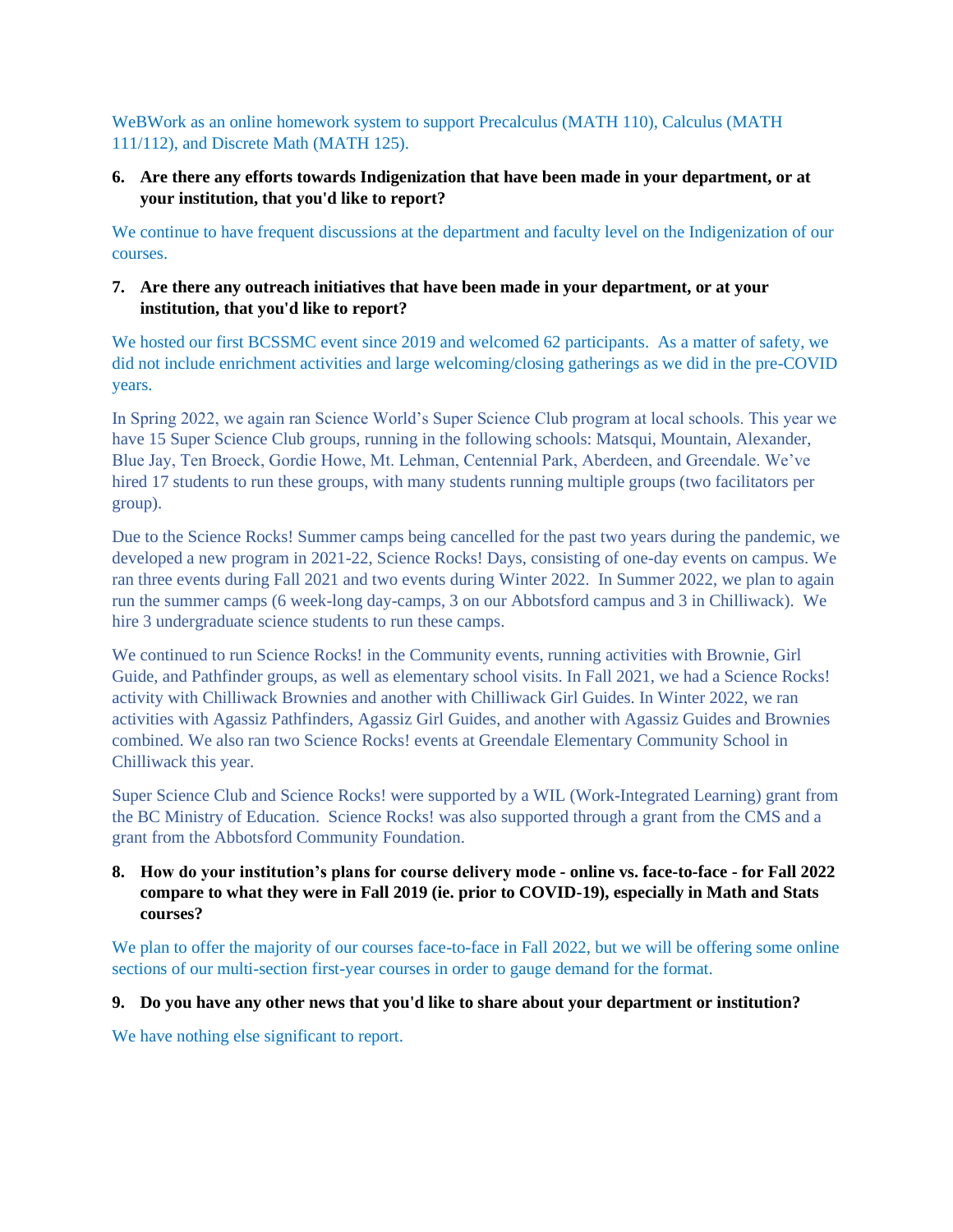# <span id="page-49-0"></span>**University of Victoria**

**Representative providing this report:** Jane Butterfield

**Email address of representative providing this report:** *jvbutter@uvic.ca* 

**1. Do you have any announcements of new hires or retirements that you'd like to share?**

## No

**2. Has your institution or department seen significant enrollment changes this year (domestic, international, or overall), or are significant changes expected in the coming year?**

No

**3. Are there any new or significantly revised programs or courses at your institution that you'd like to let the BCcupms community know about?**

We have recently revised our STAT 252 course (Statistics for Business) at the request of our School of Business. In particular, this course now includes a tutorial component (1 hour weekly). The course ran under this new model for the first time in the 2021/22 academic year.

**4. Are there any concerns or issues related to articulation that you'd like to share?**

No other changes that would affect articulation.

**5. Are there any open access resources (texts or homework systems) that your department is using, particularly in first- and second-year transferable courses, that you've found to be particularly effective?**

No

**6. Are there any efforts towards Indigenization that have been made in your department, or at your institution, that you'd like to report?**

No

**7. Are there any outreach initiatives that have been made in your department, or at your institution, that you'd like to report?**

No

**8. How do your institution's plans for course delivery mode - online vs. face-to-face - for Fall 2022 compare to what they were in Fall 2019 (ie. prior to COVID-19), especially in Math and Stats courses?**

No

**9. Do you have any other news that you'd like to share about your department or institution?**

No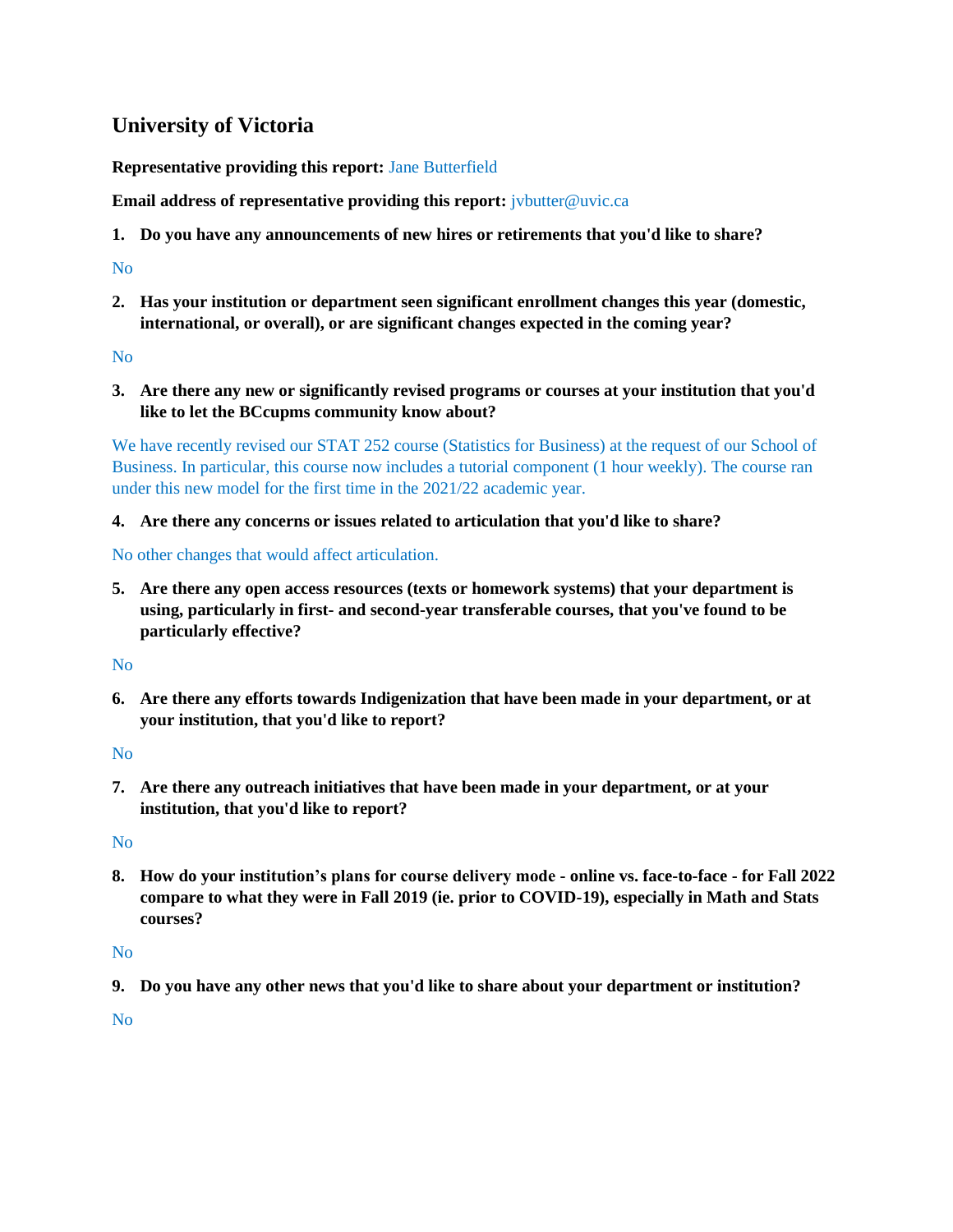# <span id="page-50-0"></span>**Vancouver Community College**

**Representative providing this report:** Costa Karavas

**Email address of representative providing this report:** *ckaravas@vcc.ca* 

**1. Do you have any announcements of new hires or retirements that you'd like to share?**

Dr. Emmanouil Daskalakis became regularized in 2021.

**2. Has your institution or department seen significant enrollment changes this year (domestic, international, or overall), or are significant changes expected in the coming year?**

No significant changes in enrolment.

**3. Are there any new or significantly revised programs or courses at your institution that you'd like to let the BCcupms community know about?**

The Associate of Science in Computer Science program is relatively new and is starting to attract more students, particularly international students. MATH 2120, Discrete Mathematics II will be offered for the first time.

#### **4. Are there any concerns or issues related to articulation that you'd like to share?**

None.

**5. Are there any open access resources (texts or homework systems) that your department is using, particularly in first- and second-year transferable courses, that you've found to be particularly effective?**

MATH 1020: Openstax *Precalculus 2e*, by Abramson will be used in Fall 2022.

MATH 1111: Openstax *Introductory Statistics* by Illowsky et al. will be used in Fall 2022.

MATH 1100/1200 Calculus I and II: Openstax *Calculus Volume I and II* are used.

MATH 1221: Applied Linear Algebra: *Linear Algebra with Applications* by Nicholson and/or *A first Course in Linear Algebra* by Kuttler, will be used in Fall 2022.

VCC has WebWorK installed on its own server in 2022 and faculty are starting to implement it in their courses.

#### **6. Are there any efforts towards Indigenization that have been made in your department, or at your institution, that you'd like to report?**

Dr. Robert Daum, founding member of the Board of Directors of Reconciliation Canada, worked with VCC in 2021 to support Indigenization readiness initiatives. Along with Lindsay Heller, they met with 34 individual groups from within the College. In late 2021, a draft Indigenization Planning and Readiness report was reviewed by VCC College stakeholders, including the external Indigenous Education Advisory Committee, College elders, and the IECE department. From January to March 2022, the final report and accompanying presentation were shared with stakeholder groups.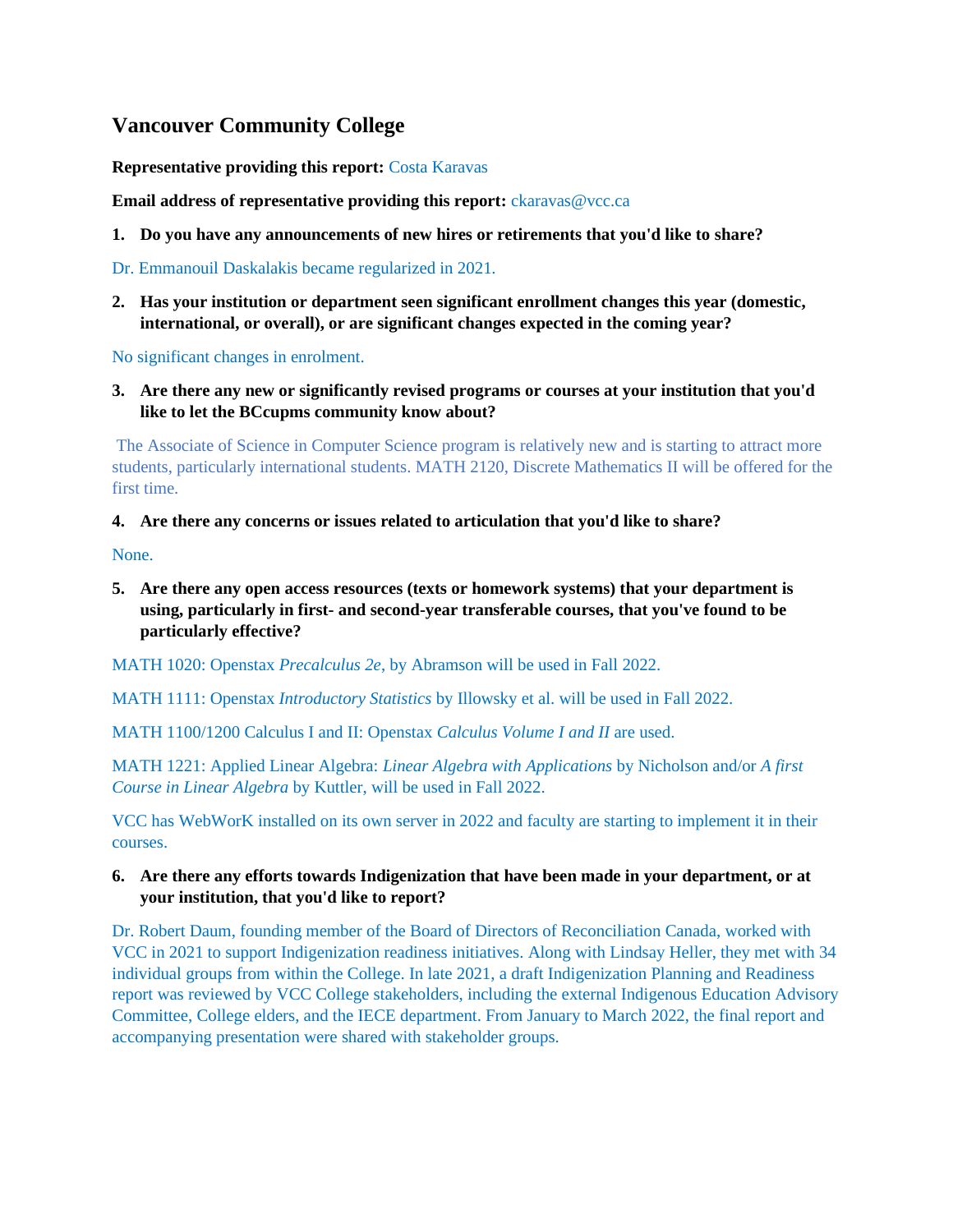**7. Are there any outreach initiatives that have been made in your department, or at your institution, that you'd like to report?**

#### Not currently.

**8. How do your institution's plans for course delivery mode - online vs. face-to-face - for Fall 2022 compare to what they were in Fall 2019 (ie. prior to COVID-19), especially in Math and Stats courses?**

A mix of offerings. Some courses will be offered online: Precalculus (MATH 1020), MATH 1111 (Statistics). Some courses will be offered face-to-face and some courses will be offered in a hybrid delivery whereby one day a week will be reserved for classroom lecture followed by one day a week by online guided learning activities.

#### **9. Do you have any other news that you'd like to share about your department or institution?**

University Transfer Program Renewal is underway.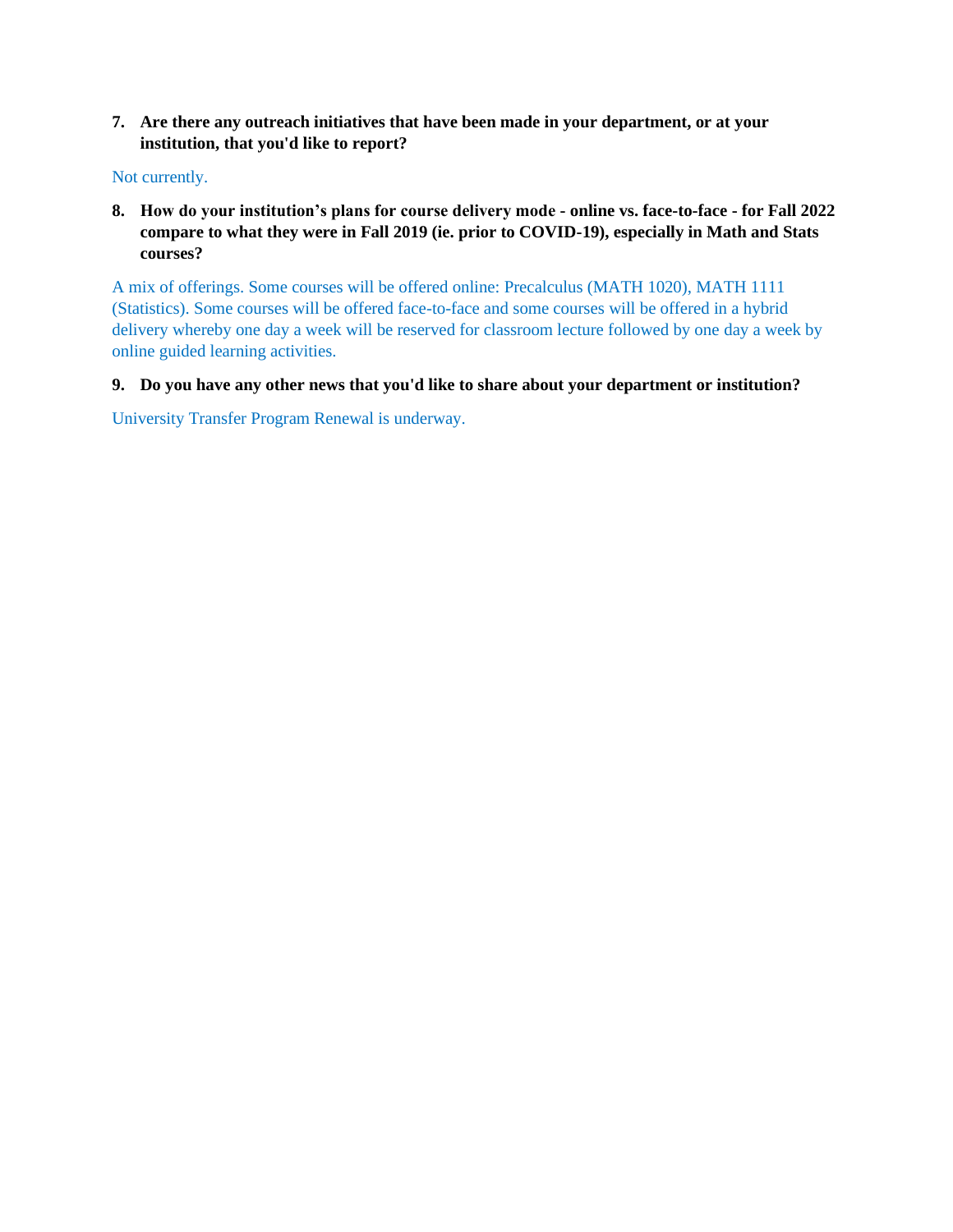# <span id="page-52-0"></span>**Western Community College**

#### **Representative providing this report:** Hamid Maghzian

#### **Email address of representative providing this report:** Maghzianh@gmail.com

#### **1. Do you have any announcements of new hires or retirements that you'd like to share?**

This is an initial report from WCC. WCC has been given consent to offer a Bachelor of Hospitality Degree as of November 30, 2021.

WCC will be offering its first courses in the summer term beginning May 31, 2020. Among the courses are:

- a) MATH 099 for students without Math 11
- b) MATH 102 Fundamentals of Mathematics (required)
- c) STAT 224 Introduction to Statistics
- d) Electives are available.

Hamid Maghzian is the instructional lead with the Math courses.

**2. Has your institution or department seen significant enrollment changes this year (domestic, international, or overall), or are significant changes expected in the coming year?**

#### New Program

**3. Are there any new or significantly revised programs or courses at your institution that you'd like to let the BCcupms community know about?**

All new program and courses

**4. Are there any concerns or issues related to articulation that you'd like to share?**

We expect to discover some  $\odot$ 

- **5. Are there any open access resources (texts or homework systems) that your department is using, particularly in first- and second-year transferable courses, that you've found to be particularly effective?**
- **6. Are there any efforts towards Indigenization that have been made in your department, or at your institution, that you'd like to report?**

All degree program instructors have taken at least one of the on-line Indigenous-related courses (available from a variety of institutions including BCIT).

WCC has tuition-paid seats for self-identified indigenous persons in each program

WCC has an elder and former VP at NVIT on its Advisory Board.

**7. Are there any outreach initiatives that have been made in your department, or at your institution, that you'd like to report?**